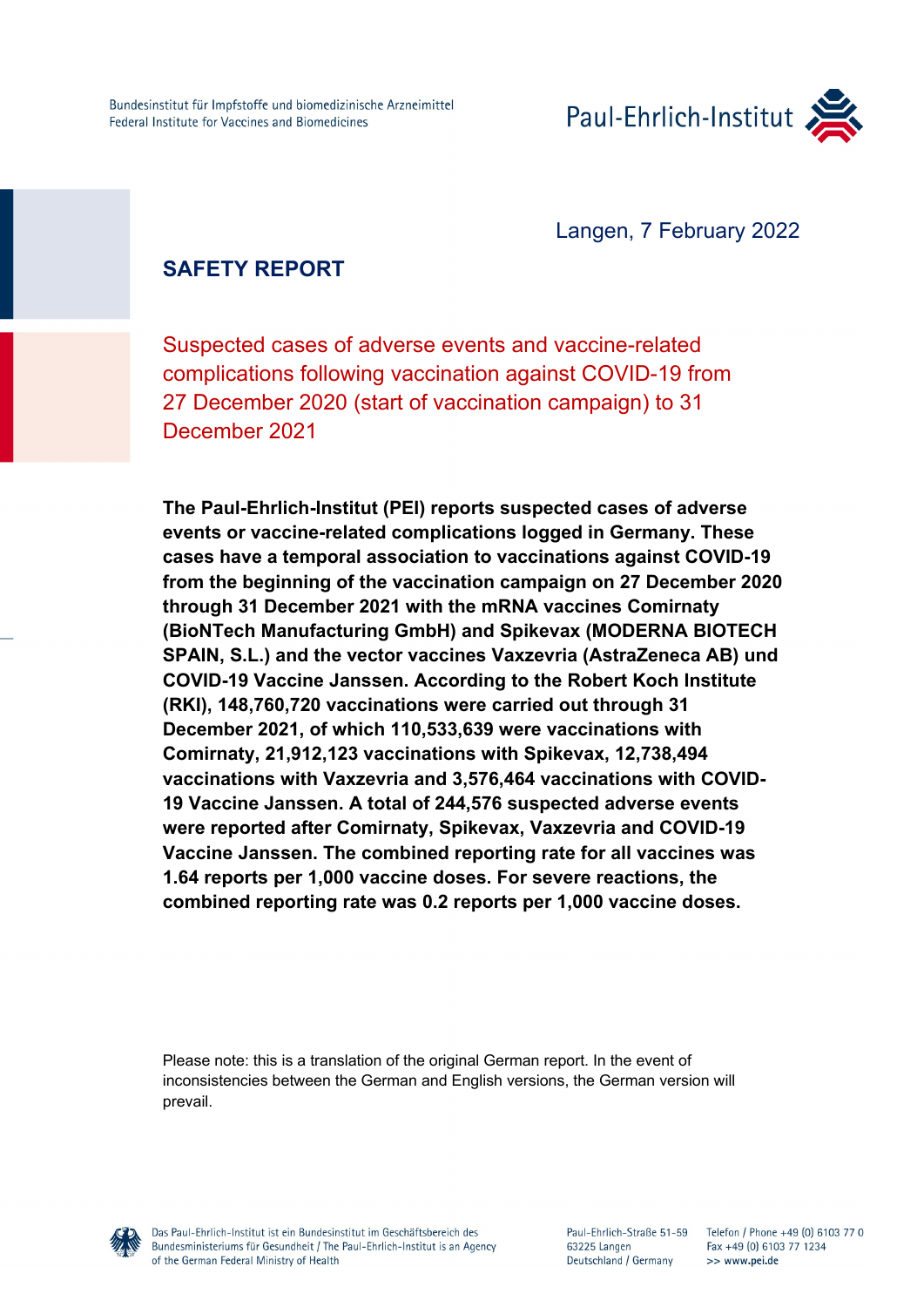

# **Contents**

| 1. |                                                                                |  |
|----|--------------------------------------------------------------------------------|--|
| 2. |                                                                                |  |
| 3. | Suspected case reports and reporting rates of adverse events & vaccination     |  |
|    |                                                                                |  |
|    |                                                                                |  |
|    |                                                                                |  |
|    | 3.4. Reports of suspected cases after booster vaccination11                    |  |
| 4. |                                                                                |  |
|    | 4.1. Children and adolescents from 12 to 17 years old14                        |  |
|    | 4.1.1. Children and adolescents from 12 to 17 years old after vaccination with |  |
|    |                                                                                |  |
| 5. |                                                                                |  |
|    |                                                                                |  |
|    |                                                                                |  |
|    |                                                                                |  |
|    |                                                                                |  |
|    | 5.2.3. Myocarditis/pericarditis after booster vaccination27                    |  |
|    | 5.2.4. Myocarditis/pericarditis after adenovirus-based vector vaccines27       |  |
|    |                                                                                |  |
|    |                                                                                |  |
|    |                                                                                |  |
|    |                                                                                |  |
| 6. |                                                                                |  |
|    |                                                                                |  |
|    |                                                                                |  |
| 7. |                                                                                |  |
|    |                                                                                |  |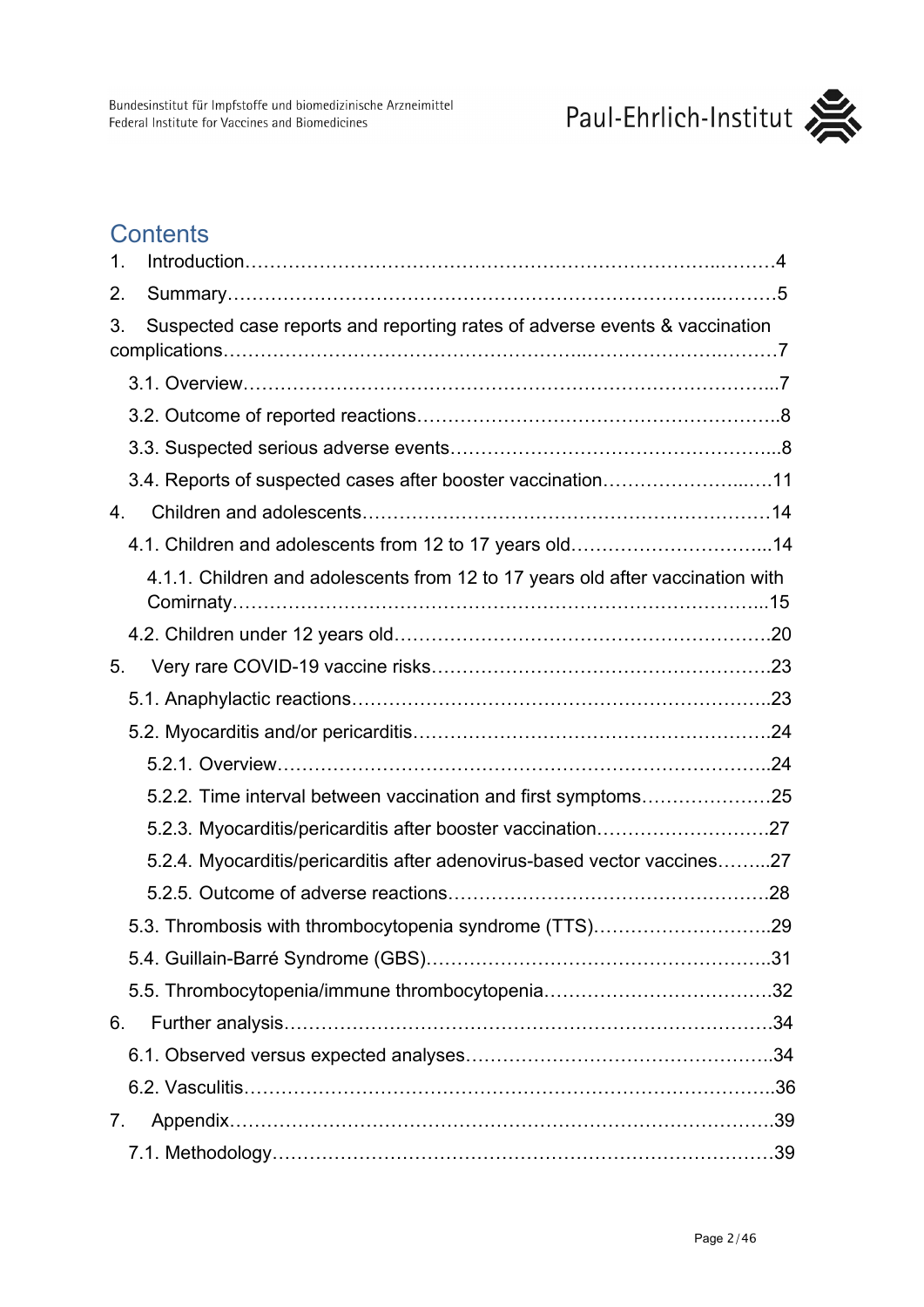Bundesinstitut für Impfstoffe und biomedizinische Arzneimittel<br>Federal Institute for Vaccines and Biomedicines



| 7.1.1. Reporting obligations and reporting channels for suspected adverse |  |
|---------------------------------------------------------------------------|--|
|                                                                           |  |
|                                                                           |  |
| 7.1.3. Signal detection based on suspected adverse events41               |  |
|                                                                           |  |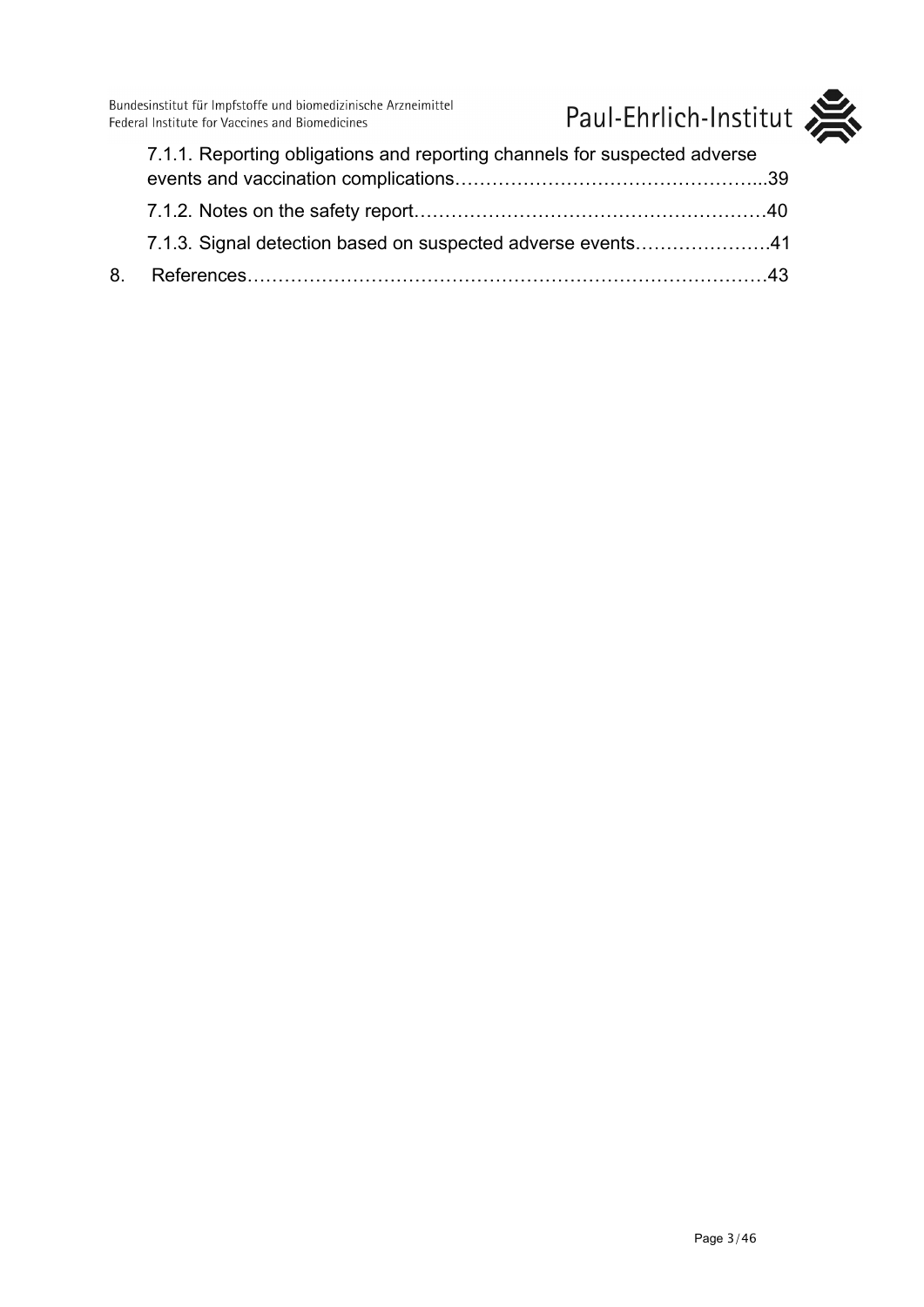

# <span id="page-3-0"></span>**1. Introduction**

Vaccination via effective, well-tolerated COVID-19 vaccines is an effective measure to contain the Coronavirus pandemic and to protect oneself against COVID-19.

The mRNA vaccine Comirnaty (BioNTech) has been authorised for protection against COVID-19 in the European Union (EU), and therefore in Germany, since 21 December 2020. The vaccination campaign began in Germany and in other EU member states on 27 December 2020. Spikevax (Moderna), also an mRNA vaccine, was authorised in the EU on 6 January 2021. Vaccinations with this vaccine began in Germany in mid-January 2021. The adenovirus-based vector vaccine Vaxzevria (AstraZeneca) was authorised in the EU on 29 January 2021. Vaccinations with this vaccine began in Germany at the beginning of February 2021. COVID-19 Vaccine Janssen (Johnson & Johnson) was authorised on 11 March 2021. This vaccine is also an adenovirus vector-based vector vaccine. Vaccinations with this vaccine began in Germany at the end of April 2021. Nuvaxovid was authorised for use in the EU on 20 December 2021. Nuvaxovid (NVX-CoV2373, Novavax CZ a.s.) is a protein-based vaccine. Vaccinations with this vaccine have not yet begun.

According to data from the RKI, 148,760,720 vaccinations with the four authorised COVID-19 vaccines named above were administered in Germany. For a year now, the Paul-Ehrlich-Institut, together with its EU and international counterparts, has been continuously evaluating the safety profile of the COVID-19 vaccines. Worldwide data has shown that the vast majority of adverse events connected to vaccines available in Germany are temporary local and systemic reactions, as had been already observed in clinical trials before marketing authorisation.

According to current data, severe adverse events (summarised in the following sections) are very rare and do not alter the positive benefit-risk ratio of the vaccines.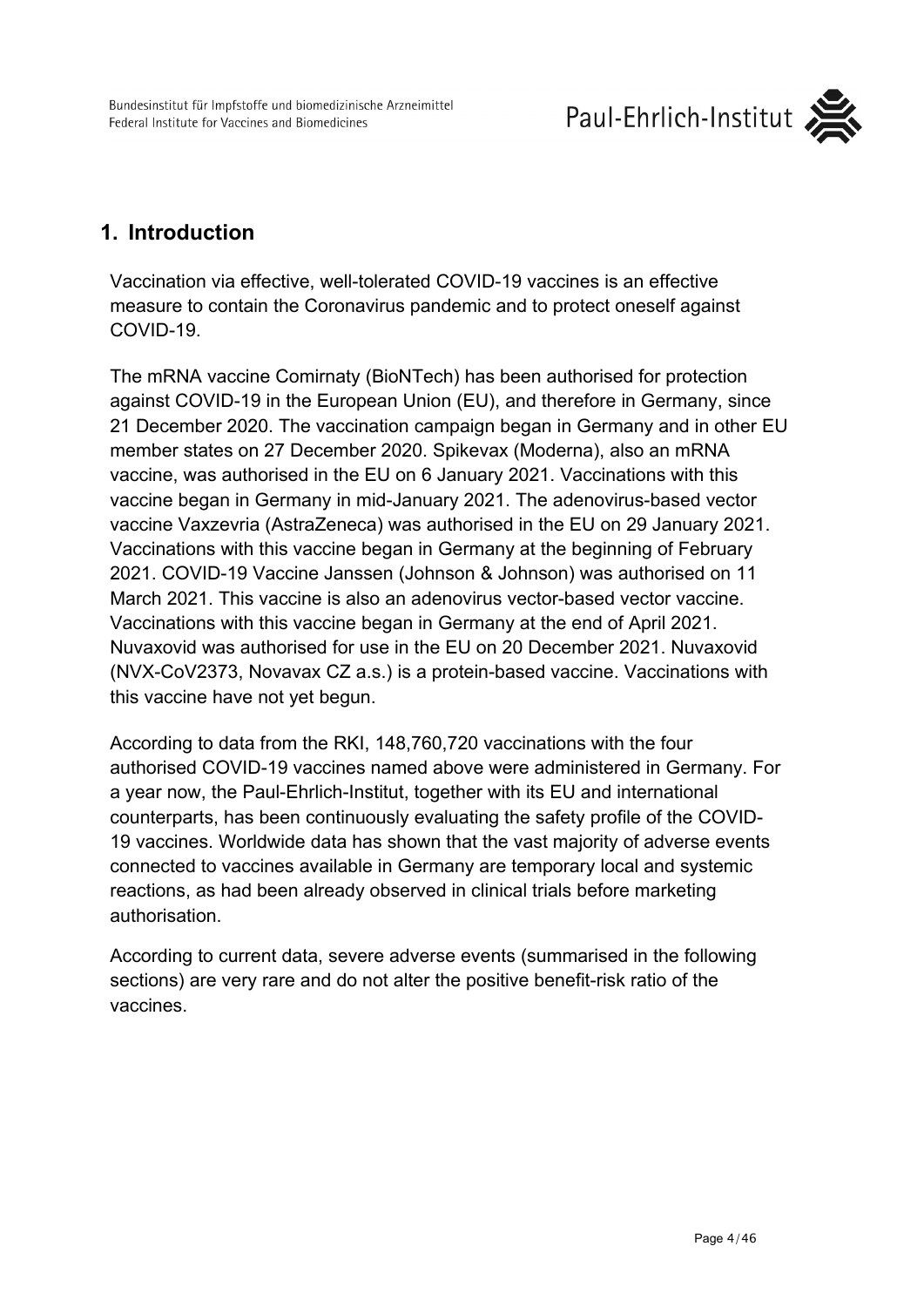## <span id="page-4-0"></span>**2. Summary**

- The reporting rate of suspected adverse events after vaccination with the two mRNA vaccines predominantly in use in Germany through 31 December 2021 is 1.3 per 1,000 vaccinations for Comirnaty and 1.9 per 1,000 vaccinations for Spikevax. The overall reporting rate of case reports classified as serious was 0.2 and 0.1 per 1,000 vaccinations with Comirnaty or Spikevax, respectively.
- The evaluation of the reports that contained information on the vaccination dose numbers indicates a lower reporting rate for booster vaccination compared to primary immunisation.
- The suspected adverse events among children aged 5 to 11 years reported up to the cut-off date for the analysis mainly concern mild and temporary vaccination reactions.
- Myocarditis and pericarditis are serious, very rare risks connected to Comirnaty and Spikevax (less than one case per 10,000 people). Young men and male children and adolescents aged 12 to 17 years are particularly affected after the second dose.<sup>1-18</sup> The first symptoms typically appear within a few days of vaccination. The published data<sup>1-18</sup> indicates a predominantly mild disease progression, meaning that the majority of patients with myocarditis/pericarditis after vaccination with mRNA vaccines respond well to treatment and rest and recover quickly, even if in individual cases more severe and also fatal outcomes were observed. Data from several countries, including Germany, indicate that the risk of myocarditis/pericarditis in younger people is higher after Spikevax than after Comirnaty, which is why the German Standing Committee on Vaccination (STIKO) recommends Comirnaty for people < 30 years as a precaution.

Individual reports of myocarditis/pericarditis were reported to the Paul-Ehrlich-Institut following third mRNA vaccinations (booster vaccinations), whereby, as of 31 December 2021, the reporting rate of myocarditis/pericarditis after booster vaccination is lower than after primary immunisation. Young men aged 18 to 29 may be affected slightly more often than older people.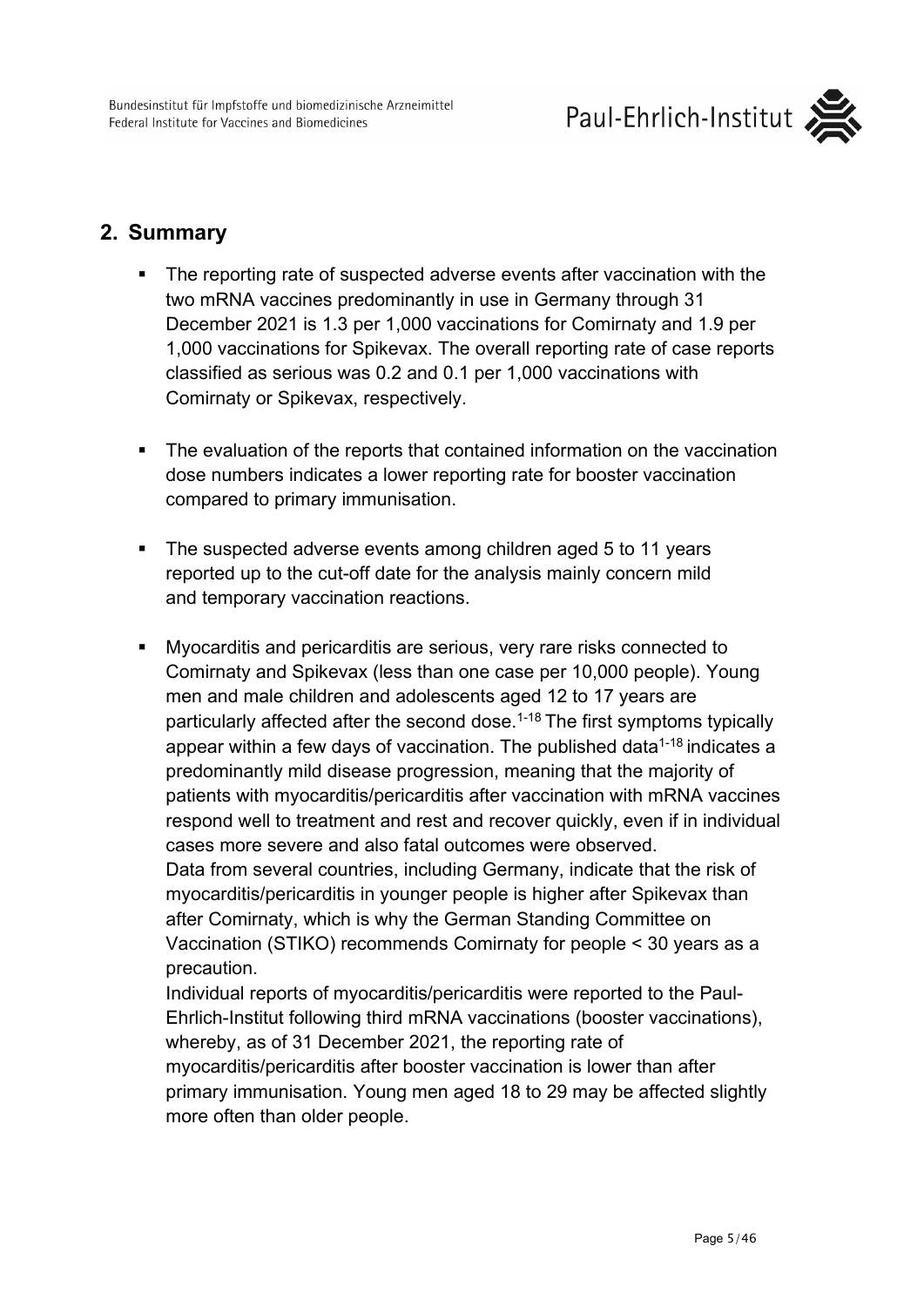Bundesinstitut für Impfstoffe und biomedizinische Arzneimittel Federal Institute for Vaccines and Biomedicines



- Anaphylactic reactions (Brighton Collaboration BC Level  $1-4$ )<sup>19</sup> are very rarely observed side effects of all four approved COVID-19 vaccines. The reporting rate of anaphylaxis among women, especially after first vaccination, is higher overall than among men, at around one case per 100,000 vaccinations. The results of initial retrospective studies<sup>20-22</sup> indicate that the majority of anaphylactic reactions most probably cannot be attributed to immediate immunoglobulin E-mediated allergic reactions. In the studies, most of the affected patients were able to be vaccinated again at low risk after allergological testing.
- The comparison of the number of cases reported to the Paul-Ehrlich-Institut of heart attacks or strokes occurring at 14, 30 and 42 days after vaccination with the number of heart attacks or strokes that would be statistically expected in the vaccinated population did not result in a safety signal for the four vaccines. This is due to the fact that the reported number of heart attacks and strokes was lower than the statistically expected value. The same applies to reports of pulmonary embolisms.
- As in previous evaluations, a safety signal was detected for very rare sinus vein thromboses (without simultaneous thrombocytopenia) after Vaxzevria, but not after the two mRNA vaccines. Sinus vein thrombosis is included as an adverse event in the product information for Vaxzevria. The Pharmacovigilance Risk Assessment Committee (PRAC) at the European Medicines Agency (EMA) noted the occurrence of rare cases of venous thromboembolisms (VTE) after COVID-19 Vaccine Janssen. A higher proportion of VTE cases were observed in the vaccinated group than in the placebo group in one of two major clinical trials.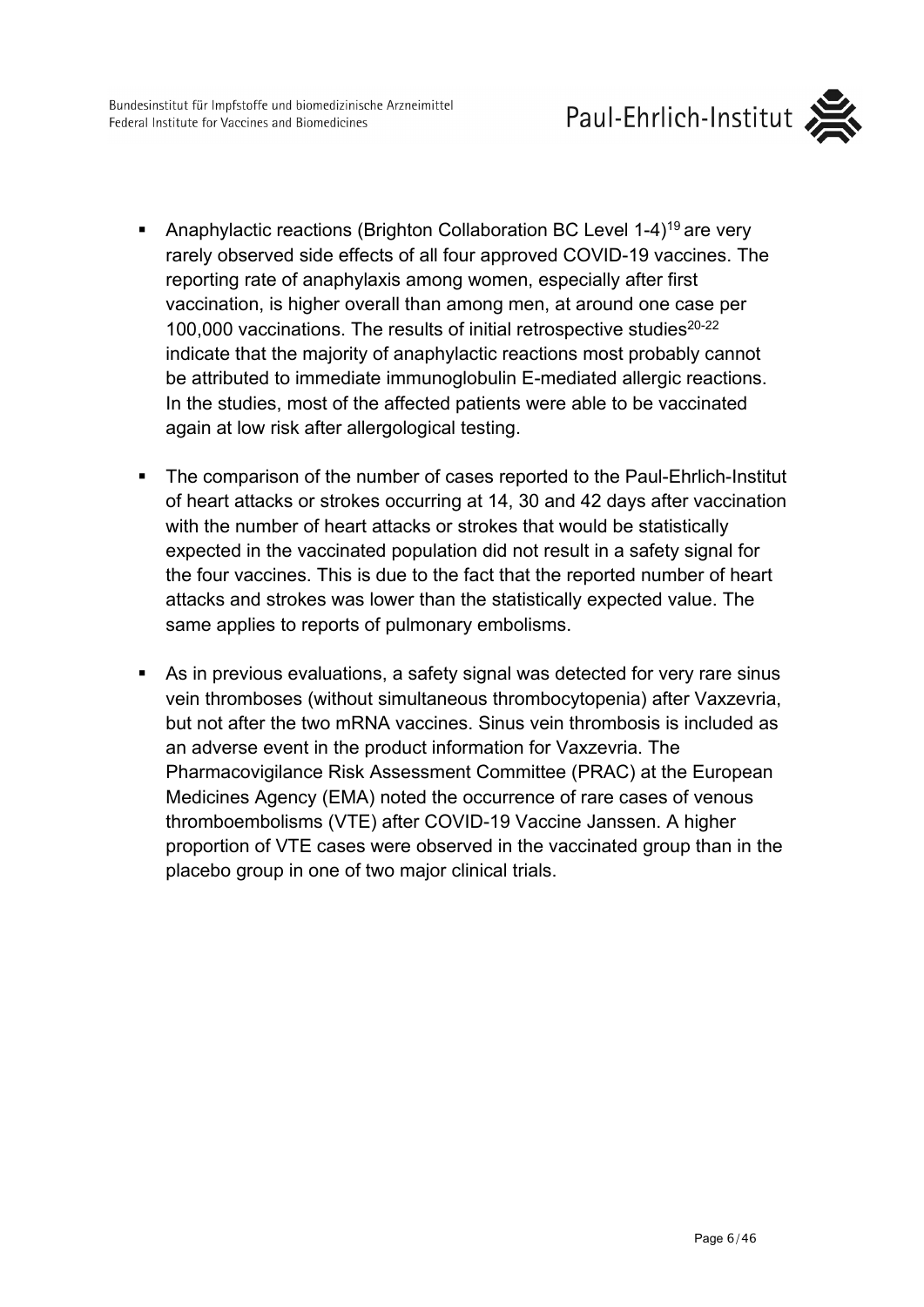

# <span id="page-6-1"></span><span id="page-6-0"></span>**3. Suspected case reports and reporting rate of adverse events and vaccine-related complications**

### **3.1. Overview**

As of 31 December 2021, a total of 244,576 individual case reports of suspected adverse events or vaccination complications after vaccination with COVID-19 vaccines in Germany were registered in the Paul-Ehrlich-Institut's database of adverse events, of which 141,894 suspected reports were based on Comirnaty, 41,193 on Spikevax, 51,130 on Vaxzevria, and 9,426 after COVID-19 Vaccine Janssen. In 933 case reports, the vaccine was not specified. Figure 1 shows the respective reporting rate for suspected adverse events or vaccination complications per 1,000 vaccinations in the period from 27 December 2020 to 31 December 2021 in Germany for the various COVID-19 vaccines used so far in this country.

### **Figure 1: Reporting rate of suspected adverse events or vaccination complications per 1,000 vaccinations after vaccination with the respective COVID-19 vaccines**

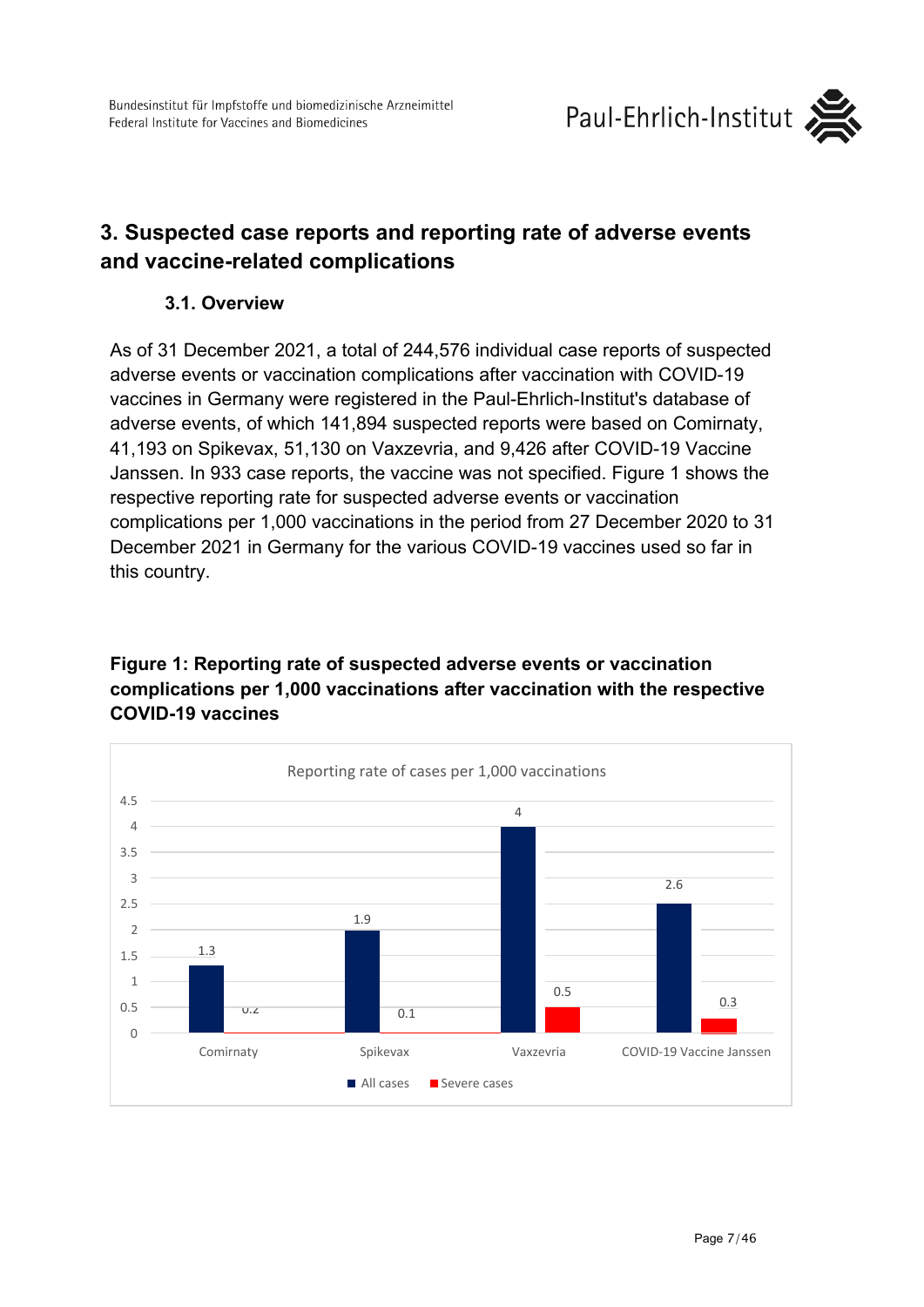As reporting rates are influenced by many factors, including the age distribution of the vaccinated cohort and public awareness, a comparison of the total reporting rates of the different vaccines should be interpreted with caution.

### **3.2. Outcome of reported reactions**

<span id="page-7-0"></span>Figure 2 shows the outcome of suspected adverse events for the COVID-19 vaccines.

### **Figure 2: Outcome of the reported reactions as a percentage for the four COVID-19 vaccines used in Germany to date, presentation at case level**



### **3.3. Reported severe adverse reactions**

<span id="page-7-1"></span>Serious adverse events were reported in 29,786 suspected cases. There were 19,444 suspected serious adverse events that occurred after vaccination with Comirnaty, 2,420 after vaccination with Spikevax, 6,541 after vaccination with Vaxzevria and 1,020 after vaccination with COVID-19 Vaccine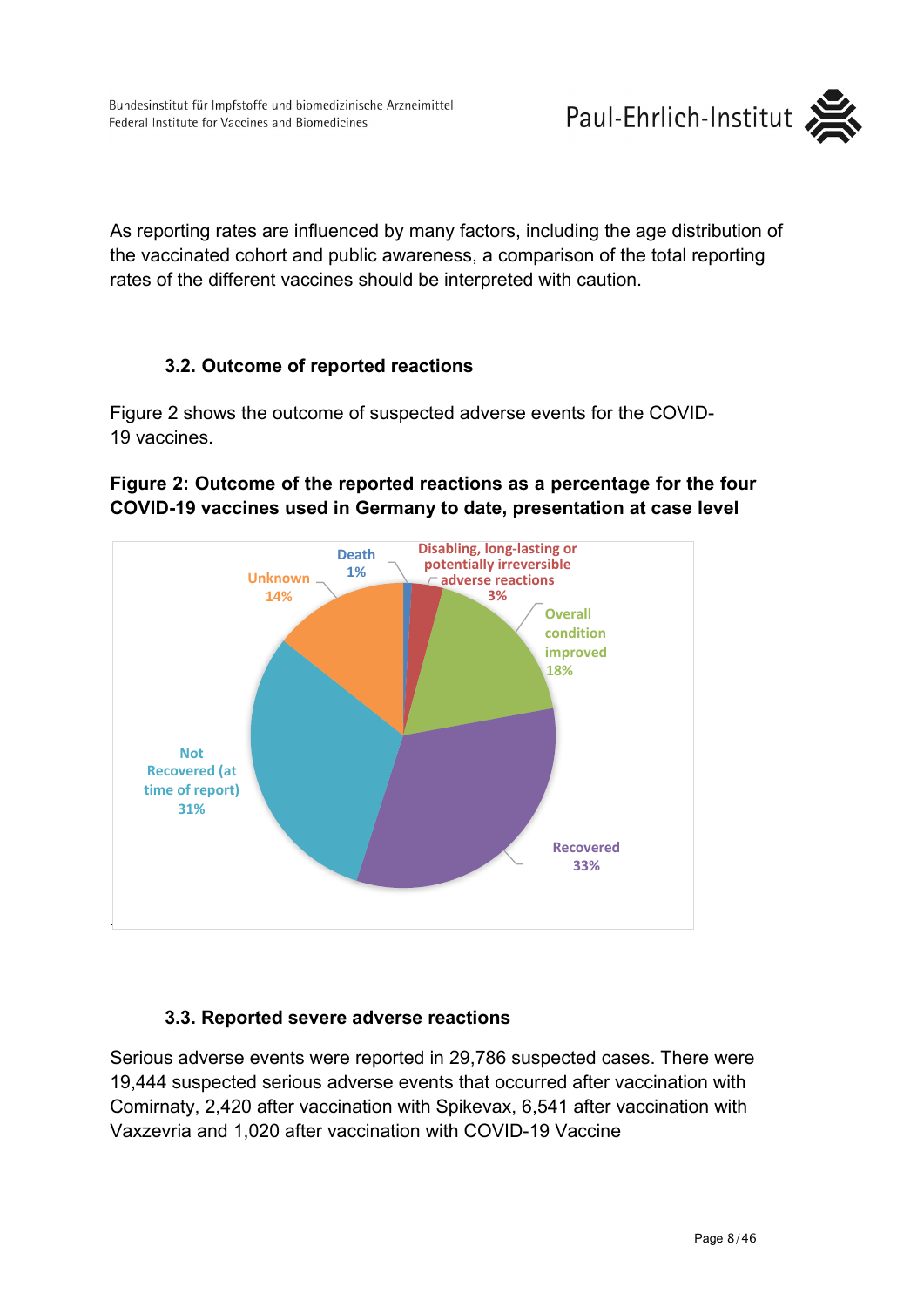Janssen. The name of the vaccine was not provided in 361 suspected cases.

Fatal outcomes at varying points in time after vaccination (from 0 days to 234 days) were reported in 2,255 suspected case reports. In 85 of the cases in which patients died from known vaccination risks such as thrombosis with thrombocytopenia syndrome (TTS), bleeding due to immune thrombocytopenia, or myocarditis occurring within a logical time frame after vaccination, the Paul-Ehrlich-Institut evaluated a causal link with vaccination to be possible or probable.

| <b>Vaccine</b>           | <b>Deaths</b> | <b>Reporting rate of</b><br>deaths per 1,000<br>vaccinations |
|--------------------------|---------------|--------------------------------------------------------------|
| Comirnaty                | 1,671         | 0.02                                                         |
| Spikevax                 | 125           | 0.01                                                         |
| Vaxzevria                | 325           | 0.03                                                         |
| COVID-19 Vaccine Janssen | 57            | 0.02                                                         |
| Vaccine unknown          | 77            |                                                              |
| <b>Total</b>             | 2,255         | 0.02                                                         |

## **Table 1: Number and reporting rate of suspected adverse events with a fatal outcome**

A comparison of the total number of reported suspected adverse events with a fatal outcome occurring between one day and six weeks after COVID-19 vaccination with the number of deaths that would be statistically expected in the same time period (data from the Federal Statistical Office of Germany) did not indicated a safety signal for any of the four COVID-19 vaccines used so far in Germany. This comparison also applies to booster vaccinations and sudden, unexpected deaths (Tables 2 and 3). Since the time between vaccination and first symptoms and/or time of death was not included in all reports, an additional analysis was carried out under the assumption that all deaths, even those occurring at an unknown or very long time after vaccination, occurred within a 30 day timeframe. Again, there was no safety signal for increased mortality for any of the four vaccines, as the Standardized Morbidity Ratio (SMR) was well below one (SMRs between 0.006-0.033; data not presented separately).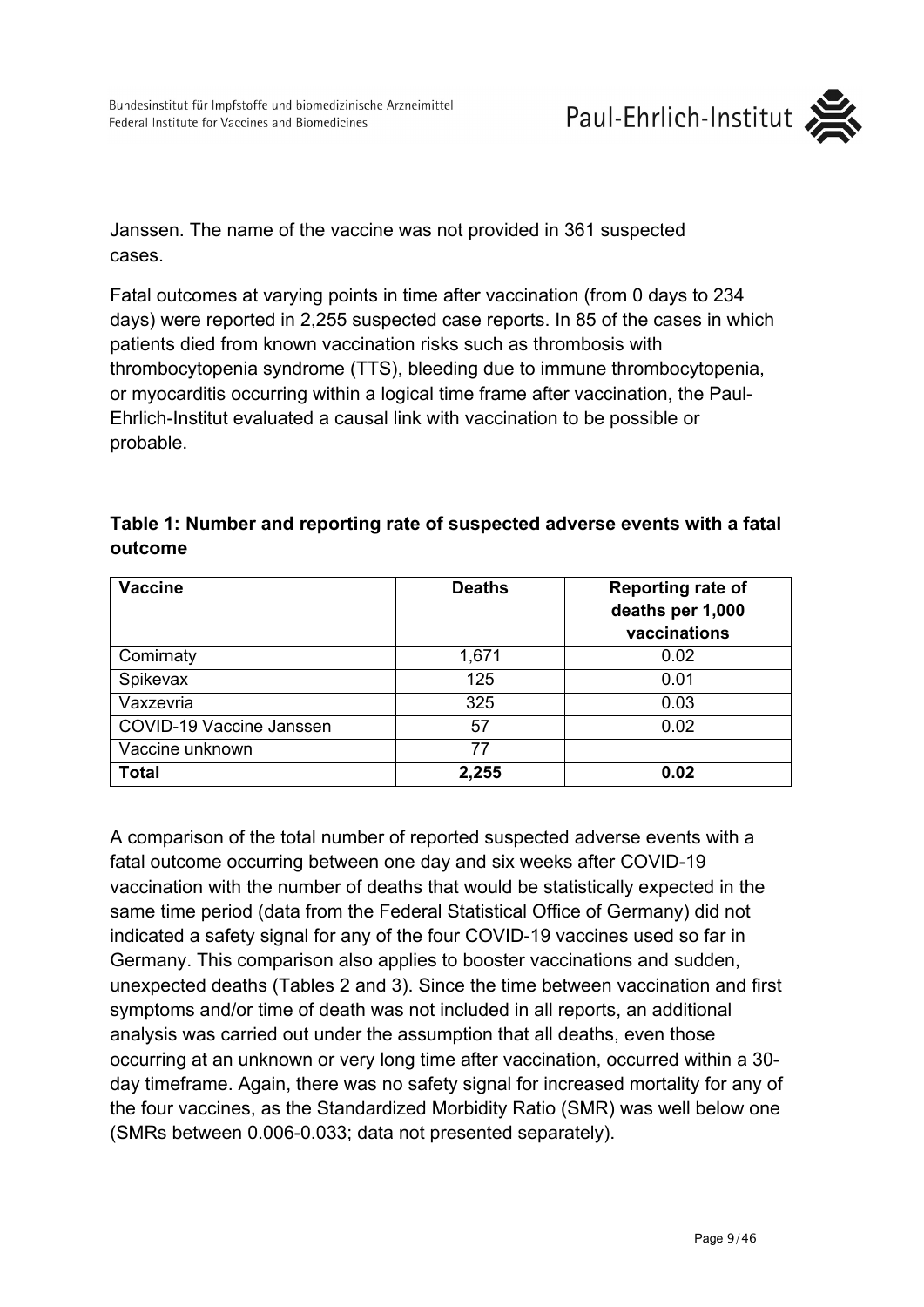Paul-Ehrlich-Institut



A study in the US found no increased mortality among people vaccinated with the COVID-19 vaccines authorised there (product equivalents of Comirnaty, Spikevax, COVID-19 Vaccine Janssen).23

#### **Table 2: Observed versus expected analysis of deaths at varying time intervals after vaccination against COVID-19 reported to** the Paul-Ehrlich-

Institut; cases included in which vaccination took place by 31 December 2021 and for which the time interval between vaccination and start of symptoms is known. Background incidence rate according to the Federal Statistical Office: 1,240.97 per 100,000 person years.<sup>1</sup>

|                                                                               | Comirnaty      |                             |                | <b>Spikevax</b>                     |                       | Vaxzevria                 | <b>COVID-19 Vaccine Janssen</b> |                           |
|-------------------------------------------------------------------------------|----------------|-----------------------------|----------------|-------------------------------------|-----------------------|---------------------------|---------------------------------|---------------------------|
| <b>Time</b><br>interval<br>between<br>vaccination<br>and start of<br>symptoms | Total<br>cases | <b>SMR 95% CI</b>           | Total<br>cases | <b>SMR 95% CI</b>                   | <b>Total</b><br>cases | <b>SMR 95% CI</b>         | <b>Total</b><br>cases           | <b>SMR 95% CI</b>         |
|                                                                               |                |                             |                | <b>Total Deaths</b>                 |                       |                           |                                 |                           |
| 1 Day                                                                         | 365            | $0.097(0.087 -$<br>0.108    | 34             | $0.046(0.032 -$<br>0.064)           | 49                    | $0.113(0.084 -$<br>0.150  | 9                               | $0.074(0.034 -$<br>0.141) |
| 2 Days                                                                        | 464            | $0.062(0.056 -$<br>0.068    | 43             | $0.029(0.021 -$<br>0.039)           | 69                    | $0.080(0.062 -$<br>0.101) | 10                              | $0.041(0.020 -$<br>0.076  |
| 7 Days                                                                        | 772            | $0.029(0.027 -$<br>0.032)   | 71             | $0.014(0.011 -$<br>0.017)           | 130                   | $0.043(0.036 -$<br>0.051) | 20                              | $0.024(0.014 -$<br>0.036  |
| 14 Days                                                                       | 981            | $0.019(0.018 -$<br>0.020    | 82             | $0.008(0.006 -$<br>0.010)           | 173                   | $0.029(0.024 -$<br>0.033  | 26                              | $0.015(0.010 -$<br>0.022  |
| 30 Days                                                                       | 1147           | 0.0102 (0.0096-<br>0.0108   | 93             | $0.004(0.003 -$<br>0.005)           | 215                   | $0.017(0.014 -$<br>0.019  | 30                              | $0.008(0.006 -$<br>0.012) |
| 42 Days                                                                       | 1187           | $0.0075(0.0071 -$<br>0.0080 | 94             | $0.003(0.002 -$<br>0.004)           | 219                   | $0.012(0.011 -$<br>0.014) | 35                              | $0.007(0.005 -$<br>0.010) |
|                                                                               |                |                             |                | Deaths after booster<br>vaccination |                       |                           |                                 |                           |
| 1 Day                                                                         | 45             | $0.066(0.048 -$<br>0.088    | 8              | $0.021(0.009 -$<br>0.041)           |                       |                           | $\ast$                          |                           |
| 2 Days                                                                        | 56             | $0.041(0.031 -$<br>0.053)   | 10             | $0.013(0.006 -$<br>0.024)           |                       |                           |                                 |                           |
| 7 Days                                                                        | 89             | $0.019(0.015 -$<br>0.023    | 17             | $0.006(0.004 -$<br>0.010            |                       |                           |                                 |                           |
| 14 Days                                                                       | 97             | $0.010(0.008 -$<br>0.012    | 18             | $0.003(0.002 -$<br>0.005)           |                       |                           |                                 |                           |
| 30 Days                                                                       | 107            | $0.005(0.004 -$<br>0.006    | 18             | 0.0015 (0.0009-<br>0.0024)          |                       |                           |                                 |                           |
| 42 Days                                                                       | 110            | $0.004(0.003 -$<br>0.005    | 22             | $0.0013(0.0008 -$<br>0.0020         |                       |                           |                                 |                           |

<sup>1</sup>Data from the Federal Statistical Office (extracted on 19 January 2022): 982,792 deaths among those aged 5 years and above in 2020; Population (age groups: 5 years old and above in 2020): 79,195,618. \*One death was recorded after booster vaccination with COVID-19 Vaccine Janssen with a time period of 32 days between vaccination and start of symptoms reported, CI: confidence interval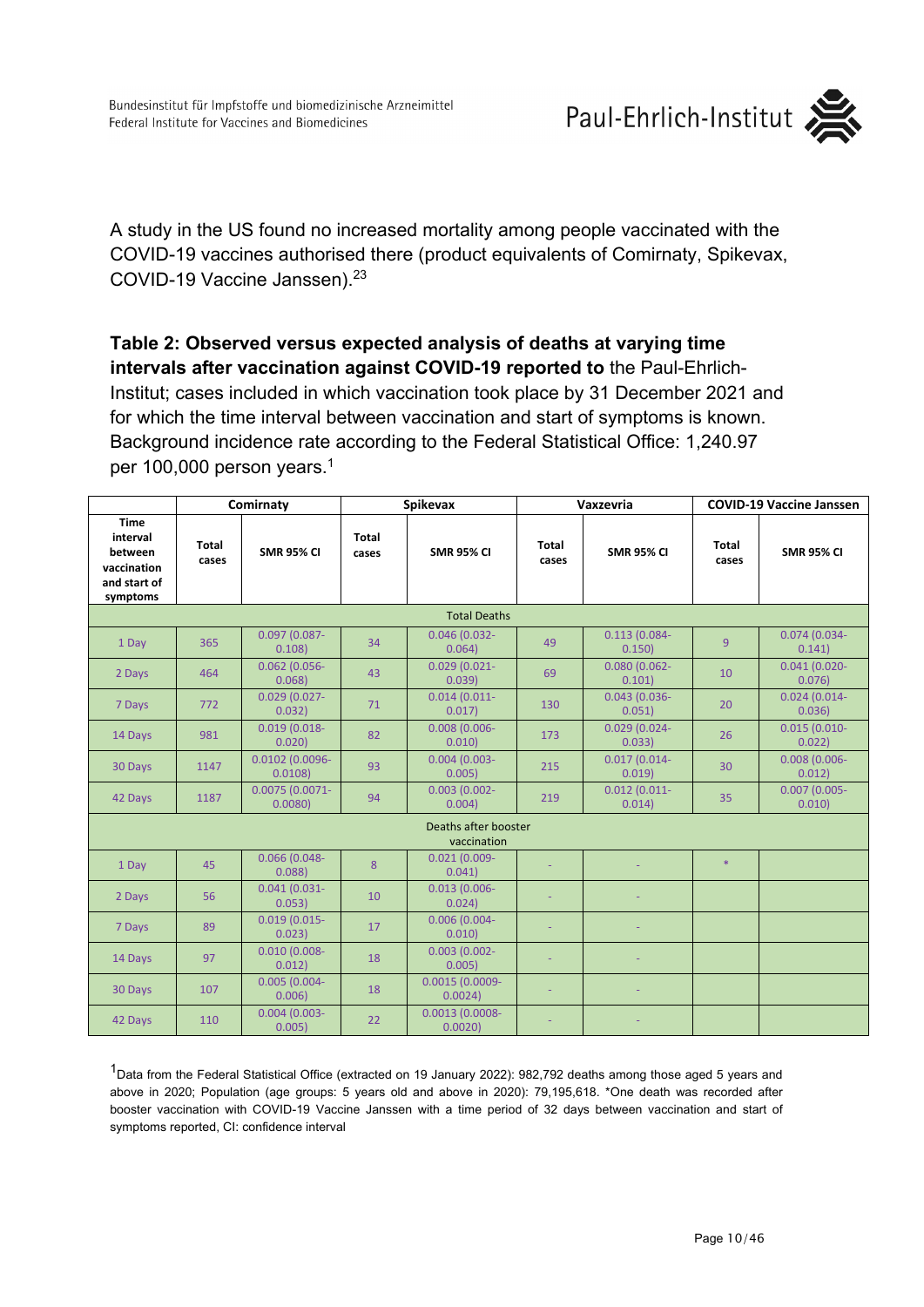**Table 3: Observed versus expected analysis of unexplained deaths after vaccination against COVID-19**; cases included in which vaccination took place by 31 December 2021 and for which the time interval between vaccination and start of symptoms is known, ICD-10 causes of death I46.1, + R96- R99; Background incidence rate according to the Federal Statistical Office 39.84/ 100,000 person years

|                                                                               | Comirnaty                                        |                             | <b>Spikevax</b> |                                                                |                | Vaxzevria              | <b>COVID-19 Vaccine Janssen</b> |                     |  |  |  |  |
|-------------------------------------------------------------------------------|--------------------------------------------------|-----------------------------|-----------------|----------------------------------------------------------------|----------------|------------------------|---------------------------------|---------------------|--|--|--|--|
| <b>Time</b><br>interval<br>between<br>vaccination<br>and start of<br>symptoms | <b>Total</b><br>cases                            | <b>SMR 95%</b><br><b>CI</b> | Total<br>cases  | <b>SMR 95% CI</b>                                              | Total<br>cases | <b>SMR 95% CI</b>      | <b>Total</b><br>cases           | <b>SMR 95% CI</b>   |  |  |  |  |
|                                                                               | ICD-10 causes of death I46.1, + R96-R99<br>total |                             |                 |                                                                |                |                        |                                 |                     |  |  |  |  |
| 1 Day                                                                         | 102                                              | $0.85(0.69 -$<br>1.03)      | 11              | $0.46(0.23-0.82)$                                              | 15             | $1.08(0.60 -$<br>1.78  | $\mathbf{1}$                    | $0.26(0.01-1.43)$   |  |  |  |  |
| 2 Days                                                                        | 135                                              | $0.56(0.47 -$<br>0.66       | 13              | $0.27(0.14-0.47)$                                              | 20             | $0.72(0.44 -$<br>1.11) | $\overline{2}$                  | $0.26(0.03-0.93)$   |  |  |  |  |
| 7 Days                                                                        | 227                                              | $0.27(0.24 -$<br>0.31)      | 24              | $0.14(0.09 - 0.21)$                                            | 34             | $0.35(0.24 -$<br>0.49  | $\overline{4}$                  | $0.15(0.04 - 0.38)$ |  |  |  |  |
| 14 Days                                                                       | 297                                              | $0.18(0.16 -$<br>0.20       | 27              | $0.08(0.05 - 0.12)$                                            | 45             | $0.23(0.17 -$<br>0.31) | $\overline{5}$                  | $0.09(0.03 - 0.21)$ |  |  |  |  |
| 30 Days                                                                       | 344                                              | $0.10(0.09 -$<br>0.11)      | 28              | $0.04(0.03 - 0.06)$                                            | 54             | $0.13(0.10-$<br>0.17)  | 6                               | $0.05(0.02 - 0.11)$ |  |  |  |  |
| 42 Days                                                                       | 352                                              | $0.07(0.06 -$<br>0.08       | 28              | $0.03(0.02-0.04)$                                              | 54             | $0.09(0.07 -$<br>0.12) | $\overline{7}$                  | $0.04(0.02 - 0.09)$ |  |  |  |  |
|                                                                               |                                                  |                             |                 | ICD-10 causes of death I46.1, + R96-R99<br>booster vaccination |                |                        |                                 |                     |  |  |  |  |
| 1 Day                                                                         | 16                                               | $0.73(0.42 -$<br>1.18       | $\overline{3}$  | $0.24(0.05-0.70)$                                              |                |                        | $\ast$                          |                     |  |  |  |  |
| 2 Days                                                                        | 20                                               | $0.45(0.28 -$<br>0.70)      | $\overline{3}$  | $0.12(0.02 - 0.35)$                                            |                |                        |                                 |                     |  |  |  |  |
| 7 Days                                                                        | 34                                               | $0.22(0.15 -$<br>0.31)      | $\overline{7}$  | $0.08(0.03 - 0.17)$                                            |                |                        |                                 |                     |  |  |  |  |
| 14 Days                                                                       | 37                                               | $0.12(0.08 -$<br>0.17)      | 8               | $0.05(0.02-0.09)$                                              |                |                        |                                 |                     |  |  |  |  |
| 30 Days                                                                       | 40                                               | $0.06(0.04 -$<br>0.08       | 8               | $0.02(0.01-0.04)$                                              | ÷,             |                        |                                 |                     |  |  |  |  |
| 42 Days                                                                       | 40                                               | $0.04(0.03 -$<br>0.06       | 8               | $0.02(0.01-0.03)$                                              |                |                        |                                 |                     |  |  |  |  |

<sup>1</sup> Cause of death statistics for the reporting year 2020 (extracted on January 19, 2022): 31,552 deaths from ICD-10 causes of death I46.1, R96-R99, population (age groups: 5 years and older in 2020): 79,195,618. \*no cases of unexplained deaths after booster vaccination with COVID-19 Vaccine Janssen CI: confidence interval

### **3.4. Reports of suspected cases after booster vaccination**

<span id="page-10-0"></span>A booster vaccination has been authorised for Comirnaty, Spikevax and COVID-19 Vaccine Janssen. The STIKO now recommends booster vaccination with an mRNA vaccine for all individuals aged 12 and over.

In this report, a report of a suspected adverse event or vaccination complication after booster vaccination is defined as a report providing information following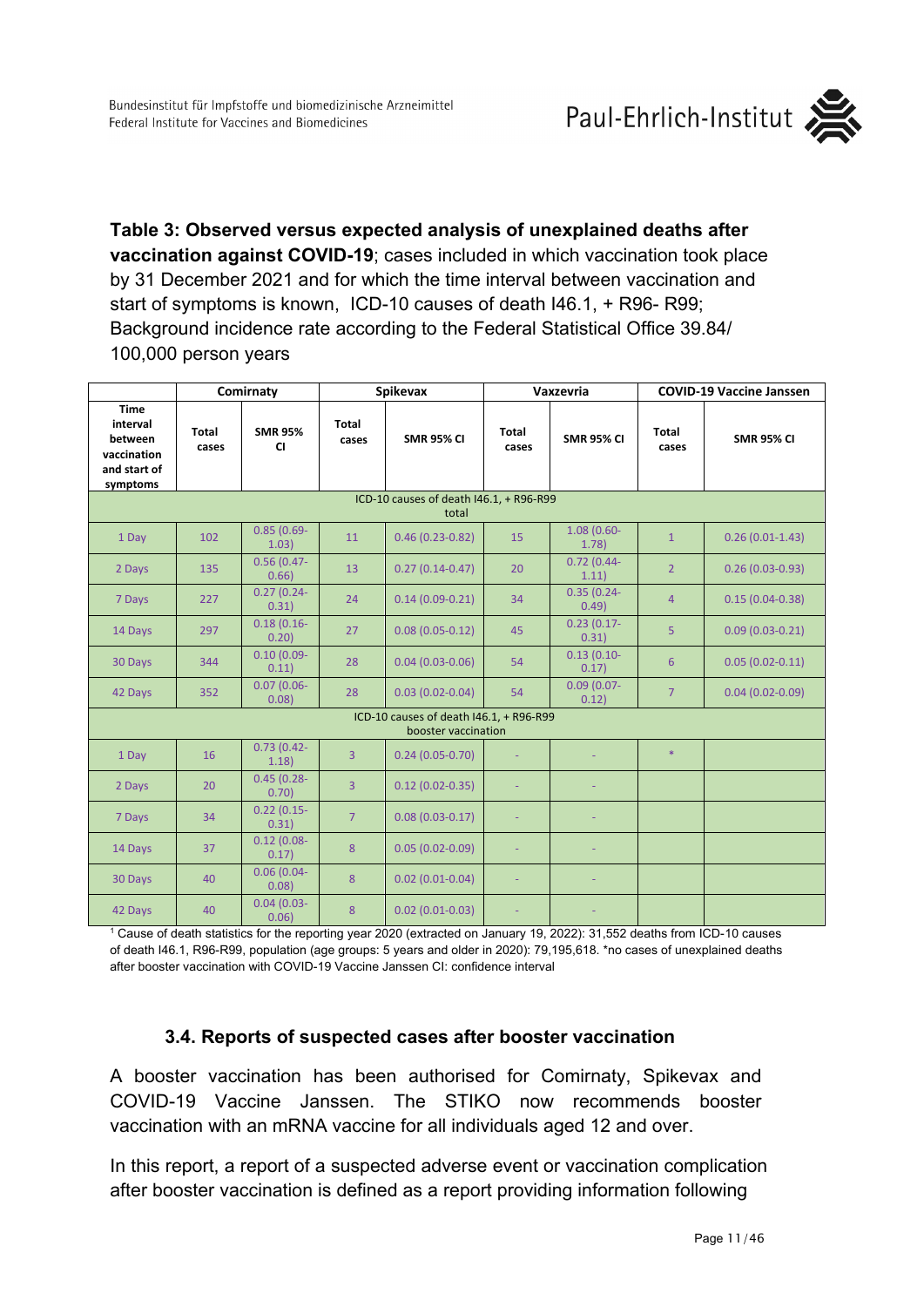

the third doses of the vaccines Comirnaty and Spikevax and the second dose for COVID-19 Vaccine Janssen. In some cases, heterologous vaccination schedules or the third dose of Vaxzevria were also reported.

10,995 reports were received in connection with a booster vaccination with Comirnaty and 7,476 reports in connection with a booster vaccination with Spikevax. 893 cases after vaccination with Comirnaty and 230 cases after vaccination with Spikevax were classified as serious.

A comparison of the reporting rates after basic and booster vaccinations, taking into account the reports for which the vaccine dose was known, shows that the reporting rates of suspected adverse events related to 1,000 vaccinations after a third dose of Comirnaty or Spikevax are significantly lower than the corresponding reporting rates after primary vaccination (Figure 4). However, when comparing the reporting rate for primary and booster vaccinations, it must be taken into account that the observation period following booster vaccinations is shorter than after basic immunisations, so that the current figures are to be regarded as provisional. Additionally, the vaccine dose was not provided in all reports received by the Paul-Ehrlich-Institut.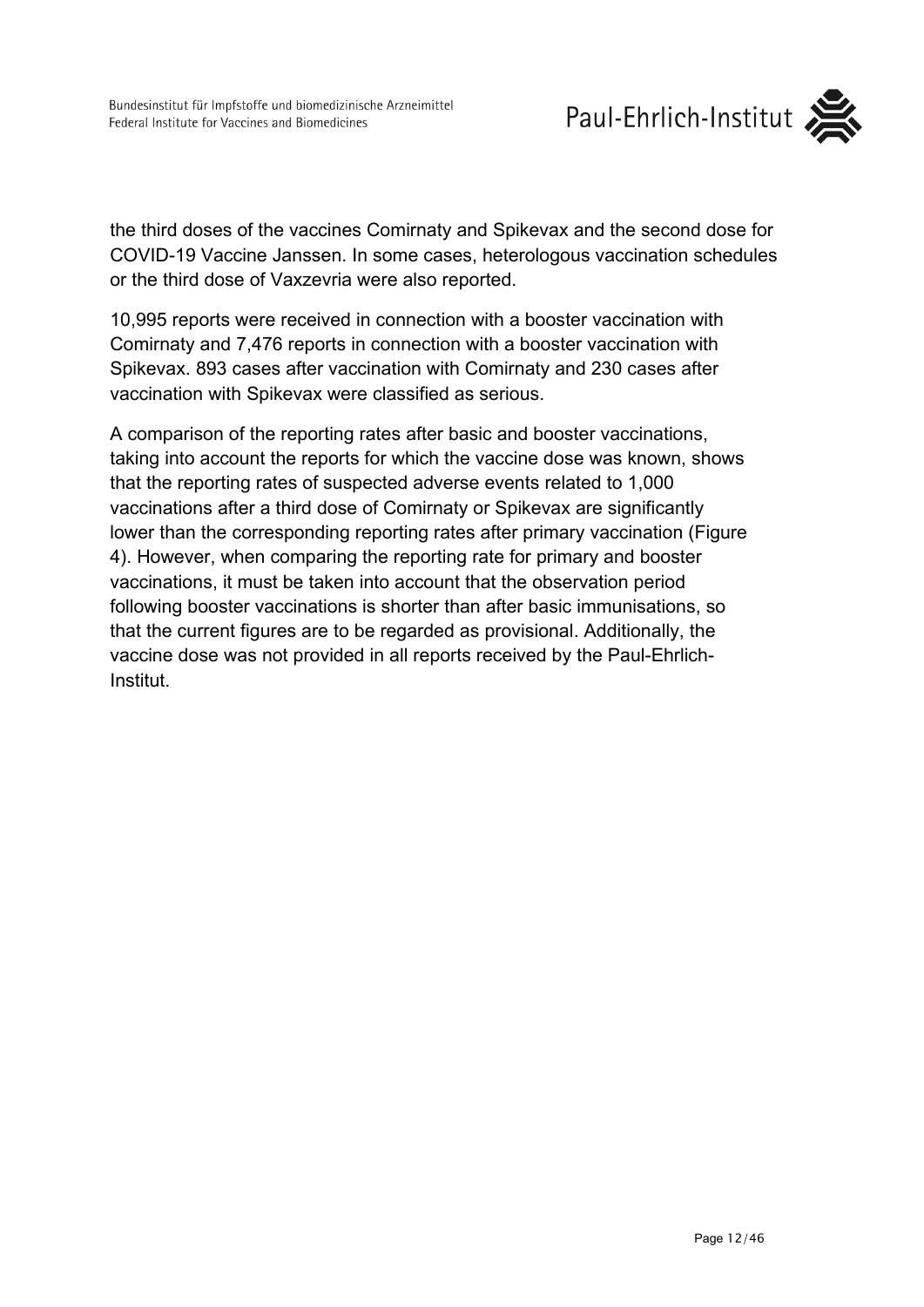Bundesinstitut für Impfstoffe und biomedizinische Arzneimittel Federal Institute for Vaccines and Biomedicines





### **Figure 4: Reporting rates of suspected adverse events per 1,000 vaccinations by vaccination dose (at case level)**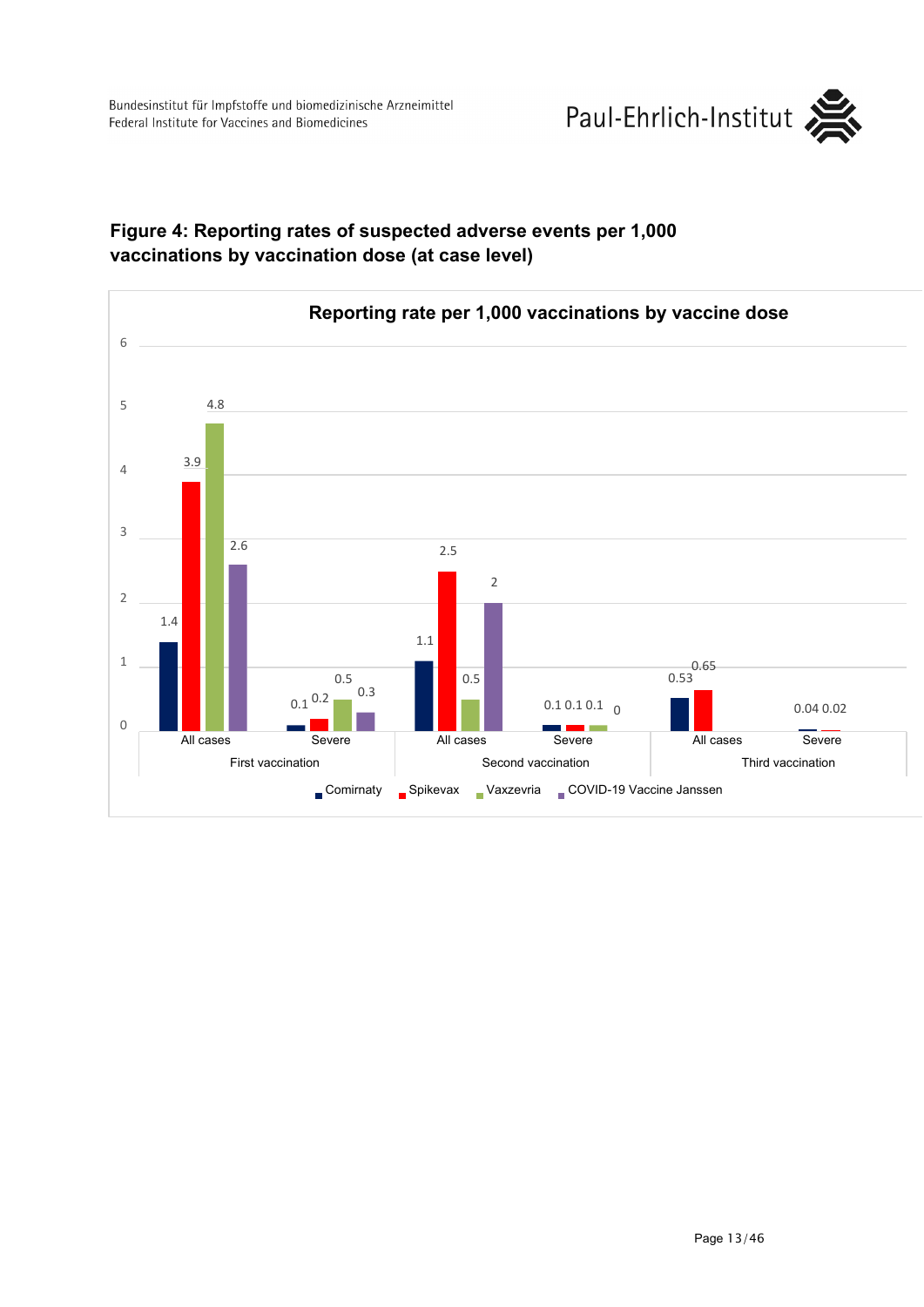

# <span id="page-13-0"></span>**4. Children and adolescents**

Comirnaty has been authorised for individuals aged 16 and over since 21 December 2020. This authorisation was extended to children aged 12 to 15 on 31 May 2021. An authorised dosage form appropriate for vaccinating children aged 5 to 11 years has been available since 12 December 2021. Spikevax was authorised for 12 to 17-year-old children and adolescents on 23 July 2021, but this vaccine is currently not recommended by the STIKO for this age group.

Since the start of the vaccination campaign on 27 December 2021, a total of 3,732 suspected adverse events have been reported to the Paul-Ehrlich-Institut in which at least one adverse vaccination reaction was reported for children and adolescents after vaccination with COVID-19 vaccines.

## **4.1. Children and adolescents from 12 to 17 years old**

<span id="page-13-1"></span>A total of 3,227 suspected cases of adverse events were reported for children and adolescents between 12 and 17 years old. Of these, 3,120 cases mentioned the vaccine Comirnaty and 59 cases Spikevax. Although only the two mRNA vaccines are currently authorised for children and adolescents aged 12 to 17, 21 suspected cases in which the vaccine Vaxzevria had been used were reported to the Paul-Ehrlich-Institut in this age group. COVID-19 Vaccine Janssen was administered in 15 cases. In 12 cases, the name of the COVID-19 vaccine was not provided.

The vast majority of the suspected adverse events for which the name of the COVID-19 vaccine was provided were defined as not severe (see Figure 5).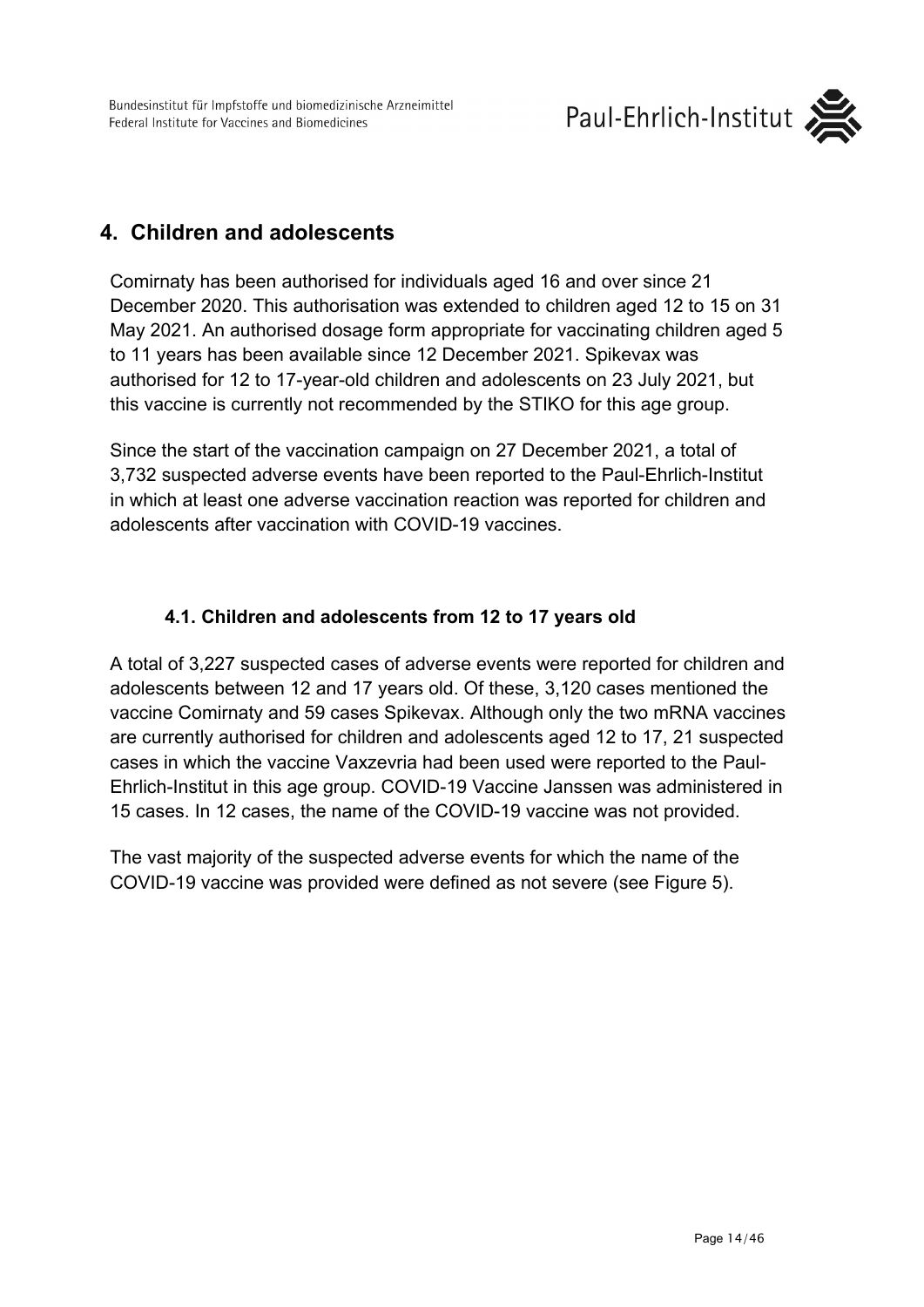



## **Figure 5: Percentage of severe and non-severe suspected case reports in 12 to 17 year olds according to the respective vaccines**

### **4.1.1. Children and adolescents from 12 to 17 years old after vaccination with Comirnaty**

<span id="page-14-0"></span>Based on an imputation of vaccine dose information (see Methodology), an overall reporting rate of 0.6 per 1,000 vaccine doses of Comirnaty can be calculated for the 3,120 suspected case reports. The reporting rate for severe reactions is 0.12 reports per 1,000 doses of Comirnaty vaccine, slightly lower than the reporting rate for adults.

Pain at the injection site, headache, fatigue, and fever were the most commonly reported adverse events (figure 5). The reporting rate of these reactions varies with the dose of the vaccine and appears to be lower after the booster dose than after the first two vaccine doses.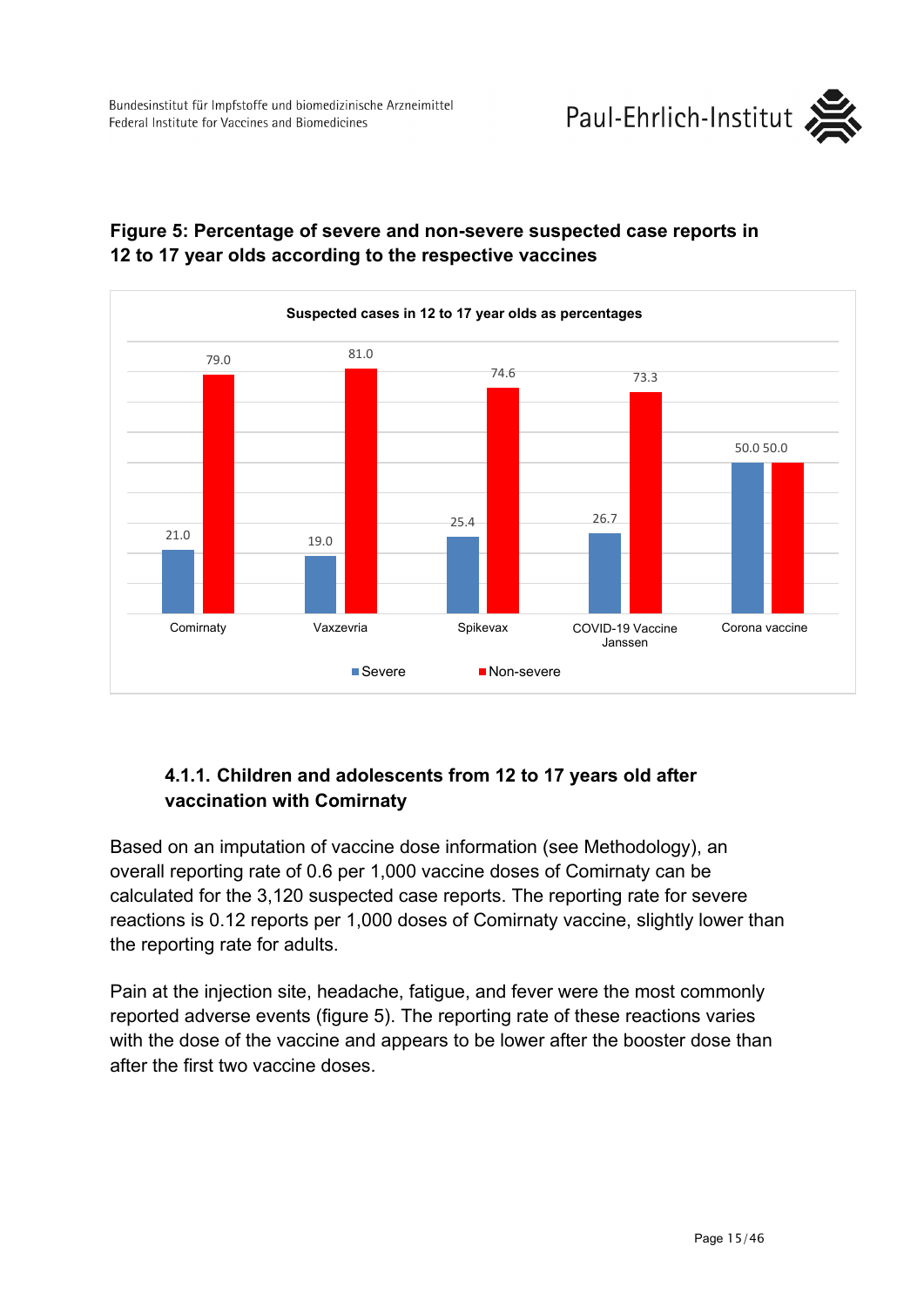

### **Figure 6: Rate of commonly reported adverse reactions per 1,000 vaccinations with Comirnaty by vaccine dose in children and adolescents (12 to 17 years)** (several adverse reactions may be reported per case)

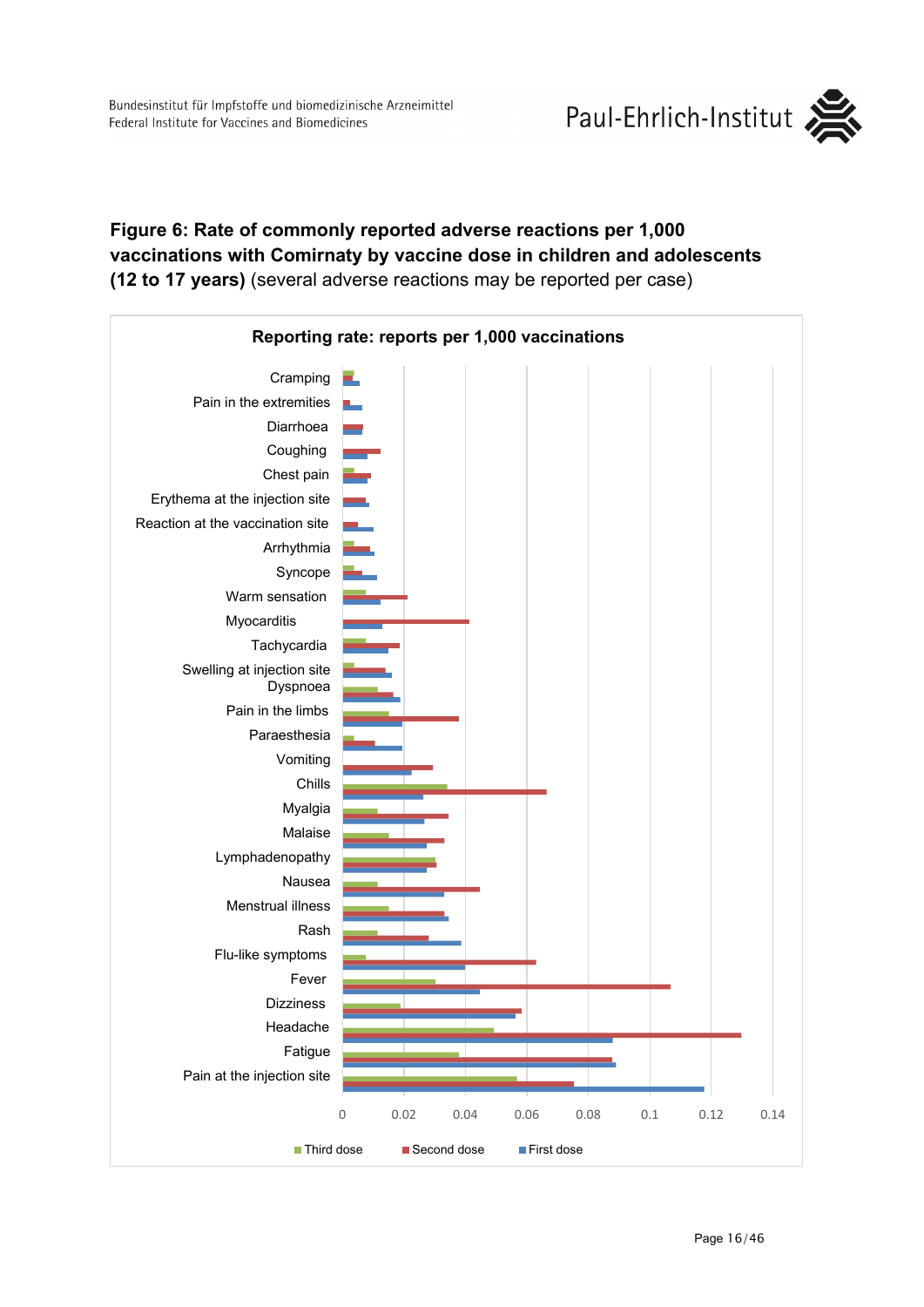57.3 percent of those vaccinated were fully recovered or recovering at the time of reporting, 28 percent had not recovered at the time of reporting, and the outcome of 13.4 percent of children and adolescents was unknown. Eight of the 3,120 suspected case reports (0.26%) reported a fatal outcome occurring between two days and five months after vaccination with Comirnaty. One death concerned a female adolescent whose death died five months after vaccination was linked to a congenital case of arrhythmia. There was no causal link to vaccination. One adolescent died, presumably of myocarditis, shortly after vaccination with Comirnaty. The adolescent had a particularly severe underlying heart condition that was not related to vaccination. Upon examination of the extensive medical findings, the Comirnaty vaccination does not appear to be the sole cause of death. A causal link to the vaccination cannot be conclusively determined in four other cases, but the symptoms and illness progression differ between them and there are no clinical similarities. Two reports contain so little information that the clinical progression is completely unclear and cannot be assessed. Despite its efforts, the Paul-Ehrlich-Institut has not yet been able to obtain any additional information.

There were vaccination complications described as disabling, long-lasting or potentially irreversible adverse events in the cases of ten adolescents aged 13 to 17 years occurring in a time range from three days to eleven weeks after vaccination (0.32% of all case reports). A scar caused by the injection was reported in one case. In another case, Hodgkin's lymphoma was diagnosed 40 days after Comirnaty vaccination. This case has no causal link to vaccination. Diabetes mellitus type 1 was diagnosed in five cases (two female and three male adolescents) between 3 and 26 days after the Comirnaty vaccination. With an incidence rate for diabetes mellitus among children and adolescents of 24 per 100,000 children/adolescents per year, the number of reported cases after Comirnaty is significantly lower than expected and does not indicate a safety signal.<sup>24</sup> Diarrhoea lasting several months was reported for a male adolescent, the cause of which remained unclear.

An additional report of a disabling, long-lasting or potentially irreversible side effect concerned a case of myocarditis, which was assessed as possibly related to vaccination. A pulmonary embolism that occurred four days after Comirnaty vaccination was reported for a female adolescent. The reports of pulmonary embolisms after COVID-19 vaccination do not indicate a safety signal.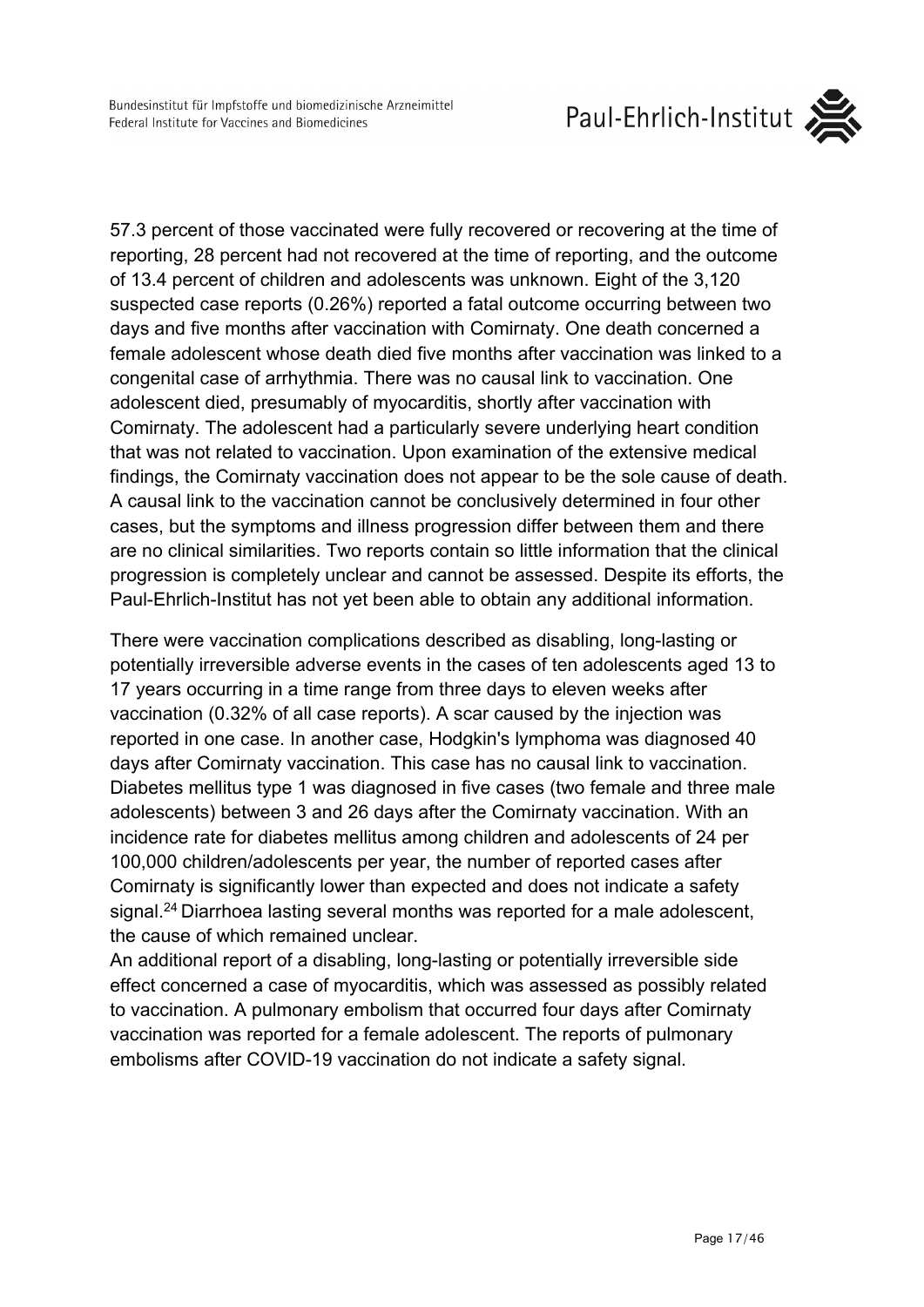Paul-Ehrlich-Institut



The reporting rate of adverse events of special interest after Comirnaty vaccination reported twice or more per 1,000 vaccinations is shown in Figure 6. Similarly to the adult cases, the reported cases of myocarditis/pericarditis stand out in the figure. The Paul-Ehrlich-Institut received 147 reports of myocarditis/pericarditis in children and adolescents aged 12 to 17 years through 31 December 2021.132 male and 15 female adolescents were affected. In male children and adolescents, the reactions occurred after the second vaccination in 90 cases and after the first vaccination in 24 cases. No information on the vaccination dose was given in 18 reports. There were seven cases of adverse events after both the first and second doses among female children and adolescents (see Table 6). The vaccine dose was not reported in one case. The imputed reporting rate of myocarditis/pericarditis, taking into account missing information on the vaccine dose, was 5.1 cases per 100,000 vaccine doses in male children and adolescents and 0.6 cases per 100,000 vaccine doses in female children and adolescents. The imputed reporting rate among male children and adolescents after the second vaccination was higher at 8.6 per 100,000 vaccine doses than after the first vaccination, at 2.0 per 100,000 vaccine doses. The reporting rate among male children and adolescents aged 12 to 17 years after the second vaccination dose is thus of a comparable order of magnitude to the risk estimate for 12 to 15 year old boys after the second Comirnaty vaccination in Israel.18 For female children and adolescents, the imputed reporting rates of 0.6 and 0.7 were about equal following the first and second vaccinations with Comirnaty. Overall, the reporting rate of myocarditis/pericarditis among 12 to 17-year-old children and adolescents remained at about the same level as in the analysis through 30 November 2021. The outcome of disease was described as recovered or improving in the majority of cases (40.2% and 17.9%, respectively). In 28 percent of the cases, the adverse events had not completely subsided at the time of reporting, and in 13.3 percent of the reports, the outcome of the myocarditis/pericarditis was not known. One patient died and a disabling, long-lasting or potentially irreversible adverse event was reported in another patient. No cases of myocarditis/pericarditis were reported via spontaneous reporting after the third vaccination through 31 December 2021 (see also Chapter 5.2.1).

A total of six cases of Guillain-Barré Syndrome (GBS) in the 12 to 17 year age group were reported. GBS is a rarity in children and adolescents, with an incidence of  $0.75(0.60-0.92)$  per 100,000 patient years for 10 to 19 year olds.<sup>25</sup> All six GBS cases occurred within 42 days. In the observed-versus-expected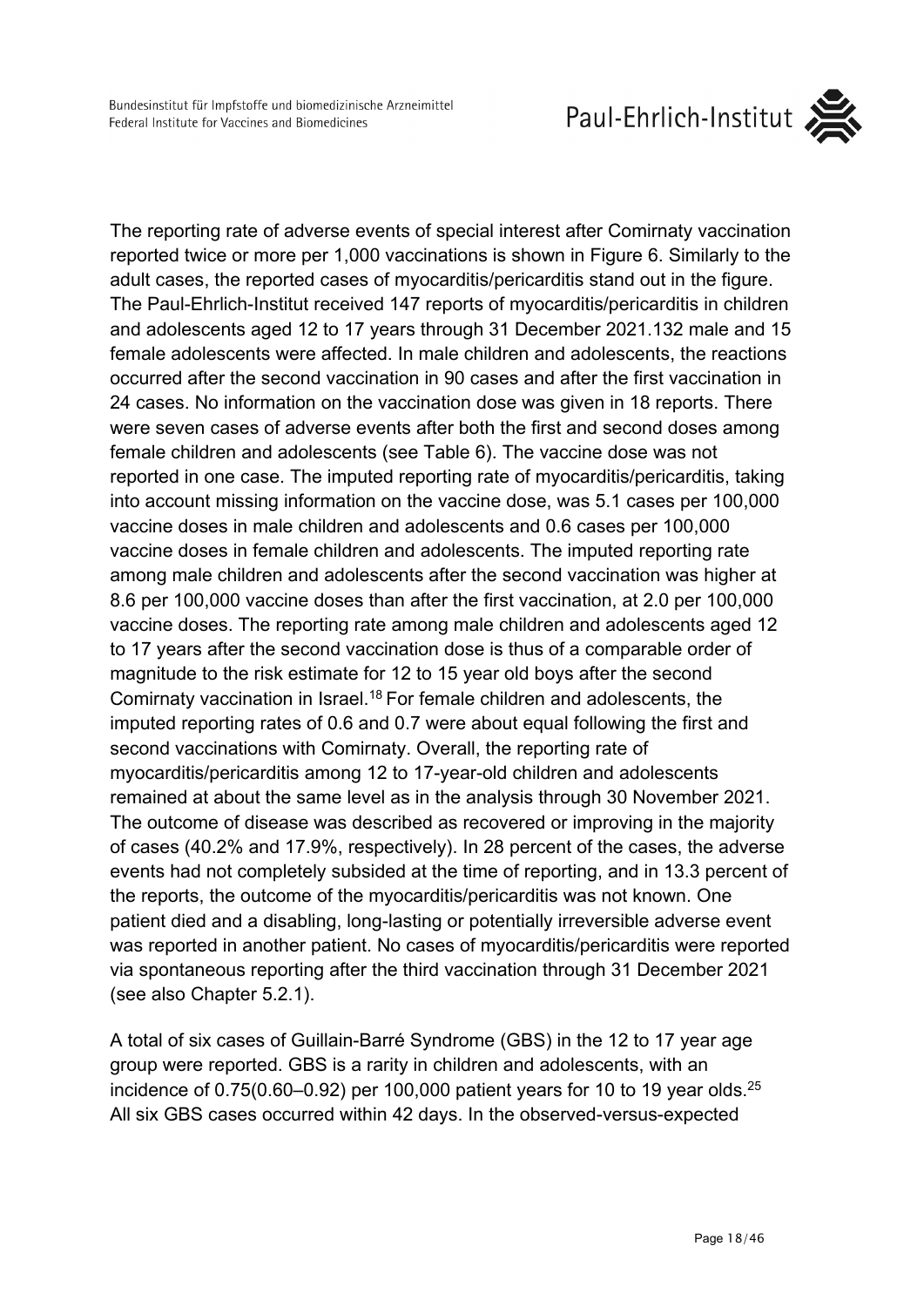

(OvE) analysis, the SMR, at 1.32, was not significantly increased (95% CI 0.48 - 2.87). Even if no safety signal can be justified at the moment, the Paul-Ehrlich-Institut will continue to actively follow-up on any future reports.

A total of 22 reports concerned cases of facial paralysis within six weeks of vaccination. There is no safety signal indicated, as more cases of facial nerve paralysis would have been statistically expected in the group of vaccinated adolescents aged 12 to 17 years based on the published incidence rate (expected value 92.83 cases, SMR 0.15-0.36).

Thrombocytopenia was reported in 17 reports, in some cases in the context of other coinciding underlying conditions.

Six cases were coded as encephalitis, including one case with encephalopathy without clinical diagnosis of encephalitis, one case of paediatric multiorgan inflammatory syndrome (MIS-C, PIMS) with encephalitis manifested in the organs (see below), three cases of encephalitis 3 to 30 days after vaccination, and one case of acute disseminated encephalomyelitis (ADEM). The six cases do not show a uniform clinical pattern, so a causal link with vaccination cannot be determined.

Paediatric inflammatory multisystem syndrome (PIMS, also known as multisystem inflammatory syndrome in children, MIS-C) was reported with a temporal link to vaccination in four adolescents. The onset of symptoms occurred between 20 and 78 days after the last vaccination. A SARS-CoV-2 infection, which is known to be a cause of MIS-C, was listed in the medical histories of three adolescents.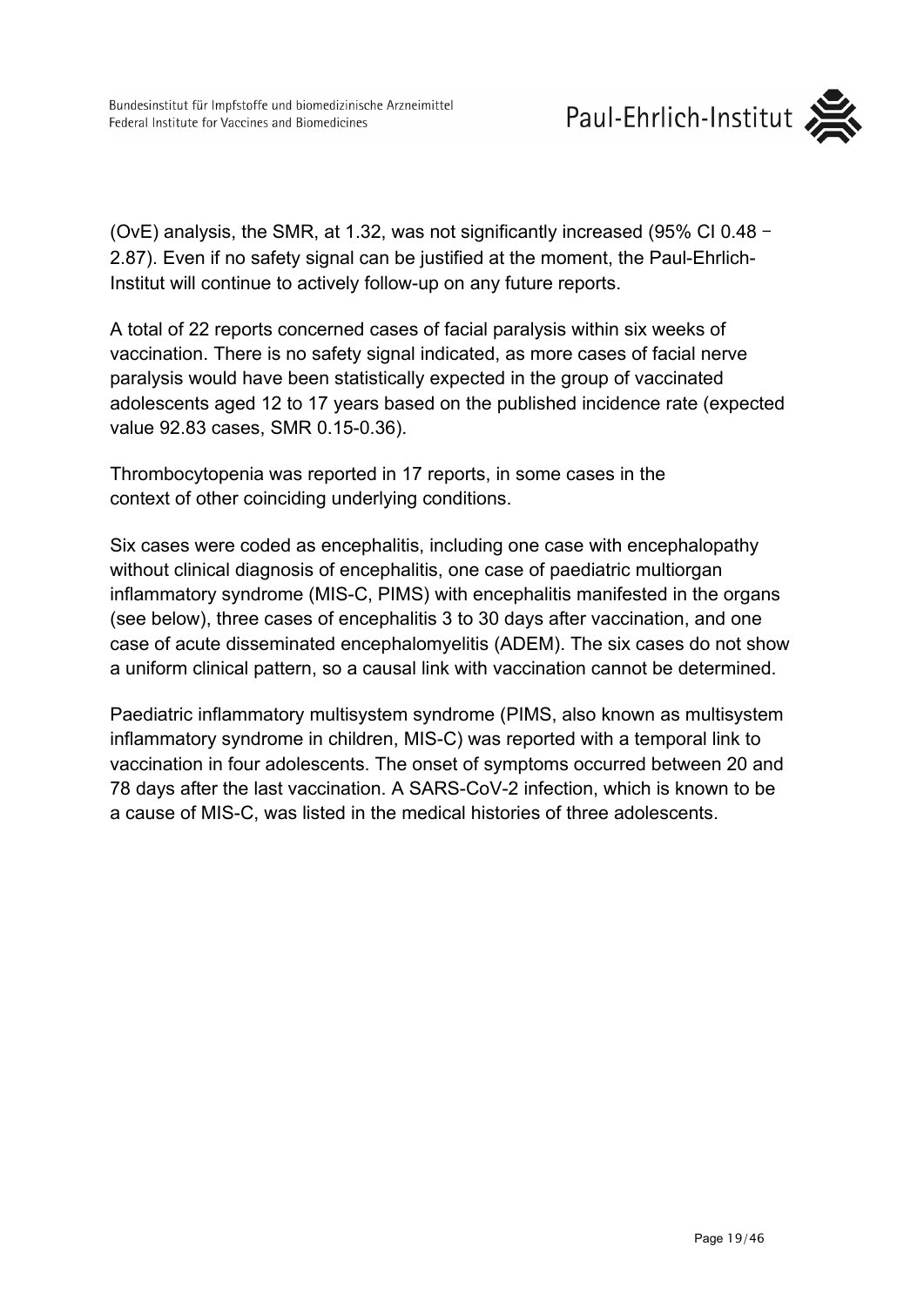

### **Figure 6: Reporting rate of adverse events of special interest per 1,000 Comirnaty vaccinations that were reported more than once**



**4.2. Children under 12 years old**

<span id="page-19-0"></span>A total of 505 suspected adverse events were reported to the Paul-Ehrlich-Institut in which the child was younger than 12 years old at the time of COVID-19 vaccination. 498 cases were after Comirnaty, four after Spikevax, two after Vaxzevria and one case after COVID-19 Vaccine Janssen. Of the 505 suspected adverse reactions reported after vaccination of children under 12 years of age with Comirnaty, a total of 103 suspected adverse events reported an age of less than 5 years at the time of vaccination. Twenty of those 103 cases involved breastfed infants, for which adverse events have been reported with a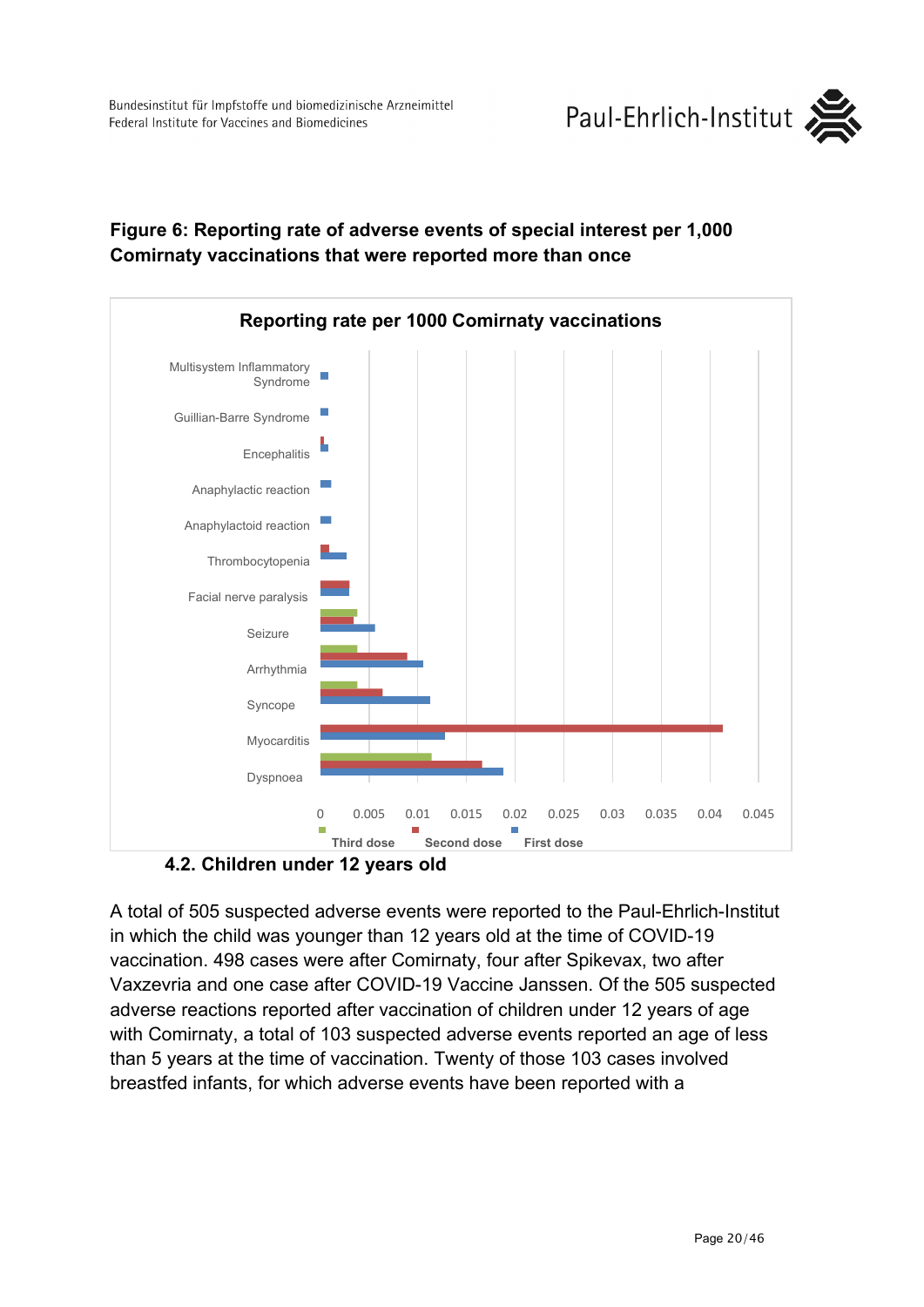

temporal link to the mothers' vaccination. All reported adverse events in the 103 suspected cases among children under 5 years of age were classified as nonsevere.

In the 5 to 11 years age group, 398 suspected adverse events after vaccination with Comirnaty were reported. Five reports described adverse events that were classified as severe based on the definition of the Medicinal Products Act or on the European Medicines Agency's requirements (adverse event of special interest automatically classified as severe). These are diabetes mellitus type 1, immune thrombocytopenia, vomiting and fever, fever and syncope. A reporting rate of 1.14 serious cases per 100,000 vaccinations with Comirnaty can be calculated from these reports.

Most of the reported suspected cases (n= 306) concerned vaccination reactions after the first Comirnaty vaccination. Three children were vaccinated with vaccines that are not approved for this age group. The vaccine name was not included in another report. Figure 7 shows the reported adverse events as the reporting rate per 1,000 Comirnaty vaccinations.

In 76.4 percent of the cases, the children had fully recovered at the time of the report, and in 9.8 percent of the reports, an improvement in their general condition was reported. At the time of reporting, 8.6 percent of the children experiencing adverse events had not recovered, and the outcome of the case is unknown in 5.6 percent. No disabling, long-lasting or potentially irreversible adverse events or deaths were reported (percentages rounded).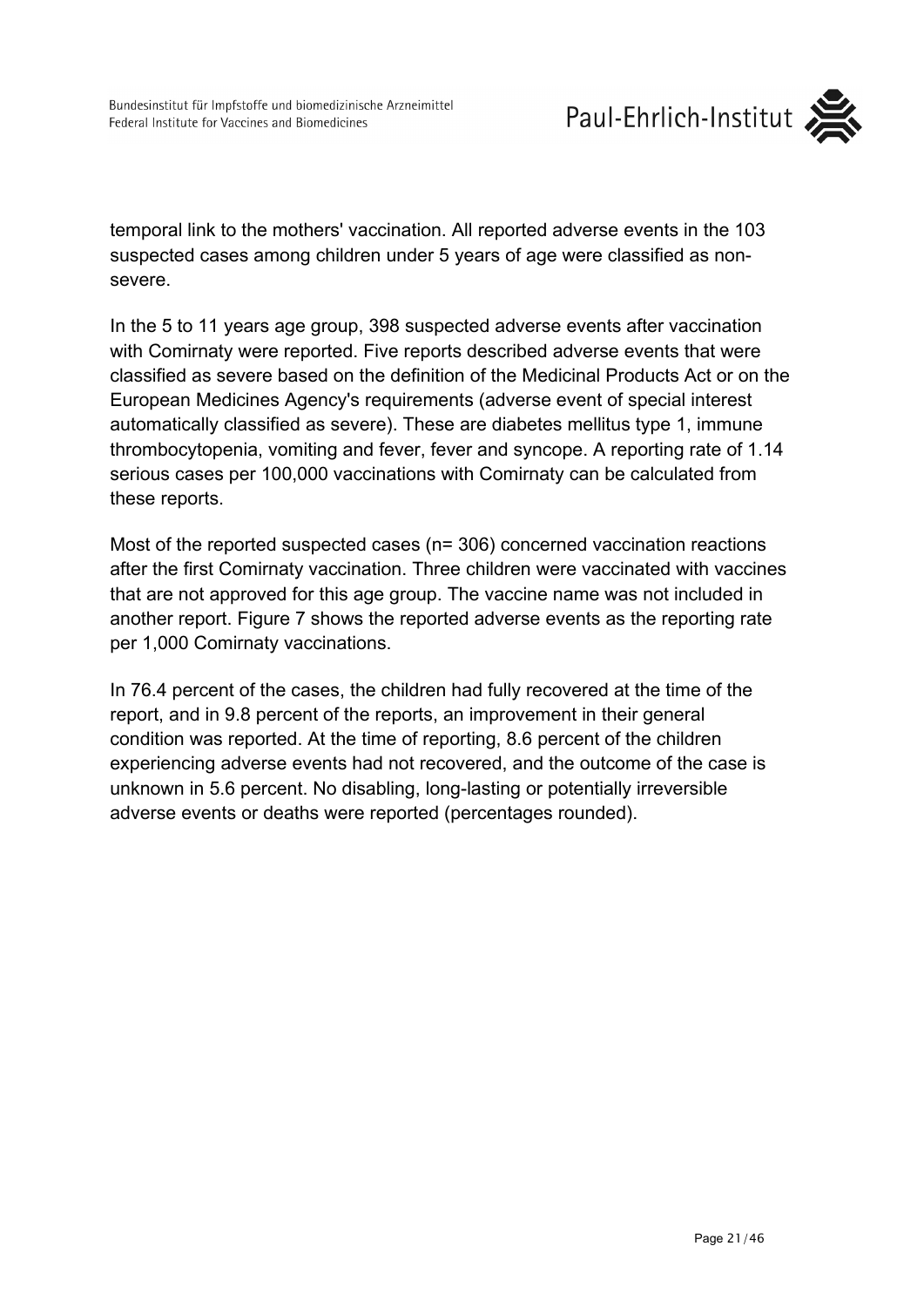

**Figure 7: Adverse event reporting rate in children aged 5-11 years per 1,000 Comirnaty vaccinations** (several adverse events can be reported in one case, analysis at event level)

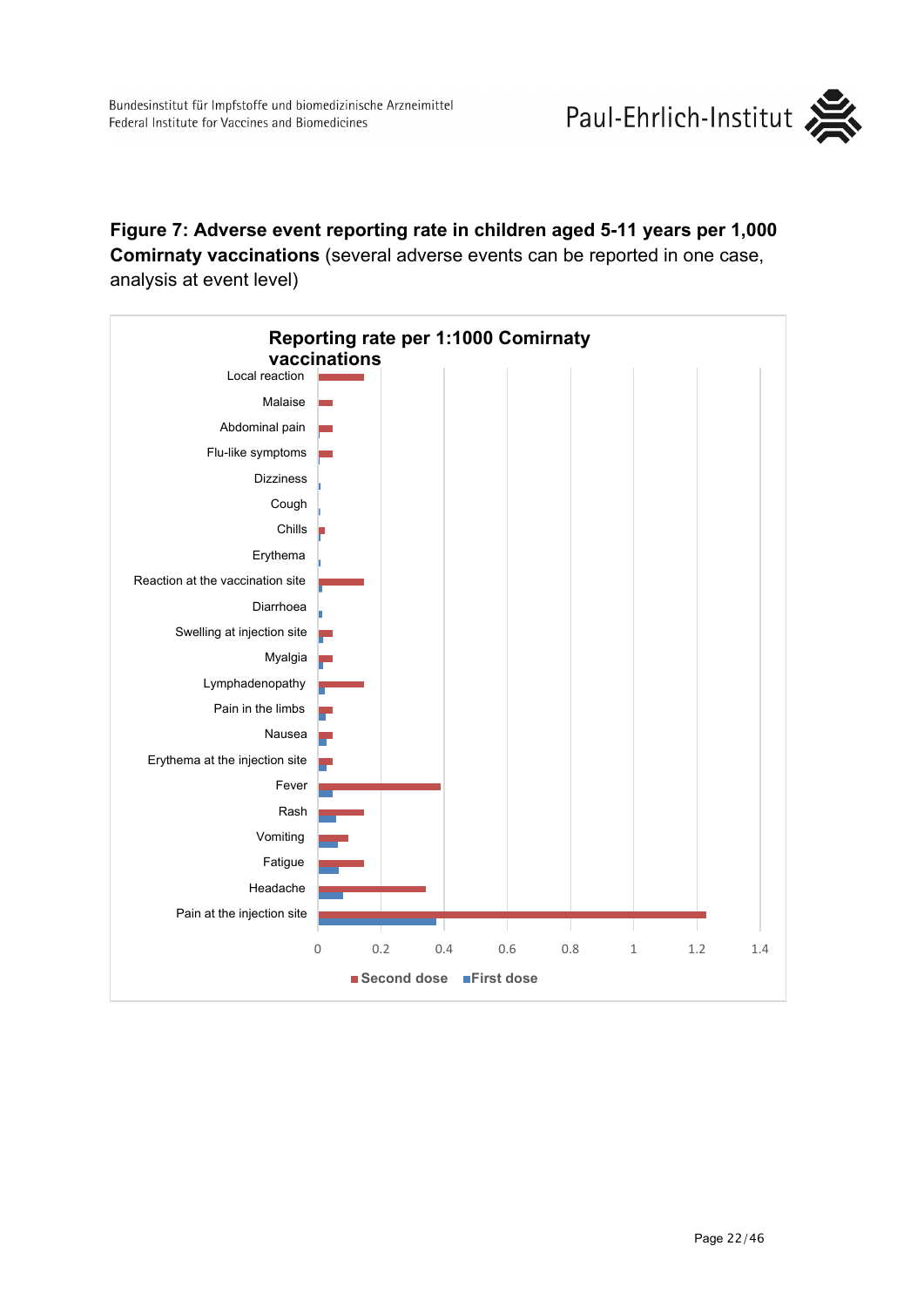# <span id="page-22-1"></span><span id="page-22-0"></span>**5. Very rare COVID-19 vaccine risks**

### **5.1. Anaphylactic reactions**

Anaphylactic reactions are a well-known, very rare adverse event linked to the four COVID-19 vaccines used in Germany to date. 489 reports of an anaphylactic reaction were reported through 31 December 2021. These were evaluated by the Paul-Ehrlich-Institut on the basis of their diagnostic certainty as defined by the internationally accepted Brighton Collaboration (BC)<sup>19</sup> levels 1-4. Level 1 is the highest grade of diagnostic certainty, levels 2 and 3 are lower grades, and level 4 indicates a report of a suspicion of anaphylaxis with incomplete information regarding the clinical symptoms.

The reporting rate of anaphylaxis at BC levels 1-4 for the four vaccines combined is very rare at less than one case per 100,000 vaccinations. The rate is higher after the first vaccination than after subsequent vaccinations and higher among women than among men (Table 5).

|                         | Comirnaty     |               | <b>Spikevax</b>          |                |               | Vaxzevria                | COVID-19<br><b>Vaccine Janssen</b> |               |
|-------------------------|---------------|---------------|--------------------------|----------------|---------------|--------------------------|------------------------------------|---------------|
|                         | <b>BC 1-3</b> | <b>BC 1-4</b> | <b>BC 1-3</b>            | <b>BC 1-4</b>  | <b>BC 1-3</b> | <b>BC 1-4</b>            | <b>BC 1-3</b>                      | <b>BC 1-4</b> |
| Dose 1                  | 161           | 266           | 13                       | 34             | 43            | 59                       | 4                                  | 8             |
| Dose 2                  | 55            | 85            | $\overline{2}$           | 3              | 2             | $\overline{2}$           |                                    | 1             |
| Dose 3                  | -             | 5             | $\overline{\phantom{a}}$ | 1              |               | $\overline{\phantom{a}}$ |                                    | -             |
| <b>NS</b>               | 5             | 14            | $\overline{\phantom{a}}$ | 3              |               | -                        |                                    |               |
| <b>Heterologous</b>     | 5             | 6             | $\overline{2}$           | $\overline{2}$ |               |                          |                                    |               |
| vaccination<br>schedule |               |               |                          |                |               |                          |                                    |               |
| <b>Total number</b>     | 226           | 376           | 17                       | 43             | 45            | 61                       | 4                                  | 9             |
| <b>Total reporting</b>  |               |               |                          |                |               |                          |                                    |               |
| rate                    |               | 0.34          |                          | 20             |               | 0.48                     |                                    | 0.25          |
| women                   |               | (0.52)        |                          | (0.28)         |               | (0.90)                   |                                    | (0.32)        |
| <b>Reporting rate</b>   |               | 0.61          |                          | 0.69           |               | 0.64                     |                                    | 0.22          |
| D <sub>1</sub>          |               | (0.97)        |                          | (1.08)         |               | (1.20)                   |                                    | $(0.16)^*$    |
| women                   |               |               |                          |                |               |                          |                                    |               |

## **Table 5: Number of reports of anaphylaxis (BC levels 1-4) by COVID-19 vaccine and reporting rates per 100,000 vaccinations in total and for women**

Reporting rates per 100,000 vaccinations, D: vaccination dose, NS: dose not specified, 53 cases with no information on the vaccine, \*based on 2 reports, therefore not a reliable point estimate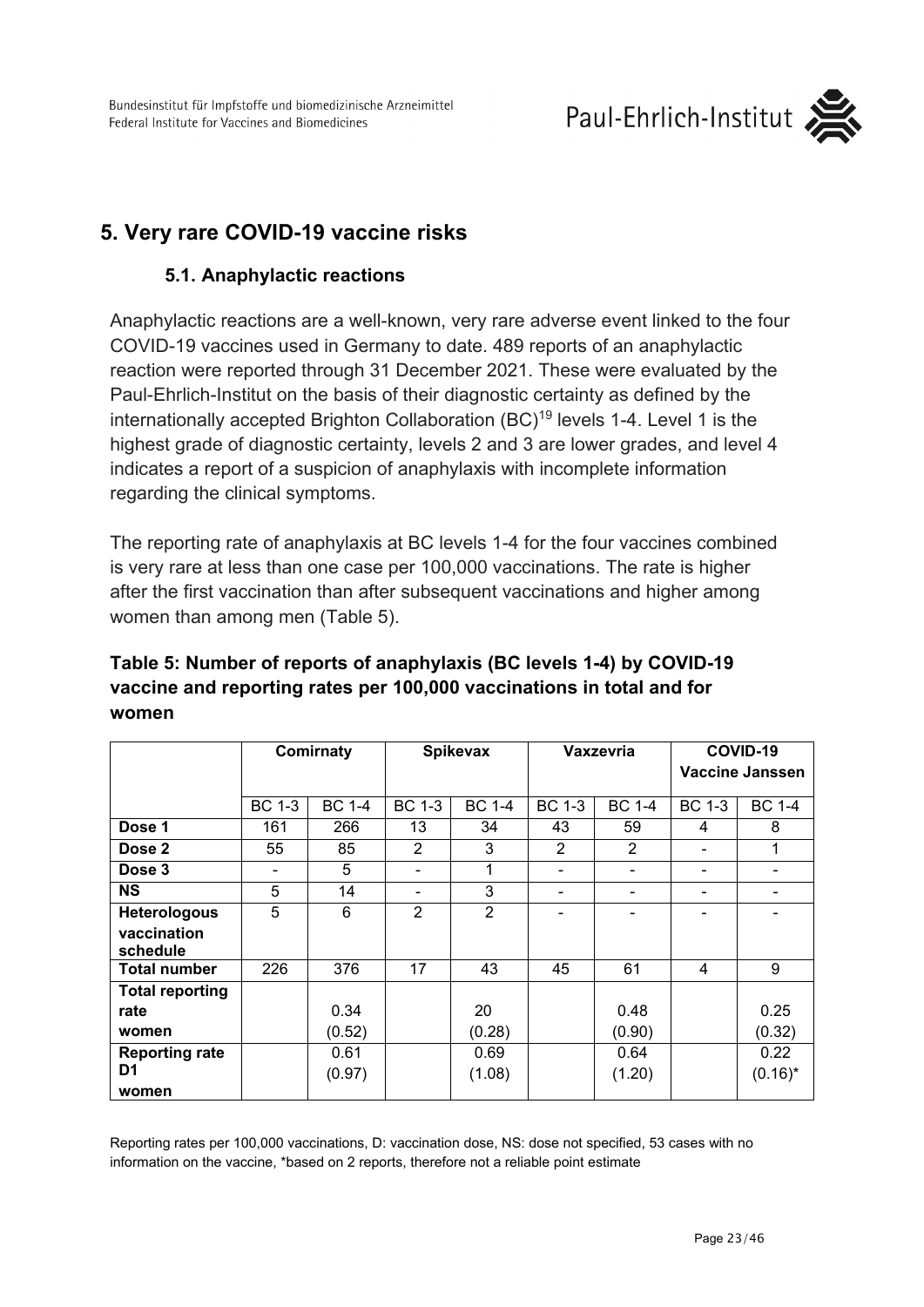Bundesinstitut für Impfstoffe und biomedizinische Arzneimittel Federal Institute for Vaccines and Biomedicines



### **5.2. Myocarditis and/or pericarditis**

<span id="page-23-0"></span>Myocarditis and pericarditis are very rare adverse events following the mRNA vaccines Comirnaty and Spikevax. Myocarditis is an inflammation of the heart muscle, which can manifest itself as chest pain, heart palpitations, arrhythmia, and even heart failure. This condition can affect children and adolescents and is more common among young men than among young women. Pericarditis is an inflammation of the pericardium, which is the outer lining of the heart. Men between the ages of 20 and 50 appear to have the highest risk for pericarditis. Myopericarditis is a combination of myocarditis and pericarditis.

#### **5.2.1. Overview**

<span id="page-23-1"></span>Tables 6 and 7 below show the reported cases of myocarditis and pericarditis after Comirnaty and Spikevax. Cases involving a heterologous vaccination schedule in which Comirnaty was administered after previous vaccination with Vaxzevria are detailed separately. The majority of reports for both vaccines involved men in the 18-29 age group.

|                | Total <sup>1</sup> | Men            |                |                |            |                | Women          |                |                |             |                |
|----------------|--------------------|----------------|----------------|----------------|------------|----------------|----------------|----------------|----------------|-------------|----------------|
| Age<br>(years) |                    | D1             | D <sub>2</sub> | D <sub>3</sub> | <b>DNS</b> | Het. Sch.      | D <sub>1</sub> | D <sub>2</sub> | D <sub>3</sub> | <b>DNS</b>  | Het. Sch.      |
| $12 - 15$      | 44                 | 5              | 26             | $\mathbf 0$    | 7          | $\overline{0}$ | 3              | 3              | $\mathbf{0}$   | $\mathbf 0$ | $\Omega$       |
| $16-17$        | 103                | 19             | 64             | $\mathbf{0}$   | 11         | $\overline{2}$ | 4              | 4              | 0              | 1           | $\Omega$       |
| 18-29          | 467                | 74             | 224            | 9              | 67         | 8              | 23             | 41             | 5              | 17          | 3              |
| 30-39          | 257                | 39             | 85             | 5              | 29         | 5              | 30             | 39             | 5              | 24          |                |
| 40-49          | 191                | 25             | 53             | 5              | 13         | 3              | 20             | 54             | 4              | 13          | $\overline{4}$ |
| 50-59          | 202                | 20             | 55             | 4              | 20         | $\overline{4}$ | 30             | 41             | 7              | 23          | $\overline{4}$ |
| 60-69          | 92                 | 9              | 28             | 3              | 5          | 5              | 15             | 22             | 3              | 5           | $\overline{2}$ |
| 70-79          | 55                 | 6              | 20             | $\mathbf{0}$   | 4          | $\mathbf{1}$   | 5              | 15             | $\mathbf{0}$   | 3           | $\Omega$       |
| $80 +$         | 23                 | $\overline{2}$ | 4              | 4              | 4          | $\overline{4}$ | 1              | 5              | 1              | 2           | $\Omega$       |
| <b>NS</b>      | 77                 | 23             | 16             | 2              | 8          | $\overline{2}$ | 13             | 9              | $\mathbf{0}$   | 3           | $\Omega$       |
| <b>Total</b>   | 1511               | 222            | 575            | 32             | 168        | 34             | 144            | 233            | 25             | 91          | 14             |

### **Reports of myocarditis/pericarditis after Comirnaty by age, gender, and vaccine dose number**

D1: dose 1; D2: dose 2; D3: dose 3; NS: not specified; Het. sch.: heterologous vaccination schedule (included in D2 and/or D3); Time in days from vaccination to adverse event (time to onset, TTO): median 5, mean 14.7 (range 0 to 198). 1028 reactions (100%) occurred within 28 days of vaccination, 66% within the first week, 17% within the second week, 13% within the third week and 5% within the fourth week. Gender was specified to be male in about 66% of the reports, female in 32%, and was not specified in 2%. <sup>1Reports</sup> missing gender information (n = 21) with or without age information were included in the total.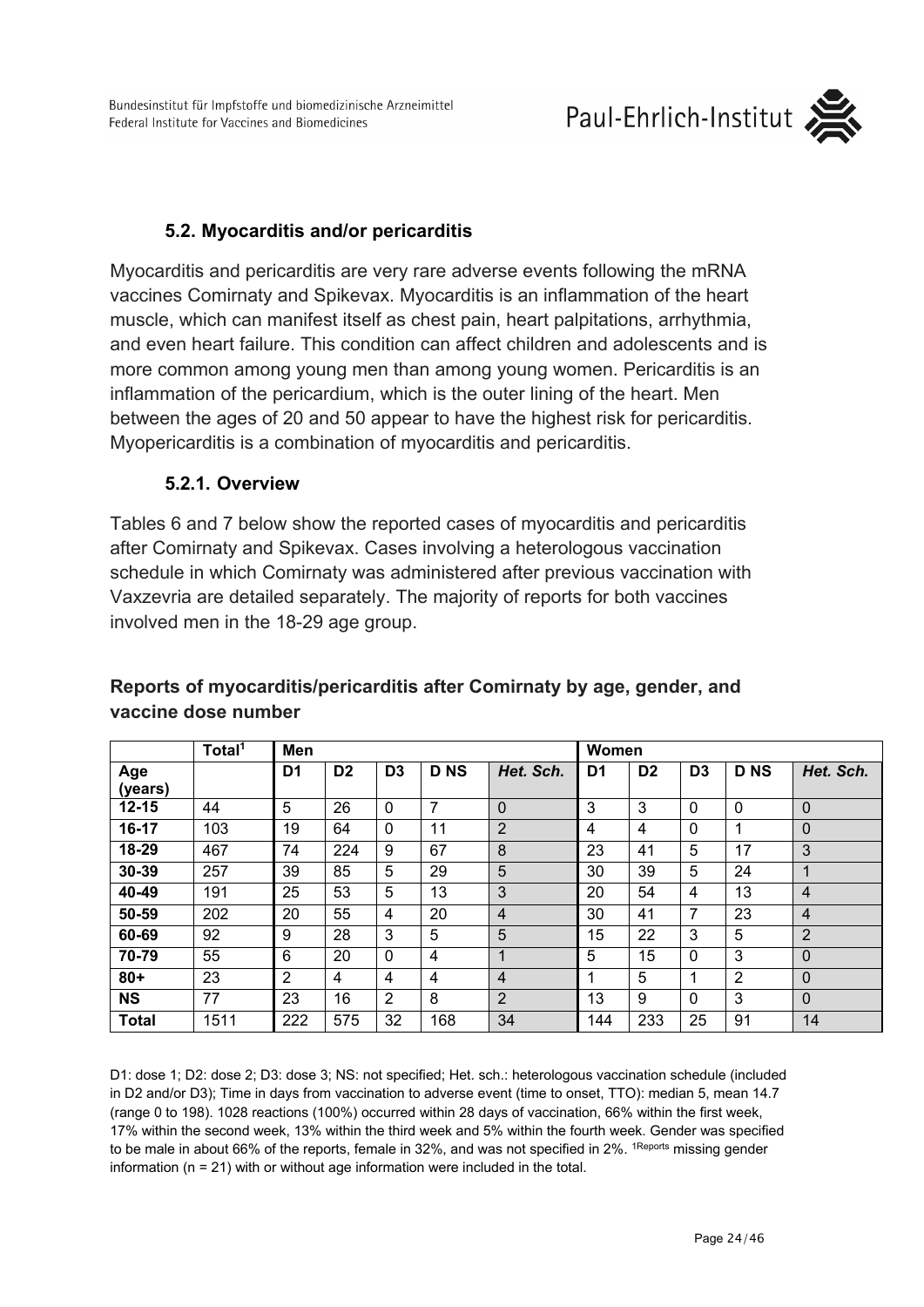

### **Reports of myocarditis/pericarditis after Spikevax by age, gender, and vaccine dose number**

|                | Total <sup>1</sup> | Men            |                |                |            |                | Women       |                |                |            |                |
|----------------|--------------------|----------------|----------------|----------------|------------|----------------|-------------|----------------|----------------|------------|----------------|
| Age<br>(years) |                    | D <sub>1</sub> | D <sub>2</sub> | D <sub>3</sub> | <b>DNS</b> | Het. Sch.      | D1          | D <sub>2</sub> | D <sub>3</sub> | <b>DNS</b> | Het. Sch.      |
| 16-17          | 5                  |                | 2              | 0              | 2          | 0              | $\mathbf 0$ | $\mathbf 0$    | $\Omega$       | 0          | $\Omega$       |
| 18-29          | 186                | 17             | 100            | 4              | 30         | $\overline{2}$ | 4           | 25             | и              | 3          | $\Omega$       |
| 30-39          | 86                 | 5              | 41             | 6              | 12         | 0              | 5           | 10             | и              | 4          | 4              |
| 40-49          | 41                 | 3              | 15             | 4              | 5          |                | 2           | 8              |                | 3          | $\mathbf 0$    |
| 50-59          | 38                 | $\overline{2}$ | 16             | 3              | 1          |                | 3           | 8              |                | 3          | $\mathbf 0$    |
| 60-69          | 9                  | 2              | 5              | 1              | $\Omega$   | 0              | $\Omega$    | $\Omega$       | $\Omega$       |            | $\mathbf{0}$   |
| 70-79          | 7                  | 0              | 2              | 0              | $\Omega$   | 0              |             | 3              |                | $\Omega$   | 4              |
| $80 +$         | 3                  |                |                | 0              | $\Omega$   | 0              | $\mathbf 0$ |                | $\Omega$       | $\Omega$   | $\mathbf 0$    |
| <b>NS</b>      | 6                  |                | 3              | 0              | $\Omega$   | 0              | $\mathbf 0$ |                | $\Omega$       | $\Omega$   | $\mathbf 0$    |
| <b>Total</b>   | 381                | 32             | 185            | 18             | 50         | $\overline{4}$ | 15          | 56             | 5              | 14         | $\overline{2}$ |

D1: dose 1; D2: dose 2; D3: dose 3; NS: not specified; Het. Sch.: heterologous vaccination schedule (included in D2 and/or D3); Time in days from vaccination to adverse event (time to onset, TTO): median 3, mean 12.6 (range 0 to 225). 292 reactions (100%) occurred within 28 days of vaccination, 78% within the first week, 10% within the second week, 9% within the third week and 3% within the fourth week. Gender was specified to be male in about 75% of the reports, female in 24%, and was not specified in 1%. <sup>1</sup>Reports missing gender information ( $n = 6$ ) with or without age information were included in the total.

### **5.2.2. Time between vaccination and first symptoms**

<span id="page-24-0"></span>The length of time between mRNA vaccination and first symptoms of myocarditis/pericarditis is shown to peak a few days after vaccination (Figures 8 and 9). A causal link between vaccination and myocarditis or pericarditis is doubtful when the time period is very long. This conclusion is drawn from current data and is in accordance with scientific literature.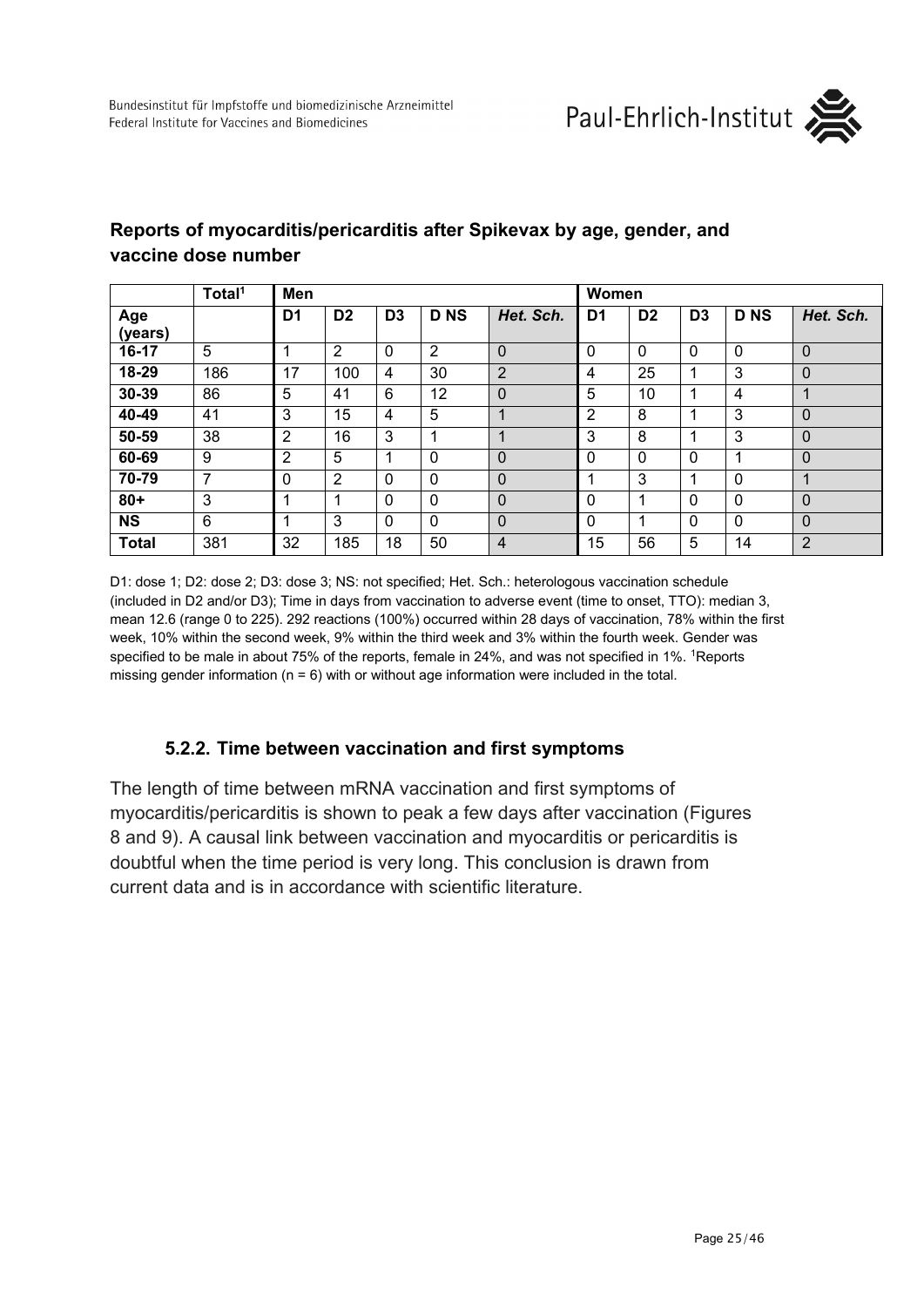**Figure 8: Time in days between vaccination with Comirnaty and occurrence of myocarditis/pericarditis** (all reports with time period information) after the first, second and third vaccinations (D1-D3)



### **Figure 9: Time in days between vaccination with Spikevax and occurrence of myocarditis/pericarditis** (all reports with time period information) after the first, second and third vaccinations (D1-D3)

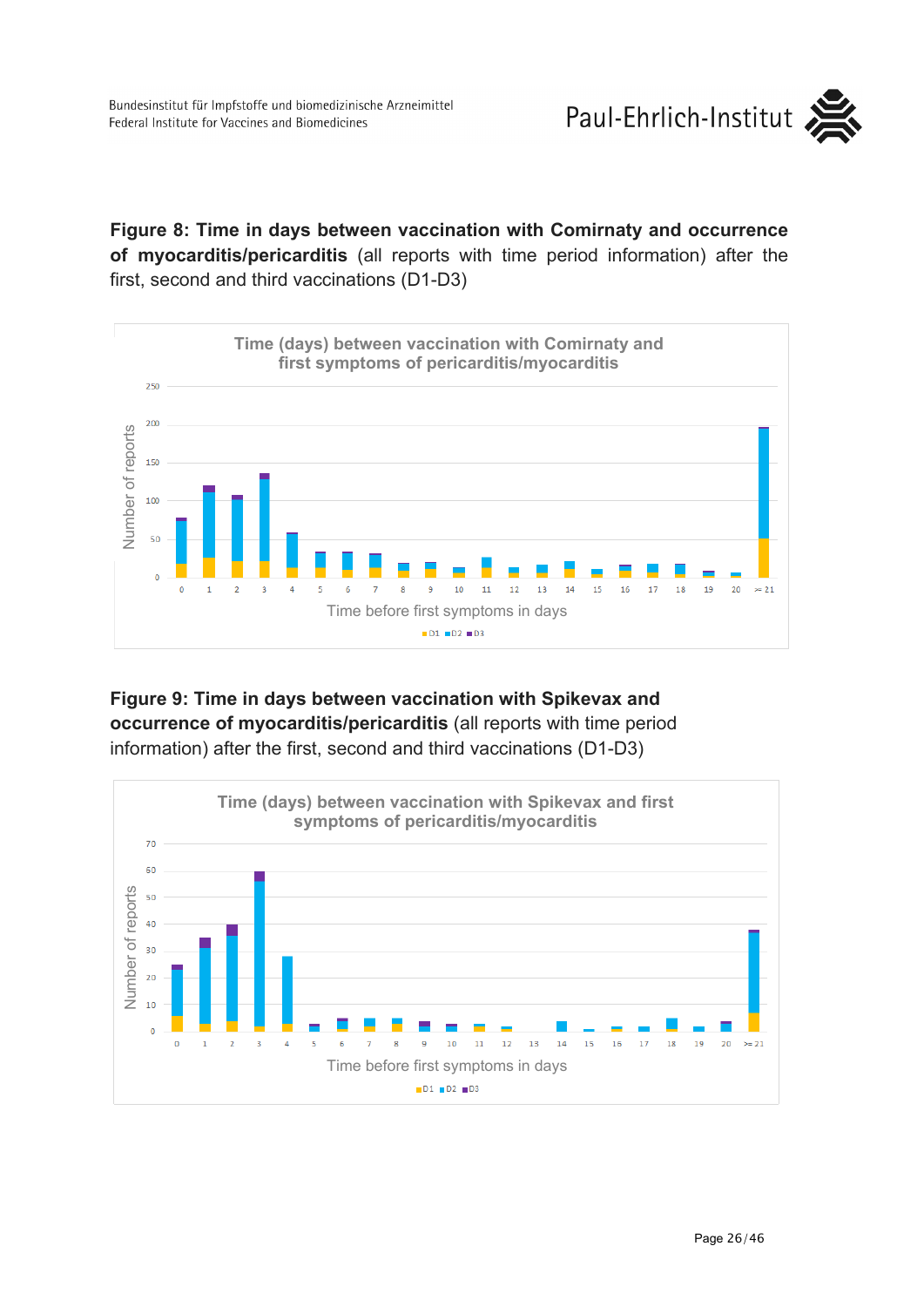# Paul-Ehrlich-Institut



## **5.2.3. Myocarditis/pericarditis after booster vaccination**

<span id="page-26-0"></span>The Paul-Ehrlich-Institut has received an increasing number of reports of myocarditis/pericarditis in adults that are missing information and/or occur at implausible, long periods of time after the first or second mRNA vaccination (> 30 days).

Therefore, a calculation of a reporting rate only makes sense for the third vaccination and for children and adolescents.

The overall reporting rate for the mRNA vaccines after the third vaccination is 0.38 (Comirnaty) and 0.34 (Spikevax) per 100,000 vaccine doses. The reporting rate is highest for both vaccines among young males aged 18 to 29 (1.11 and 2.98 per 100,000 doses of Comirnaty or Spikevax). The reporting rate in young men aged 18 to 29 years should be interpreted with caution, since only four cases of myocarditis after Spikevax have been reported in this age group. The overall reporting rate for myocarditis/pericarditis among vaccinated women is 0.21 and 0.08 per 100,000 vaccine doses for Comirnaty and Spikevax, respectively. Based on just five cases, the reporting rate is highest among women aged 30 to 39 after vaccination with Comirnaty, at 0.86 per 100,000 vaccine doses. Only a few cases have been reported among women after vaccination with Spikevax. Age stratification is therefore not useful for evaluation.

Overall, the reporting rate of myocarditis/pericarditis after booster vaccination for reports through 31 December 2021 seems to be lower than after primary immunisation (see safety report through 30 November 2021 to compare). This is also consistent with [data from the UK's Medicines and Healthcare](https://www.gov.uk/government/publications/coronavirus-covid-19-vaccine-adverse-reactions/coronavirus-vaccine-summary-of-yellow-card-reporting) [products](https://www.gov.uk/government/publications/coronavirus-covid-19-vaccine-adverse-reactions/coronavirus-vaccine-summary-of-yellow-card-reporting)  [Regulatory Agency \(MHRA\)](https://www.gov.uk/government/publications/coronavirus-covid-19-vaccine-adverse-reactions/coronavirus-vaccine-summary-of-yellow-card-reporting) (January 2022). However, in the case of data from Germany, the shorter post-observation period after booster vaccination compared to vaccination as part of primary immunisation must be taken into account, and additional data should be considered.

### **5.2.4. Myocarditis/pericarditis after adenovirus-based vector vaccines**

<span id="page-26-1"></span>Seventy-nine cases of myocarditis/pericarditis have been reported with a temporal association to the Vaxzevria vaccine: 44 men and 35 women. The median age was 45 years. Forty cases were reported after COVID-19 Vaccine Janssen: 33 men and 7 women. Twelve reports described cases of myocarditis in men aged 18 to 29 years within 21 days of vaccination. An observed-versus-expected analysis considering the background incidence rate of myocarditis of 38.59 cases per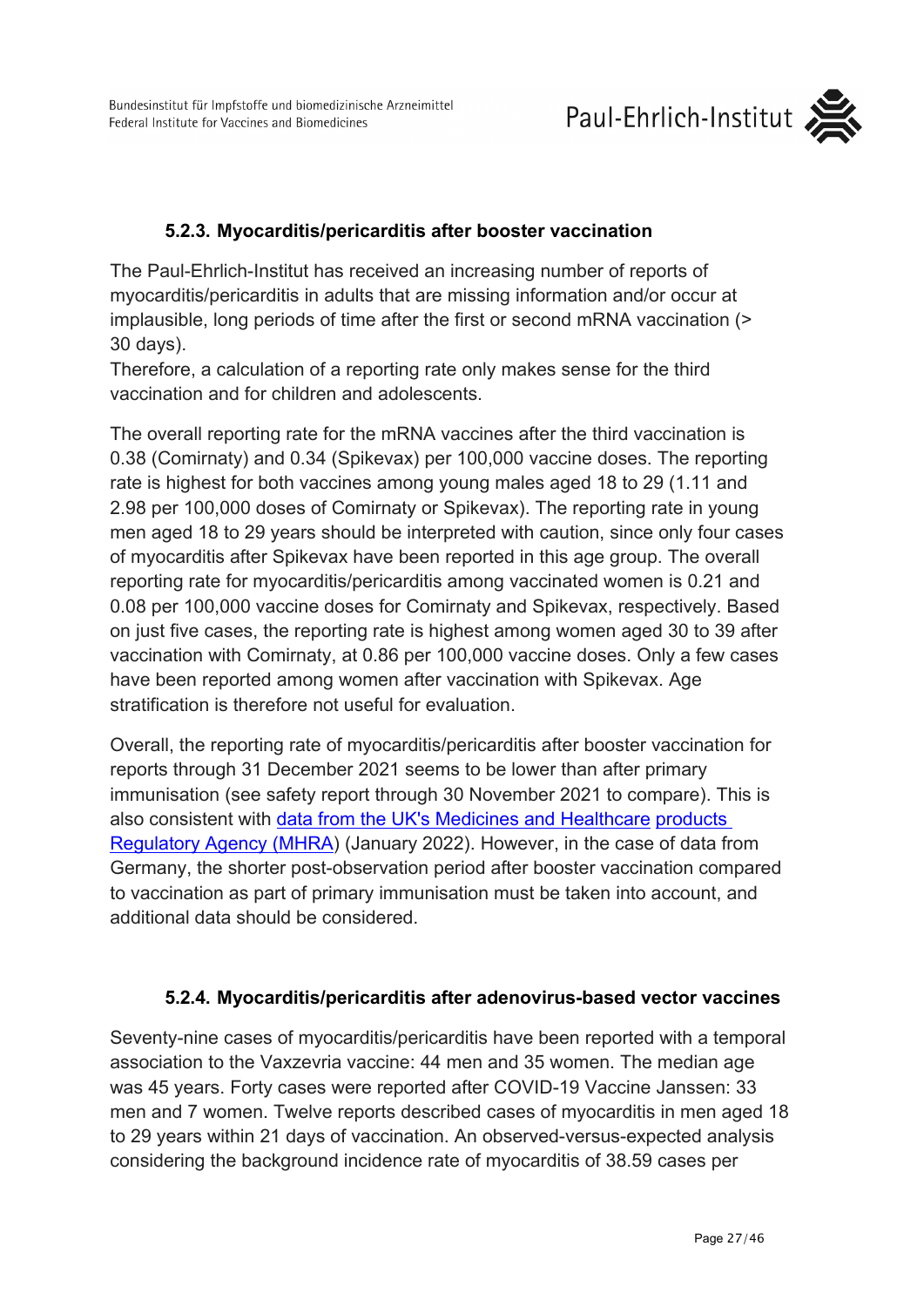100,000 person years (Institute for Applied Health Research [InGef] database 2020, 18-29 age group, internal communication) yielded no safety signal (SMR 1.01).

### **5.2.5. Outcome of adverse events**

<span id="page-27-0"></span>The outcome of the reported cases of myocarditis/pericarditis after administration of one of the four COVID-19 vaccines used in Germany is shown in Figure 10.



### **Figure 10: Outcome of reports of myocarditis/pericarditis after receiving COVID-19 vaccine**

Eighteen deaths from myocarditis/pericarditis temporally associated to COVID-19 vaccination were reported: seven related to Comirnaty vaccination, seven related to Spikevax, three related to Vaxzevria and one related to COVID-19 Vaccine Janssen. In five cases (three Comirnaty, one Vaxzevria and one COVD-19 Vaccine Janssen) the connection with the vaccination was evaluated to be possible by the Paul-Ehrlich-Institut based on the autopsy report. For all of the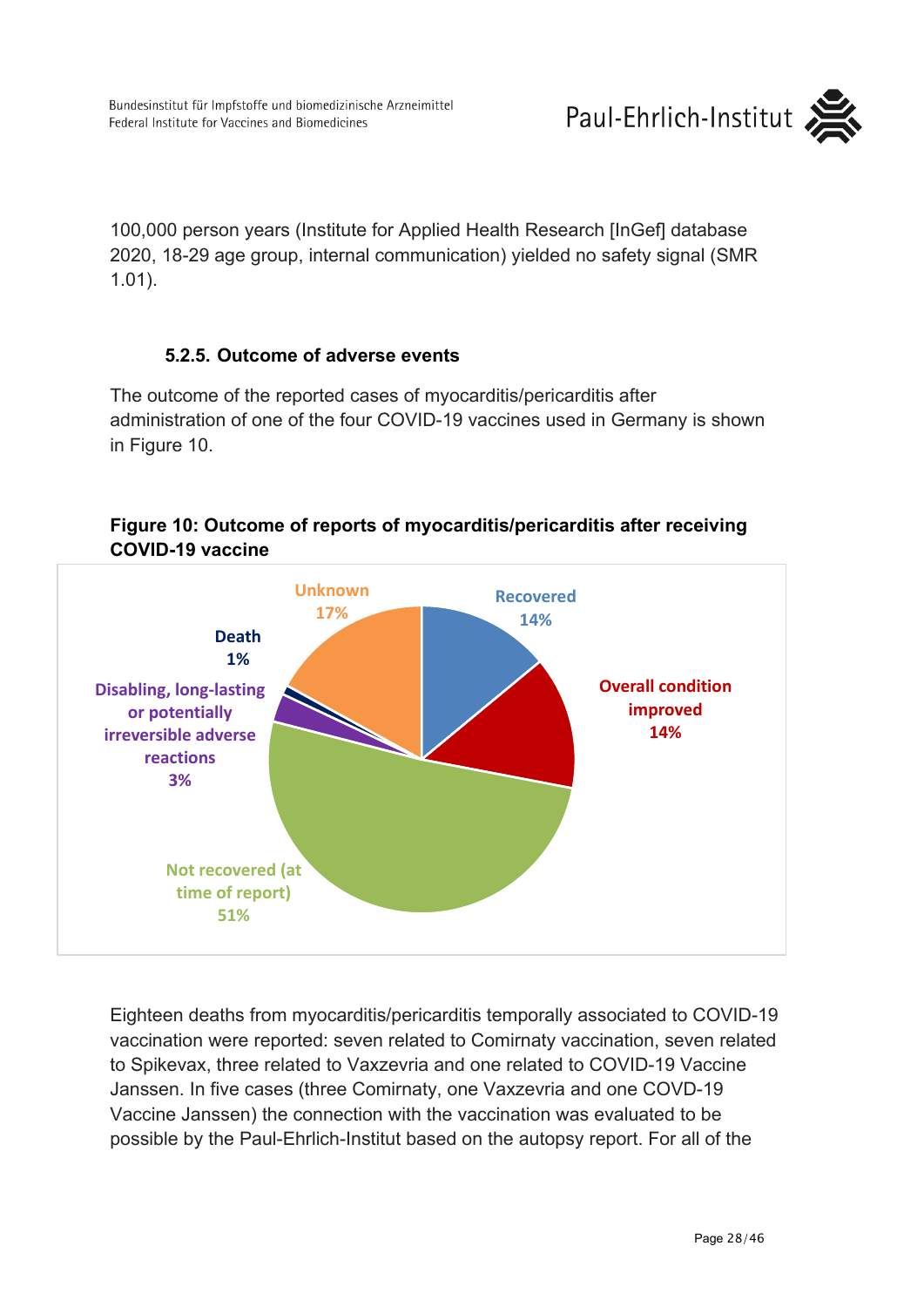

other cases, the Paul-Ehrlich-Institut does not observe a causal link to vaccination based on currently available data. This evaluation results from either a higher probability of an alternative cause of death upon overall assessment of all the information or missing important clinical information.

## <span id="page-28-0"></span>**5.3. Thrombosis with thrombocytopenia syndrome (TTS)**

A very rare, and in a few cases fatal, new syndrome has been reported as a severe adverse event associated with the Vaxzevria and COVID-19 Vaccine Janssen vector vaccines. The syndrome is characterised by venous and/or arterial thromboses in combination with a thrombocytopenia (thrombosis with thrombocytopenia syndrome, TTS). In such cases, the thromboses often appear in unusual locations, such as in cerebral or mesenteric veins, or in veins in the spleen or liver. High concentrations of antibodies against platelet factor 4 (anti-PF4 antibodies) were detected in several of the affected patients, as well as a high level of thrombocyte activation during clotting tests.<sup>26-32</sup> This is a pattern that resembles "atypical" or "autoimmune" heparin-induced thrombocytopenia  $($ aHIT).<sup>33</sup> According to early findings  $34$ , these cases appear to involve transient antibodies that, after 12 weeks or less, were in most cases no longer detectable in the patients who had developed TTS. This is also potentially the reason why TTS was much more rarely reported after a second vaccination with Vaxzevria as it was after a first vaccination.

Early diagnosis and treatment of TTS is of extreme importance.

Recommendations for treatment and therapy of the new syndrome have been published by various associations of experts in the field, including the German Society for Thrombosis and Haemostasis Research (GTH).35-37

As thromboses with simultaneous thrombocytopenia can be a symptom of other diseases, various case definitions for this new syndrome have been published. The Centers of Disease Control and Prevention (CDC) in the US have developed a pragmatic case definition that is also used by the Paul-Ehrlich-Institut. According to this definition, a case of TTS is indicated by thromboses occurring in unusual locations (e.g. sinus veins) with simultaneous thrombocytopenia (<150 G/L) or by thrombosis in a common location (e.g. pulmonary embolism) plus detection of antibodies against platelet factor 4 (anti-PF4 antibodies).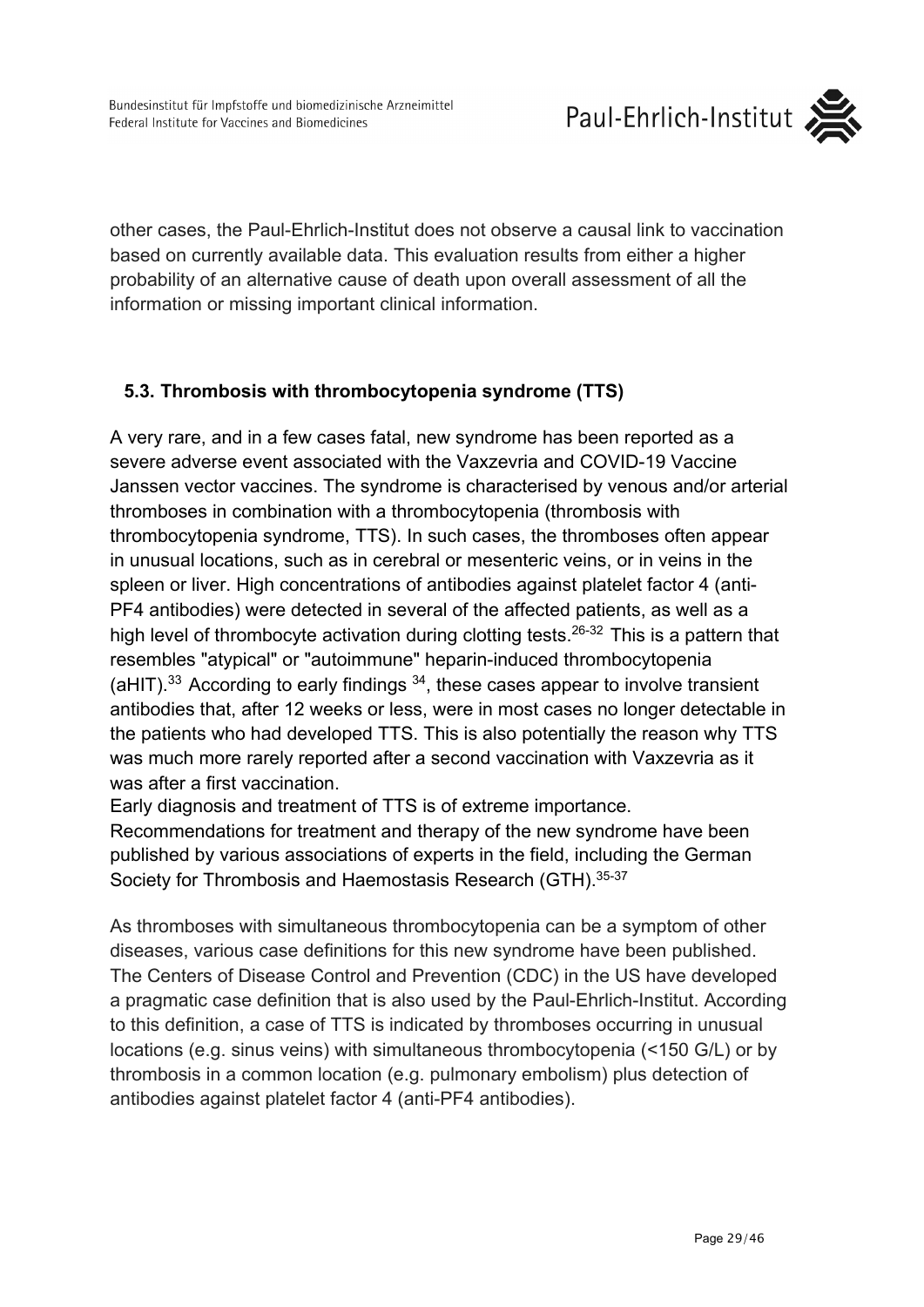

Table 11 shows the reported cases of thrombosis with concurrent thrombocytopenia after COVID-19 vaccination.

### **Table 11: Thrombosis with thrombocytopenia after each of the COVID-19 vaccines**

|                        | <b>Number of reports</b><br>of thrombosis with<br>thrombocytopenia | <b>Fulfils</b><br><b>CDC</b><br><b>TTS</b><br>criteria | <b>Positive</b><br>for anti-<br>PF4<br>antibodies | <b>Reporting rate of</b><br>thrombosis with<br>thrombocytopenia<br>per 100,000<br>vaccinations |
|------------------------|--------------------------------------------------------------------|--------------------------------------------------------|---------------------------------------------------|------------------------------------------------------------------------------------------------|
| Comirnaty              | 41                                                                 | 6                                                      |                                                   | 0.037                                                                                          |
| <b>Spikevax</b>        | 5                                                                  |                                                        | $\Omega$                                          | 0.023                                                                                          |
| Vaxzevria              | $205^{1,2}$                                                        | 142                                                    | 83                                                | 1.609 (D2: 0.202 $3$ )                                                                         |
| COVID-19               | 27                                                                 | 18                                                     | 9                                                 | 0.755                                                                                          |
| <b>Vaccine Janssen</b> |                                                                    |                                                        |                                                   |                                                                                                |

<sup>1</sup> Three cases negative for anti-PF4 antibodies,  $^2$  one case negative for anti-PF4 antibodies and negative HIPA and PIPA tests, 3 seven reports of TTS after second Vaxzevria vaccination, four of which fulfil the CDC criteria.

A total of 34 people died due to thrombosis with thrombocytopenia after Vaxzevria and nine people after vaccination with COVID-19 Vaccine Janssen. Based on the information currently available, 35 of the 43 reports of fatal thrombosis with thrombocytopenia met the CDC criteria for TTS.

Nine people died as a result of thrombosis with thrombocytopenia after vaccination with Comirnaty. One patient died after Spikevax. The CDC criteria were met in a report describing a fatal outcome after vaccination with Comirnaty. It was a venous sinus thrombosis without evidence of anti-PF4 antibodies. In no cases following an mRNA vaccine were anti-PF4 antibodies detected.

Since the vaccination rates for the adenovirus vector-based vaccines have not increased significantly in the last few months of the vaccination campaign and no indication of a risk signal of TTS has been identified thus far for the mRNA vaccines, the Paul-Ehrlich-Institut will only present analyses of TTS in future safety reports if the risk assessment has changed.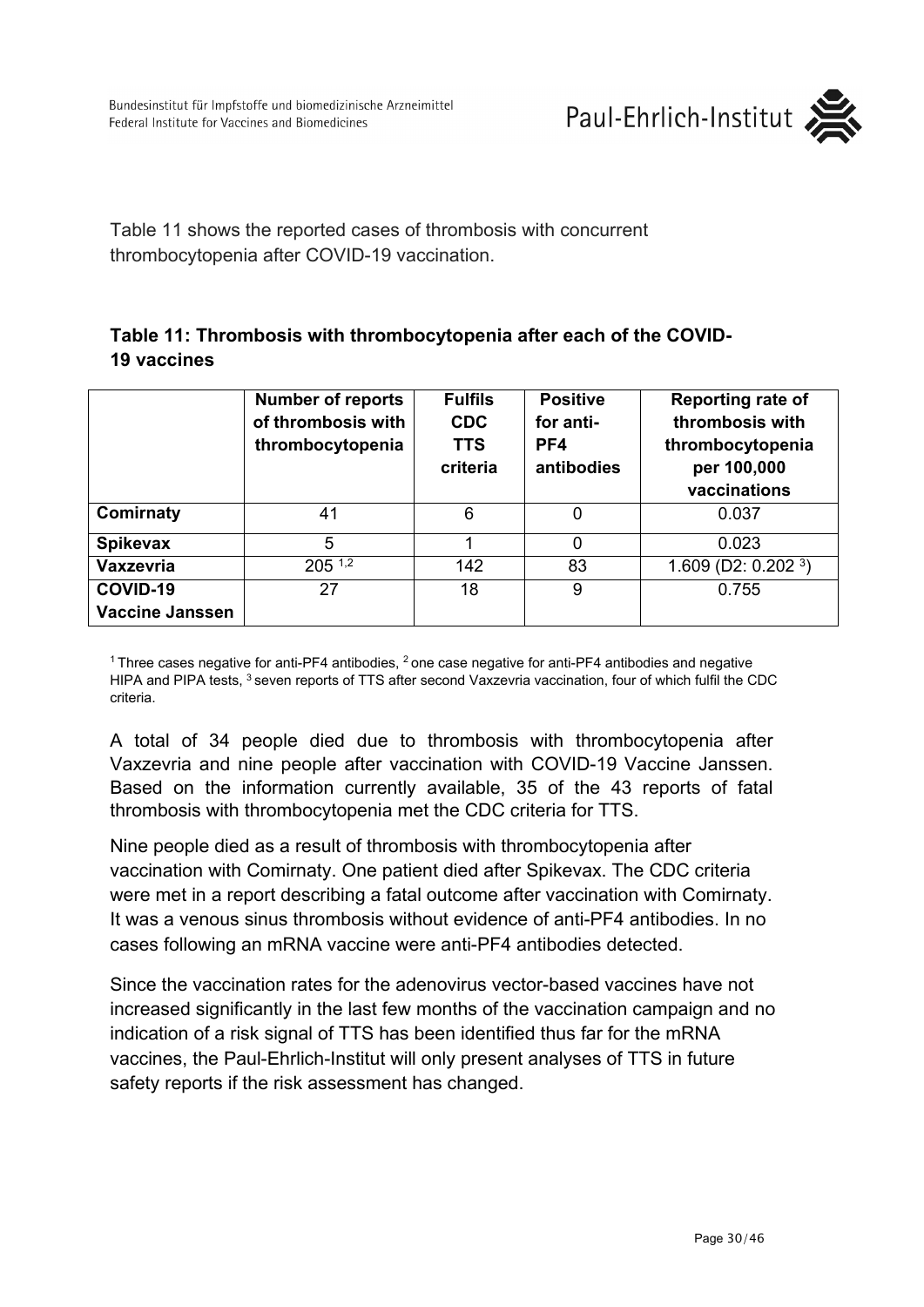Bundesinstitut für Impfstoffe und biomedizinische Arzneimittel Federal Institute for Vaccines and Biomedicines

# Paul-Ehrlich-Institut



### **5.4. Guillain-Barré Syndrome (GBS)**

<span id="page-30-0"></span>GBS is an acute inflammation of the peripheral nervous system and the nerve roots (polyradikuloneuritis). The symptoms eventually recede in most cases. Neurological residual symptoms, long-lasting or potentially irreversible damage, or death can also occur. Miller-Fisher Syndrome (MFS) is a rare variant of GBS and is characterized by ataxia (disruption of motor coordination), eye muscle paralysis, and loss or weakening of muscular reflexes.

A total of 354 cases of GBS/MFS were reported to the Paul-Ehrlich-Institut (see Table 9 for age distribution; see table 10 for assessment according to BC levels 38). There were two fatal cases after Vaxzevria cases, six after Comirnaty, and one after Moderna. Twenty-eight patients (n=11 Vaxzevria, n=14 Comirnaty, n=1 Spikevax, n=2 Janssen) needed to be treated in intensive care units, some receiving invasive ventilation. Fourteen cases of GBS after the third vaccination (n=11 Comirnaty, n=3 Spikevax) were reported in connection with booster vaccination. The affected patients (9 men, 5 women) were between 22 and 88 years old.

| Age in         | Comirnaty      |                | Spikevax       |                | <b>Vaxzevria</b> |                | <b>COVID-19 Vaccine</b> |                |  |
|----------------|----------------|----------------|----------------|----------------|------------------|----------------|-------------------------|----------------|--|
| years          |                |                |                |                |                  |                | <b>Janssen</b>          |                |  |
|                | <b>Total</b>   | <b>GBS/MFS</b> | Total          | <b>GBS/MFS</b> | <b>Total</b>     | <b>GBS/MFS</b> | Total                   | <b>GBS/MFS</b> |  |
|                | <b>GBS/MFS</b> | cases          | <b>GBS/MFS</b> | cases          | <b>GBS/MFS</b>   | cases          | <b>GBS/MFS</b>          | cases          |  |
|                | cases          | within 42      | cases          | within 42      | cases            | within 42      | cases                   | within 42      |  |
|                |                | days           |                | days           |                  | days           |                         | days           |  |
|                |                |                |                |                |                  |                |                         |                |  |
| $12 - 17$      | 6              | 6              | $\mathbf 0$    | 0              | $\mathbf 0$      | 0              | $\Omega$                | $\mathbf{0}$   |  |
| 18-29          | 15             | 12             | $\mathbf 0$    | 0              | 4                | 3              | 4                       | 2              |  |
| 30-39          | 27             | 22             | 4              |                | 11               | 10             | 4                       | 4              |  |
| 40-49          | 17             | 14             | $\overline{2}$ |                | 16               | 16             | 8                       | 5              |  |
| 50-59          | 31             | 24             | 4              | $\overline{2}$ | 38               | 30             | 17                      | 15             |  |
| 60-69          | 30             | 23             | 4              | 4              | 27               | 25             | 11                      | 11             |  |
| 70-79          | 18             | 13             | 4              | 4              | 18               | 14             |                         | $\mathbf{0}$   |  |
| $80 +$         | 15             | 11             | 3              | 3              | 2                | 2              | 2                       | $\overline{2}$ |  |
| <b>Unknown</b> | 9              | 3              | $\mathbf{0}$   | 0              | 2                |                | 3                       | 1              |  |
| <b>Total</b>   | 168            | 128            | 18             | 15             | 118              | 101            | 50                      | 40             |  |
| <b>Booster</b> | 11             | 9              | 3              | 3              | 0                | 0              | $\Omega$                | 0              |  |

### **Table 9: Age distribution of reported GBS/MFS cases (BC 1-4) after COVID-19 vaccination and reporting rate per 100,000 vaccinations**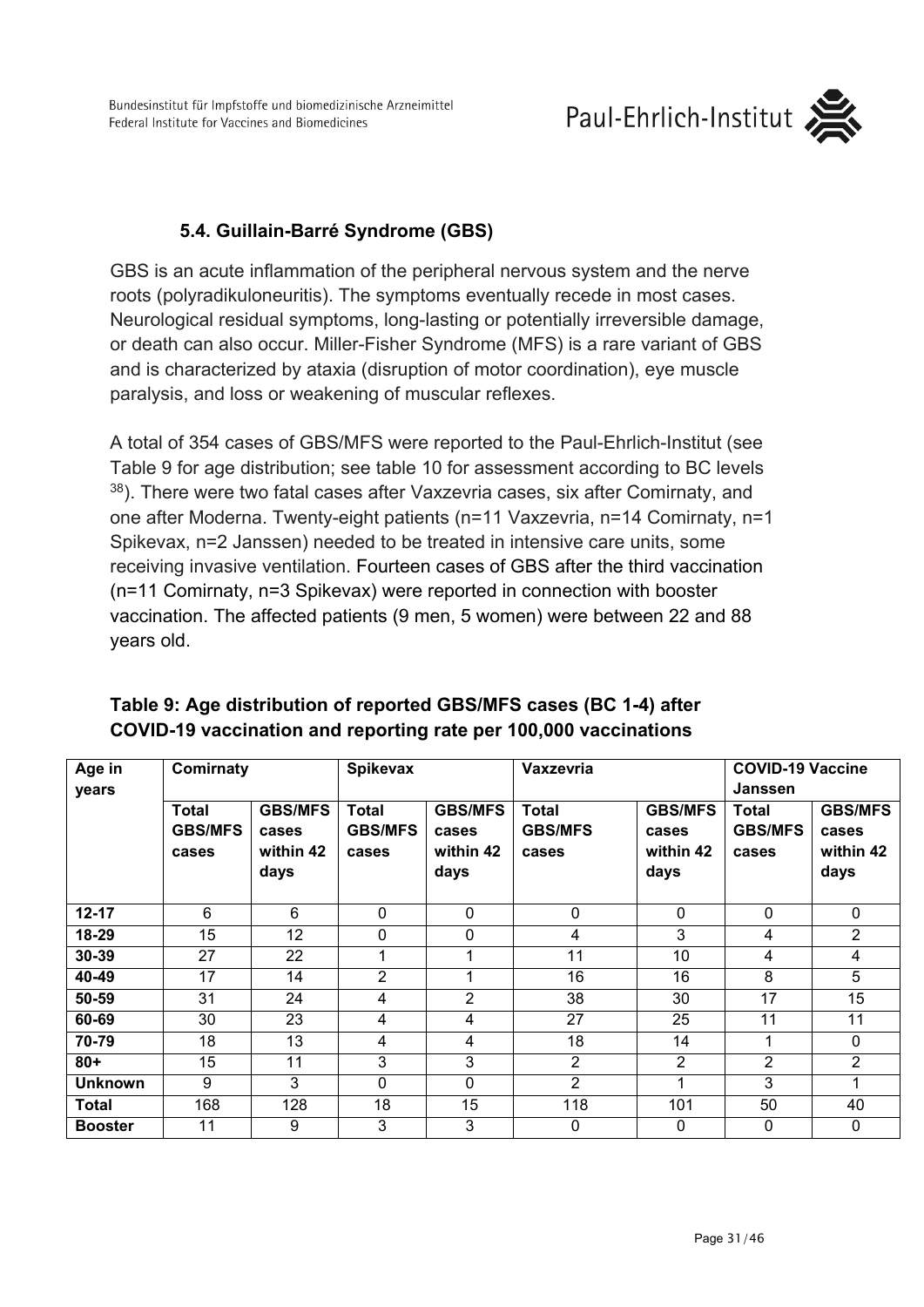

|                                               | Comirnaty |       | <b>Spikevax</b> | Vaxzevria |  | <b>COVID-19 Vaccine</b><br>Janssen |  |
|-----------------------------------------------|-----------|-------|-----------------|-----------|--|------------------------------------|--|
| Reporting<br>rate /<br>100,000<br>vaccination | 0.152     | 0.082 |                 | 0.923     |  | 1.398                              |  |

Note: A time period of up to 42 days after vaccination is considered biologically plausible

## **Table 10: Number of reported GBS/MFS cases after COVID-19 vaccination according to the case definition of Brighton Collaboration (BC) levels 1-3**

|                            | Comirnaty | Vaxzevria | <b>Spikevax</b> | COVID-19<br><b>Vaccine</b><br><b>Janssen</b> | <b>Total</b>      |
|----------------------------|-----------|-----------|-----------------|----------------------------------------------|-------------------|
| <b>BC</b> level 1          | 25        | 41        | 4               | 19                                           | 89                |
| <b>BC</b> level 2          | 13        | 11        | 3               | $\mathcal{P}$                                | 29                |
| <b>BC</b> level 3          | 4         | 6         | O               | $\mathcal{P}$                                | $12 \overline{ }$ |
| <b>Total BC levels 1-3</b> | 42        | 58        |                 | 23                                           | 130               |

GBS is a known adverse event associated with both of the adenovirus vectorbased COVID-19 vaccines and is listed accordingly as such in the product information of these vaccines. A connection to the mRNA vaccines has not been established as of yet.

### <span id="page-31-0"></span>**5.5. Thrombocytopenia/immune thrombocytopenia**

Immune thrombocytopenia (ITP) is a disease in which the immune system erroneously attacks platelets, which are a type of blood cell necessary for normal blood clotting. A low platelet level (thrombocytopenia) can lead to abnormal bleeding and have severe health consequences.

Post-marketing authorisation reports indicate a connection between immune thrombocytopenia and vaccination with Vaxzevria and COVID-19 Vaccine Janssen. Table 11 shows an overview of the reports of thrombocytopenia/immune thrombocytopenia with and without haemorrhages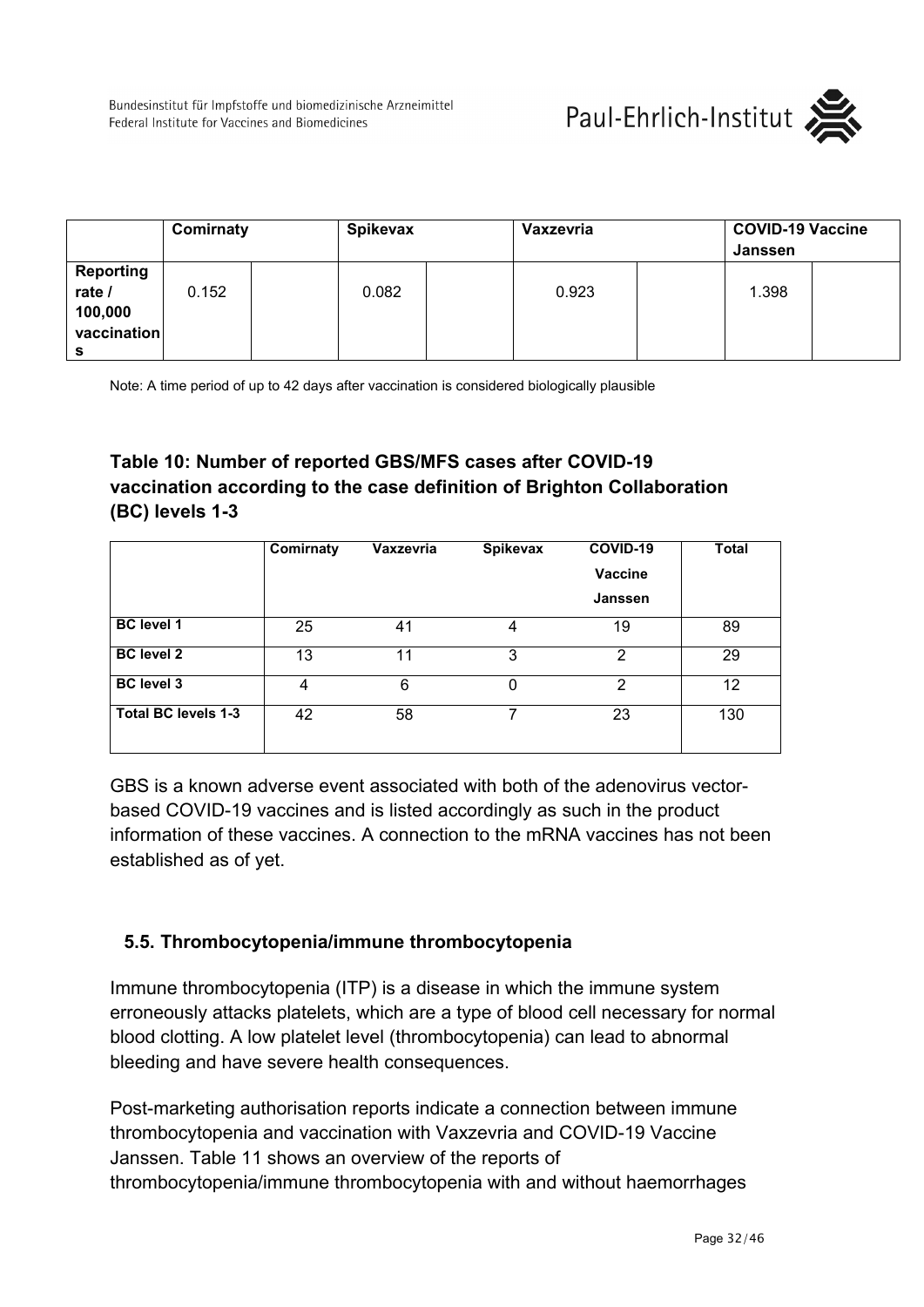

after vaccination with the currently available COVID-19 vaccines. Petechiae were the most common haemorrhages. A few patients died due to brain haemorrhages.

### **Table 11: Overview of suspected cases of thrombocytopenia/immune thrombocytopenia after COVID-19 vaccination by age group and overall reporting rate per 100,000 vaccinations**

|                      | Comirnaty       |                            | Spikevax       |                            | Vaxzevria      |                            | COVID-19 Vaccine |                                  |
|----------------------|-----------------|----------------------------|----------------|----------------------------|----------------|----------------------------|------------------|----------------------------------|
| Age in years         |                 |                            |                |                            |                |                            | Janssen          |                                  |
|                      | Total<br>cases  | <b>Total cases</b><br>with | Total<br>cases | <b>Total cases</b><br>with | Total<br>cases | <b>Total cases</b><br>with | Total<br>cases   | Total cases with<br>haemorrhages |
|                      |                 | haemorrhages               |                | haemorrhages               |                | haemorrhages               |                  | (deaths)                         |
|                      |                 | (deaths)                   |                | (deaths)                   |                | (deaths)                   |                  |                                  |
| $5 - 11$             | 1               |                            |                |                            |                |                            |                  |                                  |
| $12 - 17$            | 17              | 8                          |                |                            |                |                            |                  |                                  |
| 18-29                | 34              | 6                          | 3              |                            | 25             | 3                          | 5                | $\mathbf{1}$                     |
| 30-39                | 49              | 8                          | 4              | 2                          | 32             | 8(1)                       | 4                | 3                                |
| $40 - 49$            | $\overline{36}$ | $\overline{7}$             | $\mathbf{1}$   |                            | 33             | 11(1)                      | 4                | $\overline{2}$                   |
| 50-59                | 48              | 14(2)                      | 9              | $\overline{2}$             | 64             | 17(2)                      | $\overline{7}$   | 5(1)                             |
| 60-69                | 63              | 9                          | $\overline{5}$ | 1                          | 77             | $\overline{2}5(1)$         | 4                | 1                                |
| 70-79                | 49              | 10(1)                      | $\overline{5}$ | 1                          | 44             | 15(1)                      | $\overline{2}$   | $\mathbf{1}$                     |
| $80+$                | 56              | 15(2)                      | $\overline{2}$ | 1                          | $\overline{8}$ | 4                          |                  |                                  |
| Unknown              | 26              | 11                         | $\mathbf{1}$   |                            | 11             | 1                          | 1                |                                  |
| Total                | 379             | 88                         | 30             | $\overline{7}$             | 294            | 84                         | 27               | 13                               |
| Women                | 204             | 48 (5)                     | 17             | 6                          | 163            | 46(4)                      | 12               | 3                                |
| Men                  | 173             | 40                         | 11             | 1                          | 131            | 38(2)                      | 15               | 10(1)                            |
| Booster vaccination  | 14              | 5                          |                |                            |                |                            |                  |                                  |
| Mean age             | 53.6            |                            | 55             |                            | 55             |                            | 45               |                                  |
| (years)              |                 |                            |                |                            |                |                            |                  |                                  |
| Total reporting rate | 0.34            |                            | 0.14           |                            | 2.31           |                            | 0.75             |                                  |
| Cases per            |                 |                            |                |                            |                |                            |                  |                                  |
| 100,000              |                 |                            |                |                            |                |                            |                  |                                  |
| vaccinations         |                 |                            |                |                            |                |                            |                  |                                  |
| Booster reporting    | 0.07            |                            |                |                            |                |                            |                  |                                  |
| rate cases per       |                 |                            |                |                            |                |                            |                  |                                  |
| 100,000              |                 |                            |                |                            |                |                            |                  |                                  |
| vaccinations         |                 |                            |                |                            |                |                            |                  |                                  |

<sup>1</sup>Gender was not specified in two cases connected to Comirnaty.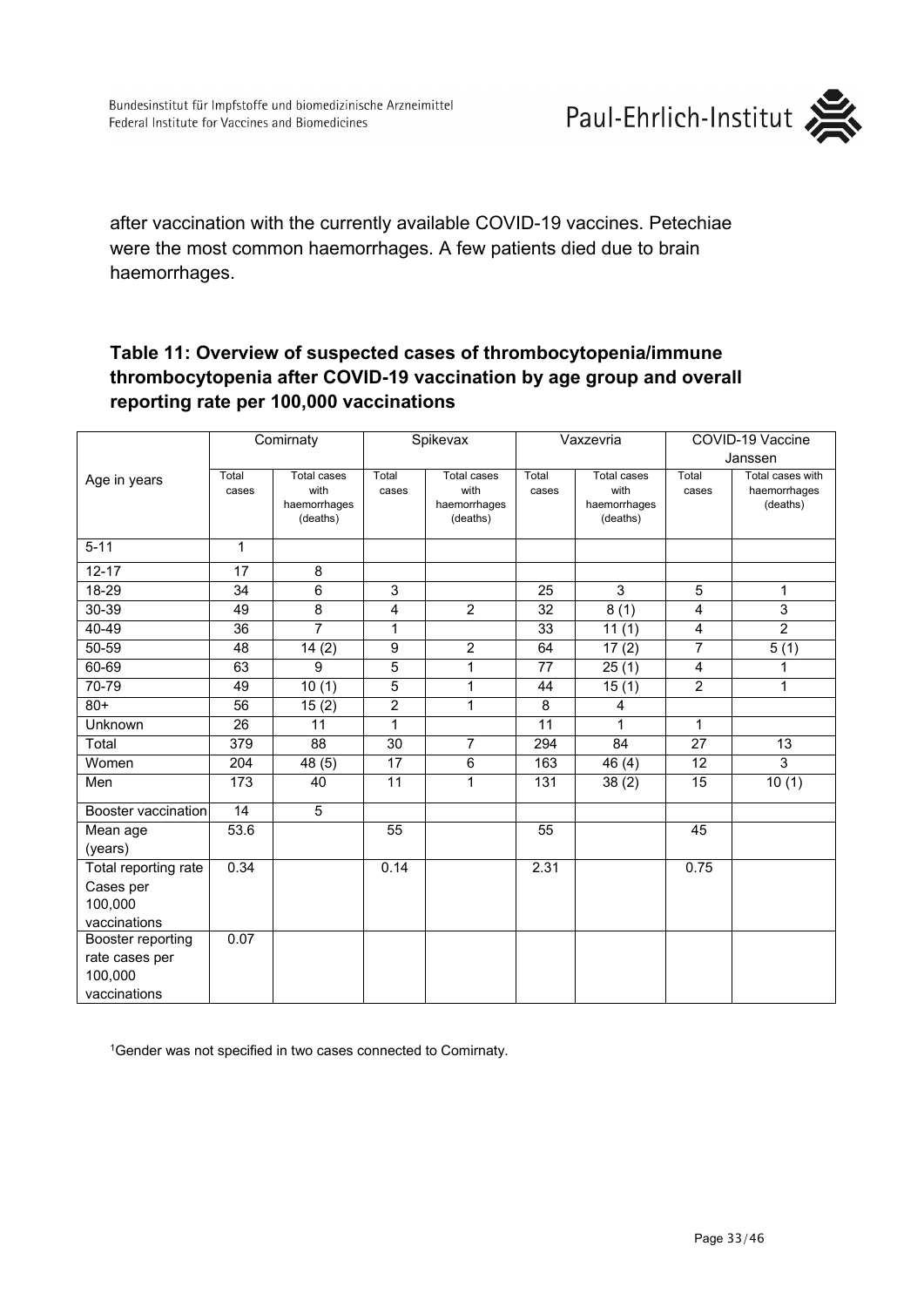Bundesinstitut für Impfstoffe und biomedizinische Arzneimittel Federal Institute for Vaccines and Biomedicines



## <span id="page-33-1"></span><span id="page-33-0"></span>**6. Additional analyses**

### **6.1. Observed versus expected analyses**

Table 12 shows additional observed versus expected analyses. The total number of reports of certain arterial and venous thromboses such as myocardial infarctions, strokes, and pulmonary embolisms that occurred 14, 30, or 42 days after vaccination was lower than would be statistically expected. There was a safety signal indicated for cerebral venous sinus thromboses (CVST) without concurrent thrombocytopenia for Vaxzevria. "Venous sinus thrombosis" was recently added as an adverse event in the Vaxzevria product information. However, it cannot be ruled out that individual cases actually correspond to cases of TTS and that the number of thrombocytes was not included in the report. It should also be noted that increased overall awareness of venous sinus thromboses after Vaxzevria could have led to a higher reporting rate.

Thrombocytopenia/immune thrombocytopenia is a known adverse event connected to vector vaccines. This is also reflected in the rates of reports made to the Paul-Ehrlich-Institut.

Reports of transverse myelitis in Germany do not indicate a safety signal for any of the four vaccines. Transverse myelitis (TM) is a rare acute neurological condition in which parts of the spinal cord become inflamed. TM is associated with a number of viruses such as herpes and influenza. As a precaution, the PRAC recommended including TM in the product information based on a small number of individual cases reported worldwide, due to the severe nature of this adverse event.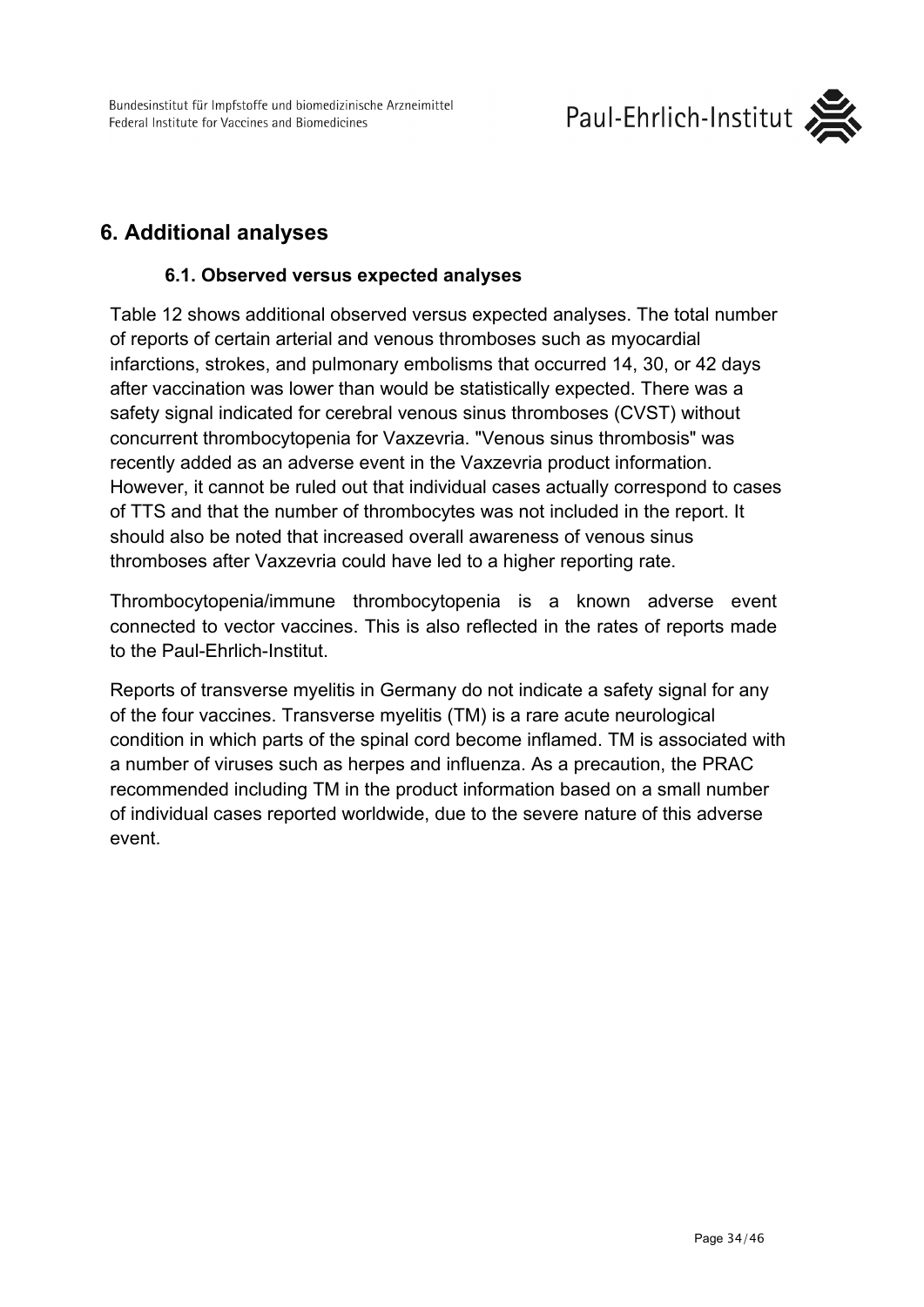

### **[Table 12:](https://www.pei.de/SharedDocs/Bilder/DE/newsroom/dossier/sicherheitsberichte/22-12-2021-tab-12.html) Observed versus expected analysis of selected adverse events, including all reports for which the time period between vaccination and first symptoms is known**

| Incidence                                          | Time<br>between<br>vaccination<br>and start of<br>symptoms | Comirnaty      |                                  | Spikevax              |                                 | Vaxzevria             |                           | <b>COVID-19 Vaccine Janssen</b> |                           |  |  |
|----------------------------------------------------|------------------------------------------------------------|----------------|----------------------------------|-----------------------|---------------------------------|-----------------------|---------------------------|---------------------------------|---------------------------|--|--|
| rate<br>(cases<br>per<br>100,000<br>person         |                                                            | Total<br>cases | <b>SMR 95% CI</b>                | <b>Total</b><br>cases | <b>SMR 95%</b><br><b>CI</b>     | <b>Total</b><br>cases | <b>SMR 95% CI</b>         | Total<br>cases                  | <b>SMR 95% CI</b>         |  |  |
| $\ddag$<br>years<br>95%<br>confidence<br>interval) |                                                            |                |                                  |                       |                                 |                       |                           |                                 |                           |  |  |
| Apoplexy (ischemic)                                |                                                            |                |                                  |                       |                                 |                       |                           |                                 |                           |  |  |
|                                                    | 14 Days                                                    | 621            | $0.089(0.082 -$<br>0.097)        | 63                    | 0.046<br>$(0.035 -$<br>0.059)   | 177                   | $0.221(0.190 -$<br>0.256) | 28                              | $0.125(0.083 -$<br>0.180) |  |  |
| $164^{1}$                                          | 30 Days                                                    | 769            | $0.052(0.048 -$<br>0.055)        | 78                    | 0.026<br>$(0.021 -$<br>0.033)   | 236                   | $0.138(0.121 -$<br>0.156) | 38                              | 0.079 (0.056-<br>0.108)   |  |  |
|                                                    | 42 Days                                                    | 829            | $0.040(0.037 -$<br>0.043)        | 84                    | 0.020<br>$(0.016 -$<br>0.025)   | 250                   | $0.104(0.092 -$<br>0.118) | 39                              | $0.058(0.041 -$<br>0.079) |  |  |
|                                                    |                                                            |                |                                  |                       | Myocardial infarction           |                       |                           |                                 |                           |  |  |
| 334.7 <sup>2</sup>                                 | 14 Days                                                    | 236            | $0.017(0.015 -$<br>0.019)        | 37                    | 0.013<br>$(0.009 -$<br>0.018)   | 70                    | $0.043(0.033 -$<br>0.054) | 12                              | $0.026(0.014 -$<br>0.046) |  |  |
|                                                    | 30 Days                                                    | 300            | $0.010(0.009 -$<br>0.011)        | 45                    | 0.007<br>$(0.005 -$<br>0.010)   | 89                    | $0.025(0.020 -$<br>0.031) | 18                              | $0.018(0.011 -$<br>0.029) |  |  |
|                                                    | 42 Days                                                    | 319            | 0.0075<br>$(0.0067 -$<br>0.0084) | 46                    | 0.005<br>$(0.004 -$<br>0.007)   | 93                    | $0.019(0.015 -$<br>0.023) | 20                              | $0.015(0.009 -$<br>0.022) |  |  |
|                                                    |                                                            |                |                                  |                       | Pulmonary embolism ≥18 years    |                       |                           |                                 |                           |  |  |
| 81 (72-90) <sup>3</sup>                            | 14 Days                                                    | 456            | $0.140(0.128 -$<br>0.154)        | 77                    | 0.113<br>$(0.090 -$<br>0.142)   | 183                   | 0.463 (0.398-<br>0.535)   | 32                              | $0.29(0.20-0.41)$         |  |  |
|                                                    | 30 Days                                                    | 625            | $0.090(0.083 -$<br>0.097)        | 103                   | 0.071<br>$(0.058 -$<br>0.086)   | 260                   | $0.307(0.271 -$<br>0.347) | 46                              | $0.194(0.142 -$<br>0.258) |  |  |
|                                                    | 42 Days                                                    | 681            | $0.070(0.065 -$<br>0.075)        | 106                   | 0.052<br>$(0.043 -$<br>0.063)   | 300                   | $0.253(0.225 -$<br>0.283) | 52                              | $0.156(0.117 -$<br>0.205) |  |  |
|                                                    |                                                            |                |                                  |                       | Venous sinus thrombosis ≥18     |                       |                           |                                 |                           |  |  |
| $1.9(1.4-$<br>$2.3)$ <sup>4</sup>                  | 14 Days                                                    | 74             | $0.97(0.76 -$<br>1.22)           | 7                     | years<br>$0.44(0.18 -$<br>0.91) | 87                    | 9.38 (7.51-<br>11.5/      | 3                               | $1.15(0.24 - 3.37)$       |  |  |
|                                                    | 30 Days                                                    | 110            | $0.67(0.55 -$<br>0.81)           | 17                    | $0.50(0.29 -$<br>0.80)          | 113                   | $5.69(4.69 -$<br>6.84)    | 8                               | $1.44(0.62 - 2.83)$       |  |  |
|                                                    | 42 Days                                                    | 118            | $0.52(0.43 -$<br>0.62)           | 17                    | $0.36(0.21 -$<br>0.57)          | 122                   | 4.39 (3.64-<br>5.24)      | $\bf 8$                         | $1.03(0.44 - 2.02)$       |  |  |
| Thrombocytopenia/ ITP ≥18 years                    |                                                            |                |                                  |                       |                                 |                       |                           |                                 |                           |  |  |
| $3.8(3.6 -$<br>$4.1$ ) <sup>5</sup>                | 14 Days                                                    | 167            | $1.09(0.93 -$<br>1.27)           | 18                    | $0.57(0.33 -$<br>0.89)          | 129                   | $6.96(5.81 -$<br>8.27)    | 13                              | $2.50(1.33-4.28)$         |  |  |
|                                                    | 30 Days                                                    | 242            | $0.74(0.65 -$<br>0.84)           | 27                    | $0.40(0.26 -$<br>0.58)          | 197                   | 4.96 (4.29-<br>5.70)      | 22                              | 1.98 (1.24-2.99)          |  |  |
|                                                    | 42 Days                                                    | 264            | $0.58(0.51 -$<br>0.65)           | 27                    | $0.28(0.19-$<br>0.41)           | 211                   | 3.79 (3.30-<br>4.34)      | 22                              | $1.41(0.88-2.14)$         |  |  |
| Transverse myelitis                                |                                                            |                |                                  |                       |                                 |                       |                           |                                 |                           |  |  |
| $0.97(0.92 -$<br>$1.01)^6$                         | 14 Days                                                    | 5 <sub>1</sub> | $0.122(0.040 -$<br>0.284)        | $\overline{0}$        | ÷                               | $\mathbf{1}$          | $0.211(0.005 -$<br>1.176) | $\mathbf{0}$                    |                           |  |  |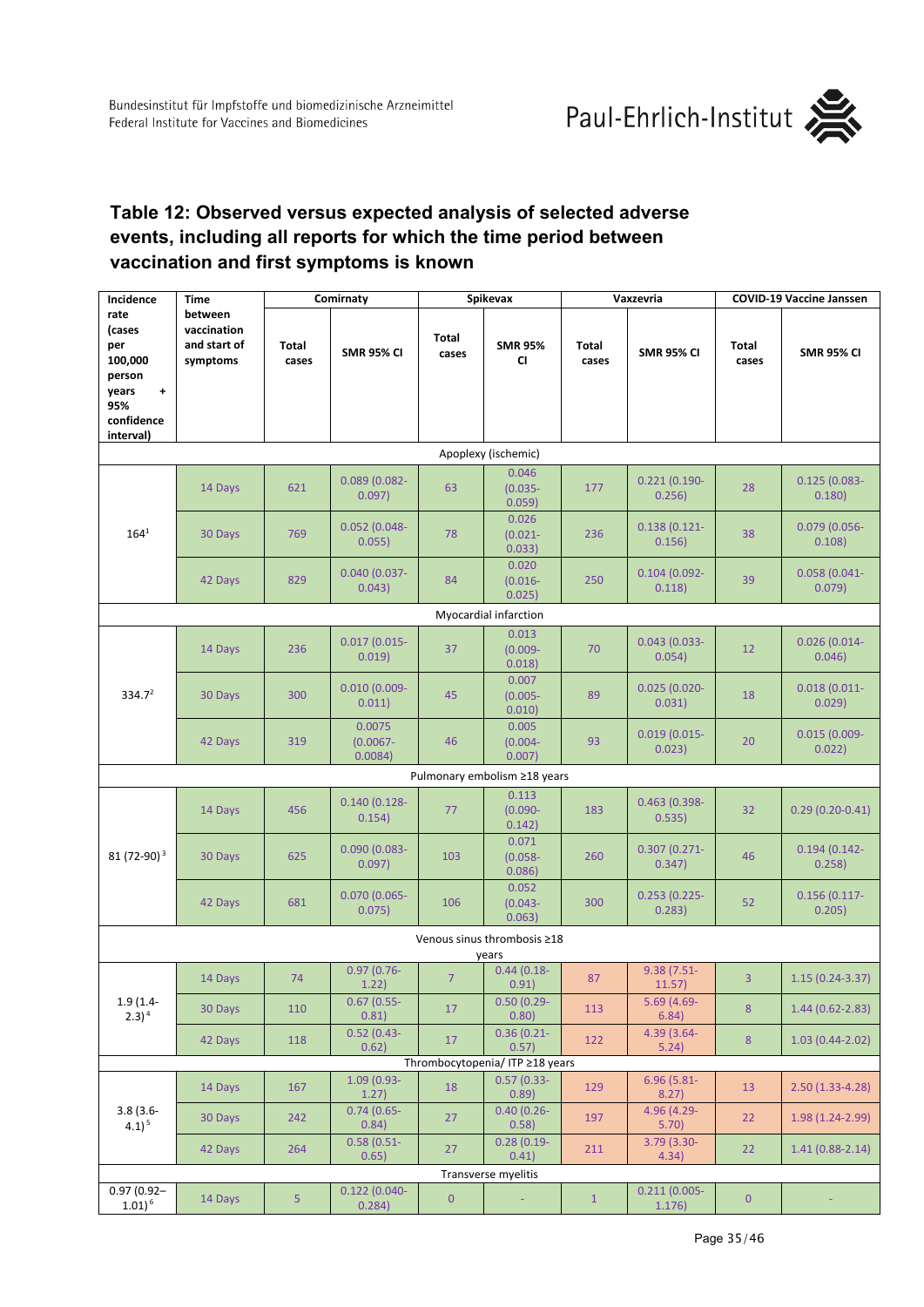Bundesinstitut für Impfstoffe und biomedizinische Arzneimittel Federal Institute for Vaccines and Biomedicines



| Incidence                                                | <b>Time</b>                                        | Comirnaty             |                           | Spikevax              |                             | Vaxzevria             |                          | <b>COVID-19 Vaccine Janssen</b> |                           |
|----------------------------------------------------------|----------------------------------------------------|-----------------------|---------------------------|-----------------------|-----------------------------|-----------------------|--------------------------|---------------------------------|---------------------------|
| rate<br>(cases<br>per<br>100,000<br>person<br>years<br>٠ | between<br>vaccination<br>and start of<br>symptoms | <b>Total</b><br>cases | <b>SMR 95% CI</b>         | <b>Total</b><br>cases | <b>SMR 95%</b><br><b>CI</b> | <b>Total</b><br>cases | <b>SMR 95% CI</b>        | <b>Total</b><br>cases           | <b>SMR 95% CI</b>         |
| 95%<br>confidence                                        | 30 Days                                            | 8                     | $0.091(0.039 -$<br>0.179) | $\Omega$              | ٠                           | 4                     | $0.394(0.107 -$<br>1.009 |                                 | $0.702(0.085 -$<br>2.535) |
| interval)                                                | 42 Days                                            | 8                     | $0.065(0.028 -$<br>0.128  | $\Omega$              |                             |                       | $0.352(0.114 -$<br>0.821 |                                 | $0.501(0.061 -$<br>1.811) |

1 SedovaP et al. (2021) Incidence of Stroke and Ischemic Stroke Subtypes: A Community-Based Study in Brno, Czech Republic. Cerebrovasc Dis. 2021;50(1):54-61. doi: 10.1159/000512180. Incidence adjusted for the 2010 European standard population

2 KellerK et al. (2019) Sex-specific differences regarding seasonal variations of incidence and mortality in patients with myocardial infarction in Germany, International journal of cardiology 287: 132-138

3 Delluc et al. (2016) Current incidence of venous thromboembolism and comparison with 1998: a community-based study in Western France, Thromb Haemost 2016; 116: 967-974,

4Jacobet al. (2021) Incidence of cerebral venous sinus thrombosis in adults in Germany – a retrospective study using health claims data, doi 10,2120[3/rs,3,rs-428469/v2, h](https://doi.org/10.21203/rs.3.rs-428469/v2)ttps://www,researchsquare,com/article/rs -428469/v2 5Schoonenet al. (2009) Epidemiology of immune thrombocytopenic purpura in the General Practice Research Database. British Journal of Haematology. 145:235-244

6Williameet al. (2021) Incidence Rates of Autoimmune Diseases in European Healthcare Databases: A Contribution of the ADVANCE Project. Drug Safety 44: 383-395, https: // doi, org / 10,1007 / s40264-020-01031-1, EUROPE, Overall

### **6.2. Vasculitis**

<span id="page-35-0"></span>In December 2021, the PRAC recommended that cutaneous small vessel vasculitis be included in the product information as a possible adverse event after vaccination with COVID-19 Vaccine Janssen. The recommendation of the PRAC was based on a few individual case reports (EMA, 9 December 2021, COVID-19 vaccine safety update COVID-19 Vaccine Janssen).

Cutaneous small vessel vasculitis is an inflammation of the blood vessels in the skin and can cause bruising. It can be caused by infections as well as by reactions to a wide variety of medicines. In most cases, symptoms resolve with symptomatic treatment.

The assessment of the PRAC prompted the Paul-Ehrlich-Institut to carry out a more in-depth analysis of all reports of vasculitis. It should be noted that vasculitis is a generic term for a group of pathophysiologically different, very rare vascular inflammations and diseases.<sup>39,40</sup> Inflammation of the vascular wall can lead to reduced blood flow to the affected organs and to organ damage.

Vasculitides are classified according to various criteria. One criterion is the size of the vessels, i.e. whether the disease affects primarily large (aorta and its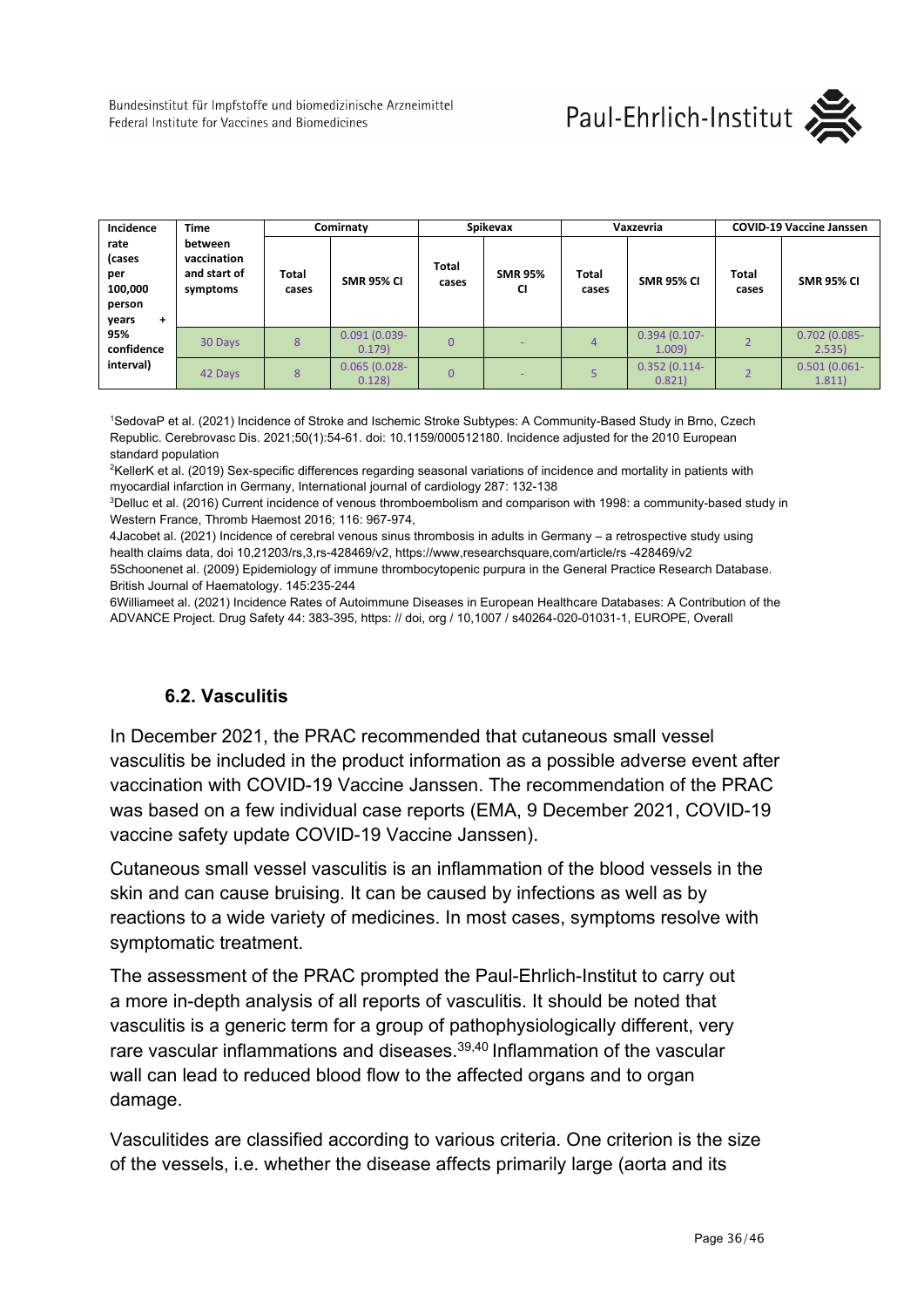

branches), medium (major organ arteries) or small vessels (parenchymal arteries, arterioles, capillaries and venules). Furthermore, the vasculitides are differentiated according to structural and functional aspects.40 It is noteworthy that different types of vasculitis exhibit age tropism, e.g. Kawasaki disease in children and giant cell arteritis in people older than 50 years. In 2012, the Chapel Hill Consensus Conference published a classification for vasculitis nomenclature for the different disease names and entities.40

The Paul-Ehrlich-Institut has grouped reports of vasculitis with varying temporal associations to COVID-19 vaccination according to the reported reactions in line with the Chapel Hill classification, although in most cases there was missing clinical information, which prevented an assessment of the respective diagnostic certainty (Table 13).

| <b>Number of reports</b>                                             | Comirnaty   | <b>Spikevax</b> | Vaxzevria   | COVID-19<br><b>Vaccine</b><br>Janssen |
|----------------------------------------------------------------------|-------------|-----------------|-------------|---------------------------------------|
| Reported reaction conforms to<br>Chapel Hill nomenclature            | 83 (53.55%) | 11 (42.31%)     | 25 (53.19%) | 5(55.56%)                             |
| Number of leukocytoclastic vasculitis<br>cases included in row above | 20          | 3               | 3           | $\overline{2}$                        |
| Vasculitis without further specification                             | 52 (33.55%) | 12 (46.15%)     | 18 (38.30%) | 4 (44.44%)                            |
| Other*                                                               | 20 (12.90%) | 3(11.54%)       | 4 (10.64%)  |                                       |
| Total                                                                | 155         | 26              | 47          | 9                                     |
| Total vasculitis reporting rate (cases/<br>100,000 vaccinations)     | 0.140       | 0.119           | 0.369       | 0.252                                 |

### **Table 13: Overview of the reports of a wide variety of diseases that were reported under the generic term vasculitis**

\* Not assigned to any Chapel Hill classification based on reported information; Percentages rounded up or down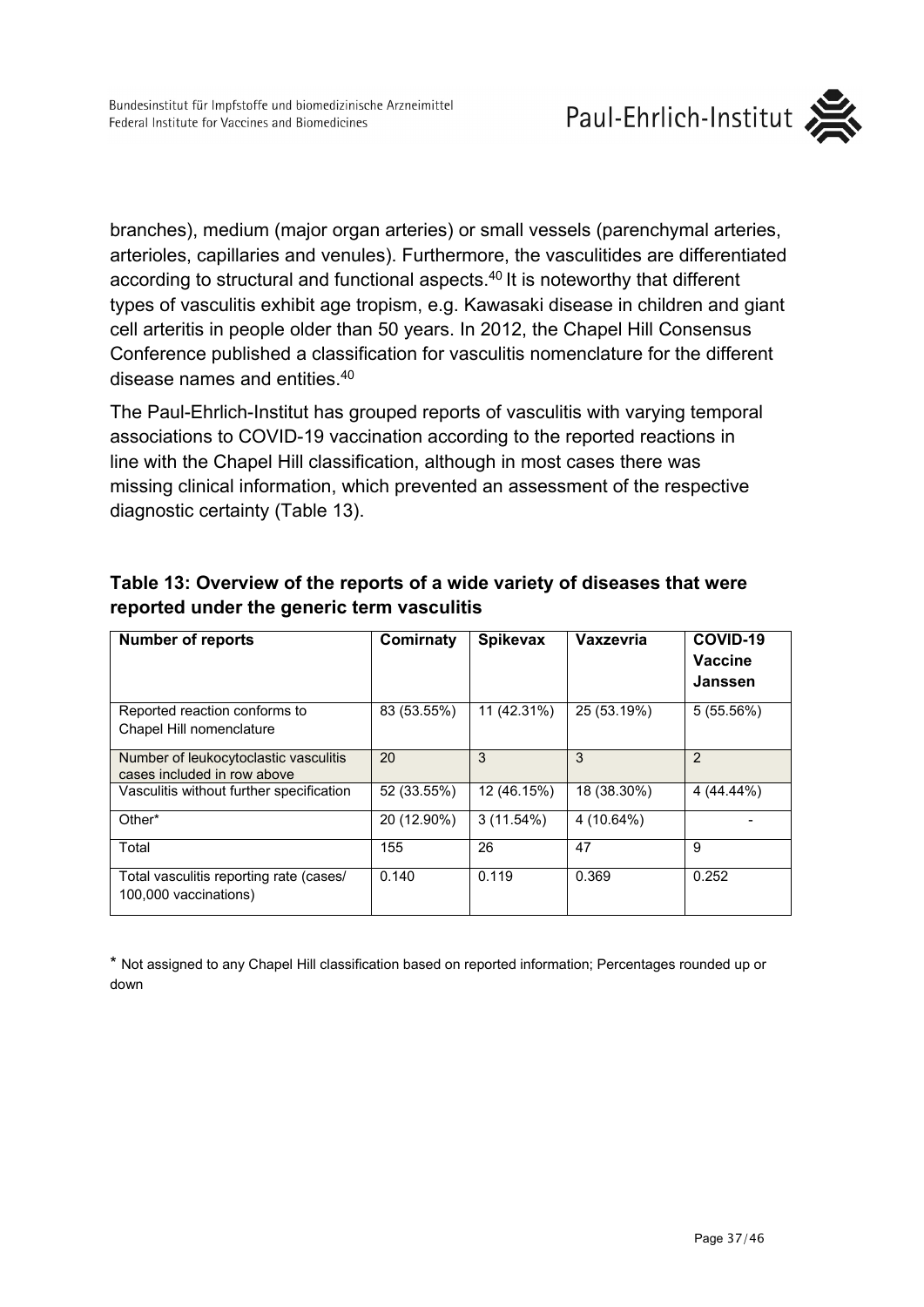

Overall, a wide range of different types of vasculitis were reported, which often could not be assigned according to the Chapel Hill classification, so it remains unclear which form of vasculitis was reported in those cases. A few cases of leukocytoclastic vasculitis affecting the small blood vessels in the skin have been reported. In most cases, however, the result of a skin biopsy, which would confirm the diagnosis, was not communicated. In view of the low reporting rate and often missing clinical information, no safety signal can be derived on the basis of the spontaneous reports from Germany.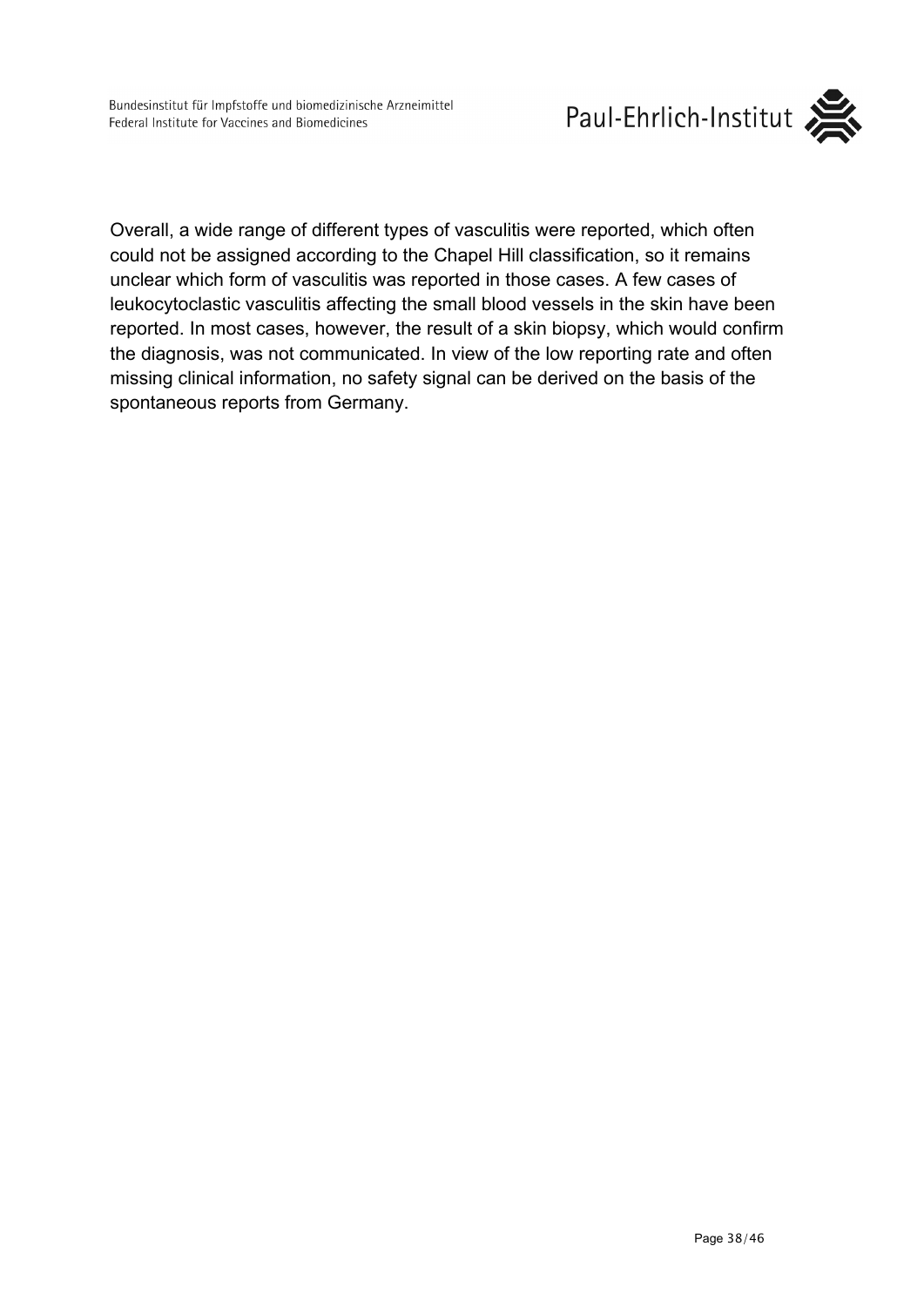Bundesinstitut für Impfstoffe und biomedizinische Arzneimittel Federal Institute for Vaccines and Biomedicines



# <span id="page-38-1"></span><span id="page-38-0"></span>**7. Appendix**

### **7.1. Methodology**

The reporting of suspected cases of adverse events and vaccine-related complications is a central pillar of assessments of vaccine safety because it enables the rapid detection of new safety signals. It should still be noted here that the reported adverse reactions are temporally, but not necessarily causally, linked to vaccination. The reporting of such reactions with a questionable link to vaccination is expressly welcomed. However, this also means that not all reported reactions are actually adverse events. The Paul-Ehrlich-Institut summarises all submitted reports in its safety reports, regardless of the causal link to the vaccination.

### **7.1.1. Reporting obligations and reporting channels for suspected adverse events and vaccination complications**

<span id="page-38-2"></span>Reports of adverse events after vaccination with a COVID-19 vaccine are received by the Paul-Ehrlich-Institut via the public health departments of the German federal states in accordance with the German Infection Protection Act (Infektionsschutzgesetz, IfSG). Physicians are legally obligated to notify their competent public health department of any vaccine-related complications affecting a patient's health if the complications go beyond the typical level of a vaccine reaction and are not obviously the result of other causes. The competent public health department then immediately sends the report in pseudonymised form (meaning without the patient's name or address) to the Paul-Ehrlich-Institut. The Paul-Ehrlich-Institut also receives reports from the Medicines Commissions of the Federal Union of German Associations of Pharmacists and of the German Medical Association, as pharmacists and doctors have a professional obligation to report suspected adverse events. According to the Medicinal Products Act, marketing authorisation holders are obliged to report to EudraVigilance, the European suspected adverse events database. Reports from Germany are sent from there to the Paul-Ehrlich-Institut.

In addition, medical specialists and vaccinated persons or their relatives can report directly to the Paul-Ehrlich-Institut. Reports are submitted by mail, email, telephone, or online via the Paul-Ehrlich-Institut's reporting portal (www.nebenwirkungen.bund.de). The Paul-Ehrlich-Institut merges reports on the same case together.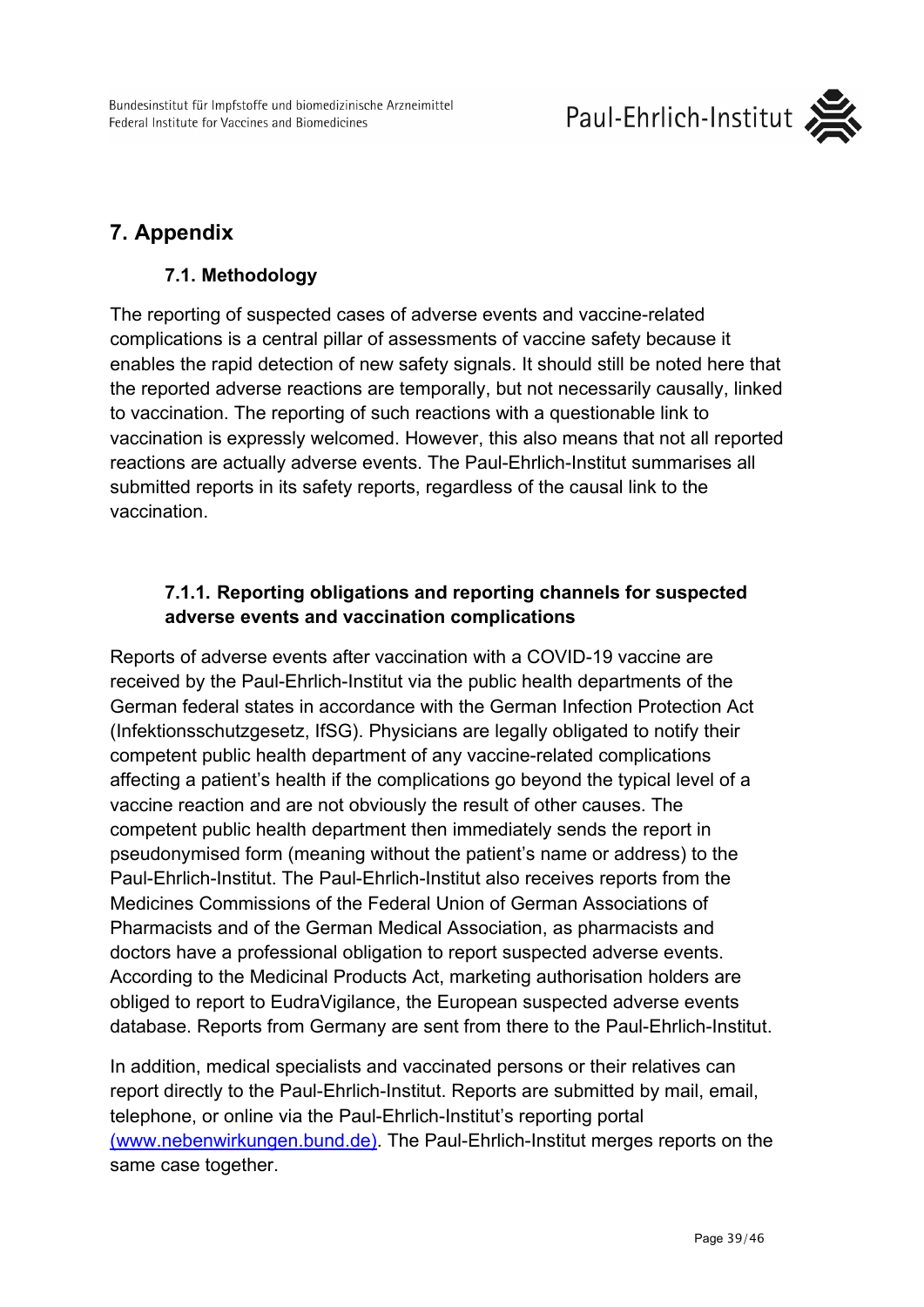According to the Medicinal Products Act, the Paul-Ehrlich-Institut is obliged to report suspected cases of side effects at certain intervals electronically in an internationally standardized and pseudonymised format to the joint EudraVigilance database at the European Medicines Agency, to which every regulatory authority in the EU has access.

### **7.1.2. Notes on the safety report**

<span id="page-39-0"></span>The Paul-Ehrlich-Institut always presents reports on suspected cases of vaccinerelated complications and adverse events cumulatively. Here it should be noted that if additional information on a suspected case is received, changes could be made to areas such as the reported reactions, the level of severity, or the outcome, all of which will be taken into consideration in the most current evaluation. This could result in numerous changes made in regards to previous reports. This can also lead to a reduction in the number of reports, if reported reactions were not confirmed by further investigations, for example.

As explained above, reports of a suspected case can come from various reporting sources, which is desirable overall in order to increase the number of reports. Duplicate reports (reports on the same case from multiple sources) are merged by the Paul-Ehrlich-Institut into one case that contains all of the information on the report from the different sources. The identification of duplicate reports is not always possible due to the necessary pseudonymisation. In case of doubt, if there are no clear indications of a double report, two reports from different sources will not be merged into one report.

A suspected case report can include multiple adverse reactions, such as fever plus headache plus pain at the injection site. Evaluations are carried out both at case level (one patient) and at reaction level (several adverse events can be reported in one patient report). Due to rounding up or down, the sum of percentages in some charts and in the text may not add up to 100.

A differentiation in the suspected case reports in regards to the administration of the first or second vaccination is generally not possible, as this specific information is missing to a certain extent. Comparisons between vaccine doses always refer to the cases for which this information is available.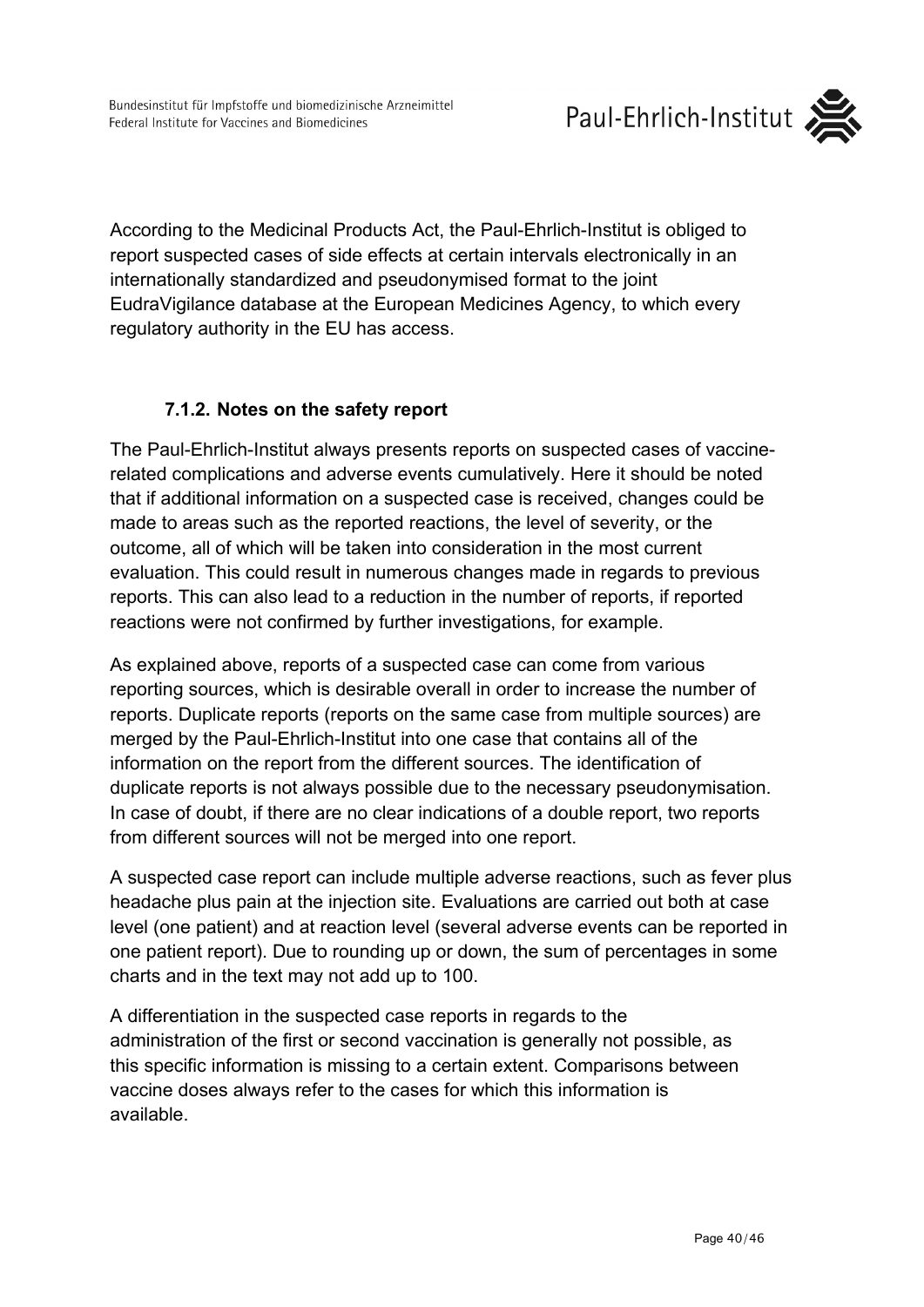

For reasons of clarity, the Paul-Ehrlich-Institut does not present all the evaluations of the Paul-Ehrlich-Institut in each safety report, but focuses on identified potential vaccination risks.

### **7.1.3. Signal detection based on suspected case reports**

<span id="page-40-0"></span>In the context of identifying possible new signals, the Paul-Ehrlich-Institut carries out observed versus expected (OE) analyses<sup>41</sup> on an ongoing basis. In these, the frequency of the adverse events reported after vaccination to the Paul-Ehrlich-Institut is compared to the statistically expected frequencies in a comparable (non-vaccinated) population, taking variation in time intervals into consideration. If the reporting rate for an adverse event after vaccination is significantly higher than would be statistically expected in a comparable population, then the Paul-Ehrlich-Institut presumes the presence of a safety signal that should be examined further with additional studies.<sup>42</sup> An OE < 1 indicates that fewer studies were collected than was expected (marked green). It should be noted that the OvE analysis can indicate a safety signal. However, it is not suitable for confirming a risk. OE calculations included reports through 31 December 2021 for which the time interval between vaccination and the first symptoms (time to onset, TTO) is known.

The background incidence rate for myocarditis was determined on the basis of patient data in the Institute for Applied Health Research (InGef) database. Data from patients with at least one inpatient or outpatient diagnosis of myocarditis I41, I40, I51.4, I01.2 or I09.0 was used. The resulting estimators are lower if the determination of the background incidence rate is limited to patient data in the InGef database regarding patients with at least one inpatient or outpatient diagnosis of myocarditis I40. If these estimators are used for the OE analysis, it results in a higher SMR. It is also important to take the potential for annual fluctuations in age-specific or gender-specific incidence rates into account. The incidence rate from 2020, during the pandemic, was chosen because SARS-CoV-2 infections were also linked to myocarditis.

The following aspects pose limitations for an observed versus expected analysis: variance in the information on background incidence rates in the original sources, lack of information regarding both the time interval between vaccination and start of symptoms as well as the exposure level, reporting delays, and somewhat shorter observation times post-vaccination for the last dose administered. In addition, age stratifications can only go as far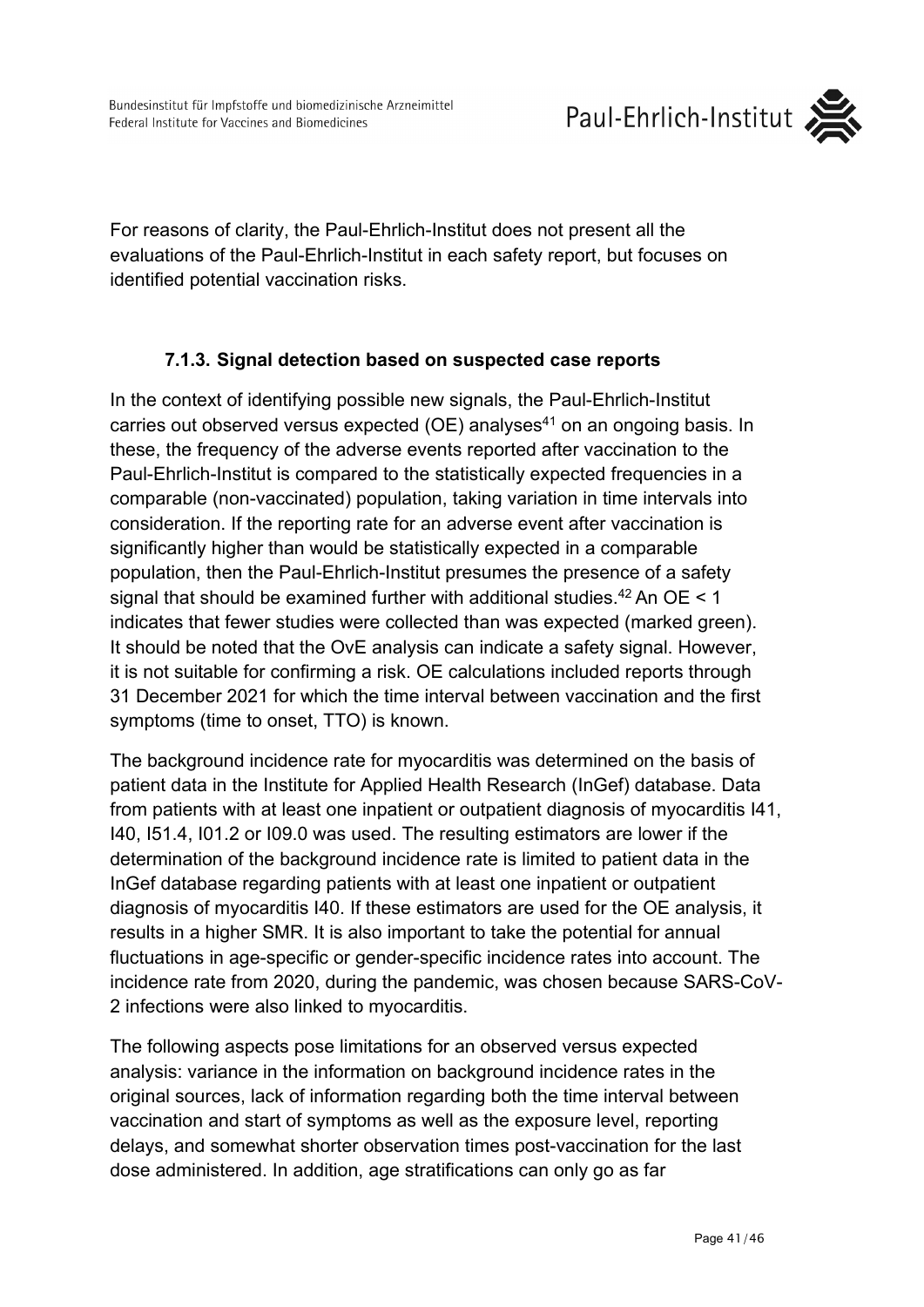

as data from the literature on the background rate in individual age groups is available. Therefore, the individual analyses also differ in regards to the age groups presented.

The total number of administered doses of the individual COVID-19 vaccines was based on digital vaccine monitoring data (DIM) and data from registered doctors. The Robert Koch-Institut (RKI) was kind enough to provide this data to the Paul-Ehrlich-Institut. The Paul-Ehrlich-Institut was provided with a stratification of the DIM data on doses administered through 31 December 2021 by vaccine, age group, and gender. Data from the RKI aggregated by vaccine was used for the data on doses administered by registered doctors. Since the data from registered doctors did not include any information on age or gender of the vaccinated individuals, IQVIA data from a representative group of registered doctors was used to determine the age and gender distribution by vaccine. This distribution was projected onto the aggregated data stratified by vaccine, which the RKI had obtained from registered doctors. A potential underestimation of the vaccination rate, which was indicated by the RKI, was not taken into account in the evaluations.

The imputation method was used to fill in missing details and include them in the respective calculations. For example, when information on the vaccine dose number was missing, it was assumed that the proportion of first to second doses contained in the reports missing information on the dose number matches the proportion in reports containing this information.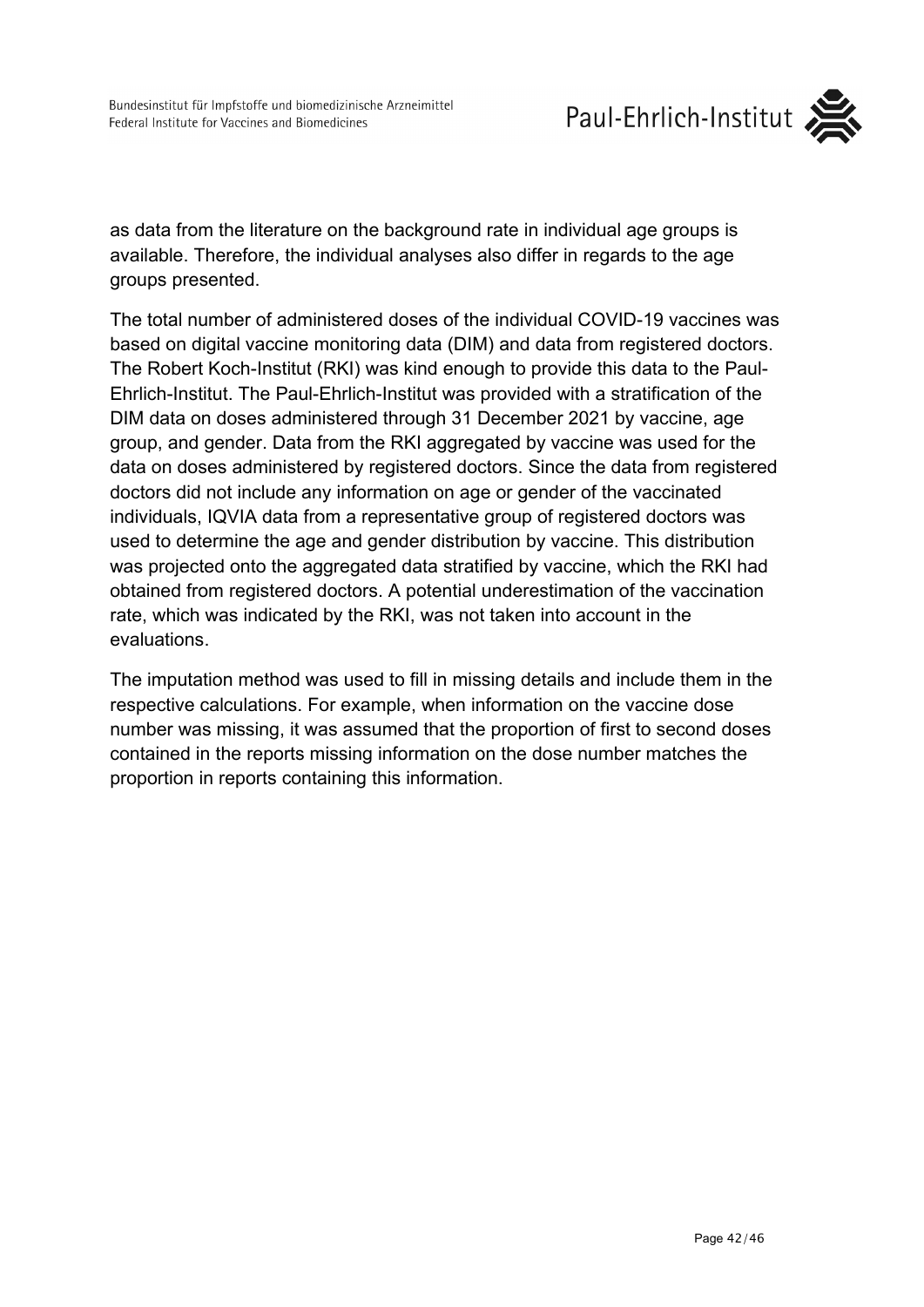

## <span id="page-42-0"></span>**8. References**

1. Kim HW et al .: Patients with acute myocarditis following mRNA COVID-19 vaccination. JAMA Cardiol 2021 Oct 1; 6 (10): 1196-1201

2. Montgomery J et al .: Myocarditis following immunization with mRNA COVID-19 vaccines in members of the US military. JAMA Cardiol 2021 Oct 1;6(10):1202-1206

3. Marshall M et al.: Symptomatic acute myocarditis in seven adolescents following Pfizer-BioNTech COVID-19 vaccination. Pediatrics (2021) 148 (3): e2021052478

4. Rosner CM et al .: Myocarditis temporally associated with COVID-19 vaccination. Circulation. Circulation 2021 Aug 10; 144 (6): 502-505

5. Mouch SA et al.: Myocarditis following COVID-19 mRNA vaccination. Vaccine 2021: 39 (29): 3790-3793

6. Larson KF et al .: Myocarditis after BNT162b2 and mRNA-1273 vaccination. Circulation 2021 Aug 10; 144 (6): 506-508

7. Home AM et al .: COVID-19 Vaccine Safety in Adolescents Agend 12-17 years-United States, December 14, 2020 - July 16, 2021. MMWR Morb Mortal Wkly Rep 2021 Aug 6; 70 (31): 1053-1058

8. Gargano JW et al .: Use of mRNA COVID-19 Vaccine After Reports of Myocarditis Among Vaccine Recipients: Update from the Advisory Committee on Immunization Practices - United States, June 2021. MMWR Morb Mortal Wkly Rep 2021 Jul 9; 70 (27): 977-982

9. Arola A et al .: Ocurrence and Features of Childhood Myocarditis: A Nationalwide Study in Finland. J Am Heart Assoc. 2017; 6: e005306. DOI: 10.1161 / JAHA.116.005306

10. Dionne A et al.: Association of Myocarditis with BNT162b2 Messanger RNA COVID-19 Vaccine in a case series of children, JAMA Cardiol 2021 Dec 1;6(12):1446-1450

11. Surveillance of myocarditis (inflammation of the heart muscle) cases between December 2020 and May 2021. News release. Israeli Ministry of Health; June 6, 2021. Accessed June 22, 2021

12. Barda N et al.: Safety of the BNT162b2 mRNA Covid-19 Vaccine in a Nationwide Setting. N Engl J Med 2021 Sep 16; 385 (12): 1078-1090

13. Witberg G et al .: Myocarditis after Covid-19 Vaccination in a Large Health Care Organization. N Engl J Med 2021 Dec 2; 385 (23): 2132-2139

14. Mevorach D et al.: Myocarditis after BNT162b2 mRNA Vaccine against Covid-19 in Israel. N Engl J Med 2021 Dec 2;385(23):2140-2149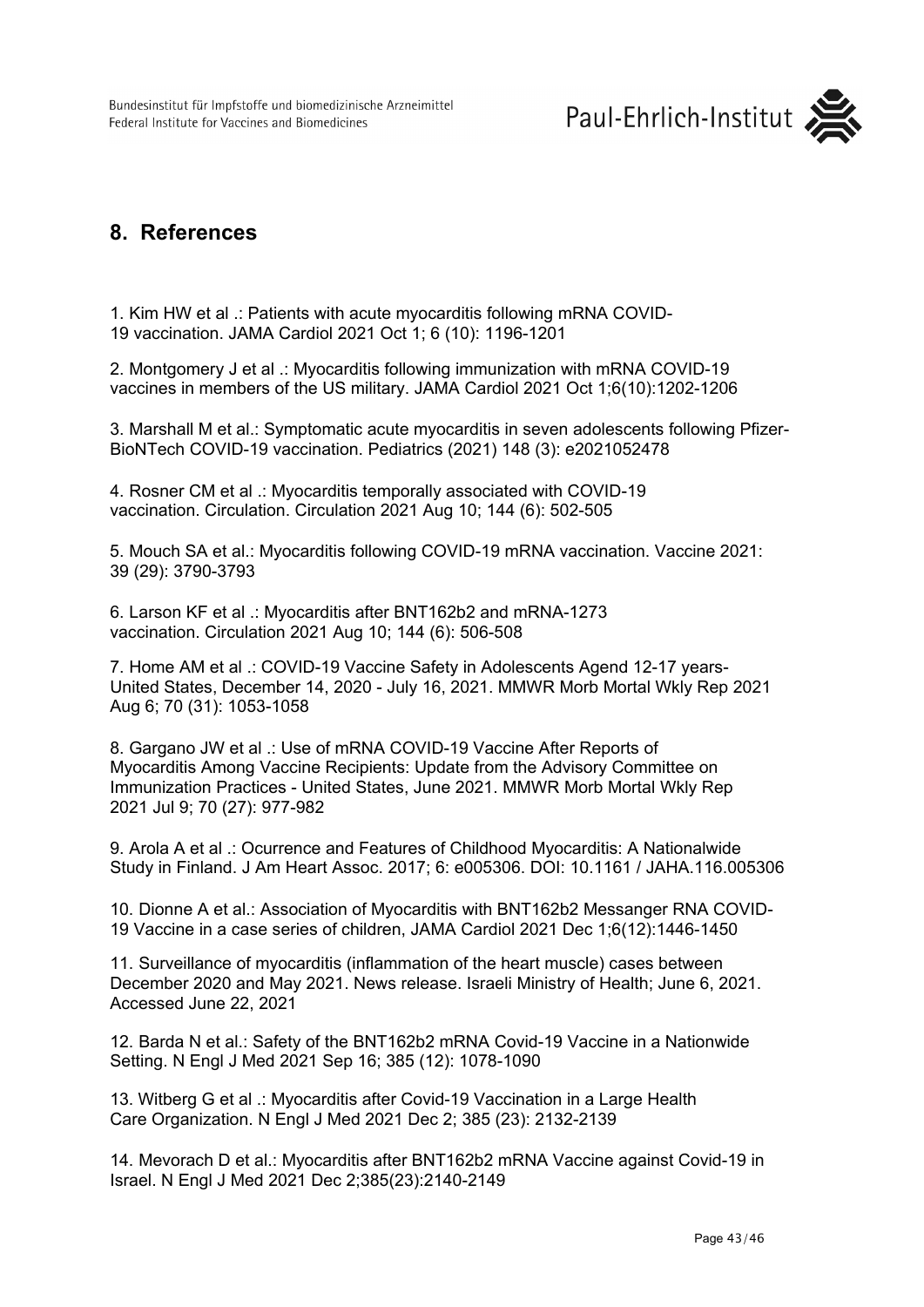

15. Buchan SA et al .: Epidemiology of myocarditis and pericarditis following mRNA vaccines in Ontario, Canada: by vaccine product, schedule and interval. MedRxiv. preprint. [www.medrxiv.org/content/10.1101/2021.12.02.21267156v1.](http://www.medrxiv.org/content/10.1101/2021.12.02.21267156v1.%20(17)  [\(12/17/2021.](http://www.medrxiv.org/content/10.1101/2021.12.02.21267156v1.%20(17)) doi:10.1101/2021.12.02.21267156

16. Klein N: Myocarditis Analyzes in the Vaccine Safety Datalink: Rapid Cycle Analyzes and "Head-to-Head" Product Comparisons. Presentation at the Advisory Committee on Immunization Practices (ACIP) October 20, 2021. [www.cdc.gov/vaccines/acip/meetings/slides-2021-10-20-21.html.](http://www.cdc.gov/vaccines/acip/meetings/slides-2021-10-20-21.html) (Access December 16, 2021

17. Patone M et al.: Risk of myocarditis following sequential COVID-19 vaccinations by age and sex, MedRxiv. Preprint, doi:<https://doi.org/10.1101/2021.12.23.21268276> (visited 01/25/2022)

18. Mevorach D et al.: Myocarditis after BNT162b2 Vaccination in Israeli Adolescents. January 26, 2022, at NEJM.org. <https://www.nejm.org/doi/full/10.1056/NEJMc2116999>

19. Rüggeberg JU et al .: Anaphylaxis: case definition and guidelines for data collection, analysis, and presentation of immunization safety data. SMR 2007 Aug 1;25(31):5675- 5684

20. Krantz MS et al.: Safety Evaluation of the Second Dose of Messenger RNA COVID-19 Vaccines in Patients With Immediate Reactions to the First Dose. JAMA Intern Med 2021 Nov 1;181(11):1530-1533

21. Rasmussen TH et al.: Patients with suspected allergic reactions to COVID-19 vaccines can be safely revaccinated after diagnostic work-up*.* Clin Transl Allergy 2021 Jul;11(5):e12044

22. Warren CM et al.: Assessment of Allergic and Anaphylactic Reactions to mRNA COVID-19 Vaccines With Confirmatory Testing in a US Regional Health System. JAMA Network Open. 2021;4(9):e2125524

23. Xu S et al.: COVID-19 Vaccination and Non–COVID-19 Mortality Risk — Seven Integrated Health Care Organizations, United States, December 14, 2020–July 31, 2021 , MMWR / October 29, 2021 / Vol. 70 / no. 43

24. Stahl-Pehe A, Rosenbauer J: Inzidenz und Prävalenz des Typ-1-Diabetes in Deutschland. Der Diabetologe 3/2019. [https://www.springermedizin.de/typ-1](https://www.springermedizin.de/typ-1-diabetes/inzidenz-und-praevalenz-des-typ-1-diabetes-in-deutschland/16396102) [diabetes/inzidenz-und-praevalenz-des-typ-1-diabetes-in-deutschland/16396102](https://www.springermedizin.de/typ-1-diabetes/inzidenz-und-praevalenz-des-typ-1-diabetes-in-deutschland/16396102)

25. Sejvar JJ et al.: Population incidence of Guillain-Barré syndrome: a systematic review and meta-analysis. Neuroepidemiology 2011;36(2):123-133

26. Eichinger S et al.: Thrombotic thrombocytopenia after ChAdOx1 nCov-19 vaccination. N Engl J Med 2021 Jul 15;385(3):e11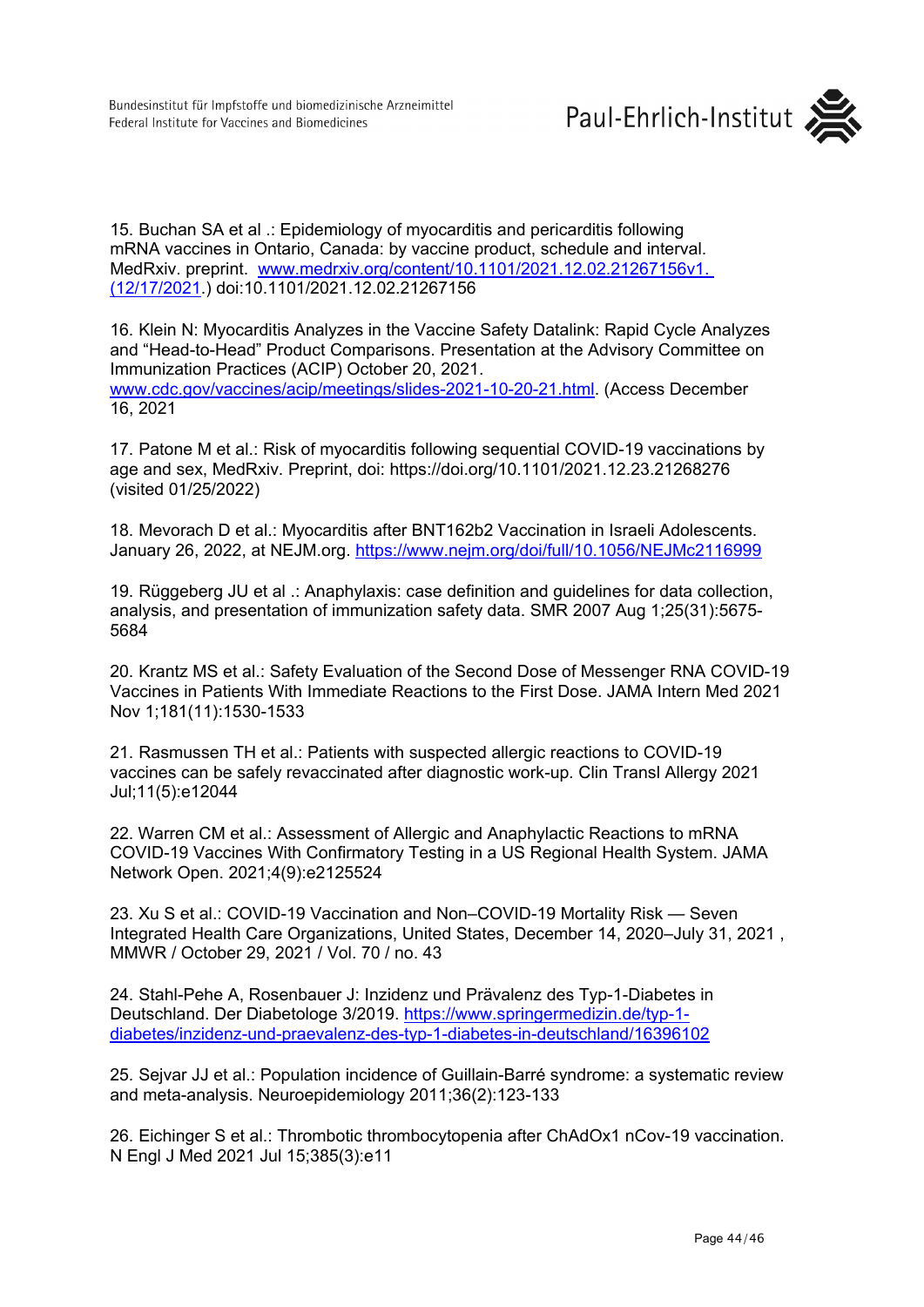27. Schultz NH et al.: Thrombosis and thrombocytopenia after ChAdOx1 nCoV-19 vaccination. N Engl J Med 2021 Jun 3;384(22):2124-2130

28. Scully M et al.: Pathologic antibodies to platelet factor 4 after ChAdOx1 nCoV-19 vaccination. N Engl J Med 2021 Jun 10;384(23):2202-2211

29. Tiede A et al.: Prothrombotic immune thrombocytopenia after COVID-19 vaccine. Blood. 2021. Blood 2021 Jul 29;138(4):350-353

30. Wolf M et al.: Thrombocytopenie and intracranial venous sinus thrombosis after COVID-19 vaccine AstraZeneca. J Clin Med 2021 Apr 9;10(8):1599

31. Muir KL et al.: Thrombotic thrombocytopenia after Ad26.COV2.S vaccination. N Engl J Med 2021 May 20;384(20):1964-1965

32. Pavord S et al.: Clinical Features of Vaccine-Induced Immune Thrombocytopenia and Thrombosis.N Engl J Med 2021 Oct 28;385(18):1680-1689

33. Greinacher A et al.: Autoimmune heparin-induced thrombocytopenia, J Thromb Haemost, 2017 Nov;15(11):2099-2114

34. Schönborn L et al.: Decline in Pathogenic Antibodies over Time in VITT. N Engl J Med 2021 Nov 4;385(19):1815-1816

35. GTH: Aktualisierte Stellungnahme der GTH zur Impfung mit dem AstraZeneca COVID-19 Vakzin, Stand 22 .

36. British Society for Haematology: Guidance produced by Expert Haematology Panel (EMP) focussed on Vaccine induced Thrombosis and Thrombocytopenia (VITT), [https://b](https://b-s-h.org.uk/about-us/news/guidance-produced-by-the-expert-haematology-panel-ehp-focussed-on-vaccine-induced-thrombosis-and-thrombocytopenia-vitt/)[s-h.org.uk/about-us/news/guidance-produced-by-the-expert-haematology-panel-ehp](https://b-s-h.org.uk/about-us/news/guidance-produced-by-the-expert-haematology-panel-ehp-focussed-on-vaccine-induced-thrombosis-and-thrombocytopenia-vitt/)[focussed-on-vaccine-induced-thrombosis-and-thrombocytopenia-vitt/](https://b-s-h.org.uk/about-us/news/guidance-produced-by-the-expert-haematology-panel-ehp-focussed-on-vaccine-induced-thrombosis-and-thrombocytopenia-vitt/)

37. American Society of Hematology: Thrombosis with Thrombocytopenia Syndrome. [https://www.hematology.org/covid-19/vaccine-induced-immune-thrombotic](https://www.hematology.org/covid-19/vaccine-induced-immune-thrombotic-thrombocytopenia)[thrombocytopenia](https://www.hematology.org/covid-19/vaccine-induced-immune-thrombotic-thrombocytopenia)

38. Sejvar JJ et al.: Guillain-Barré syndrome and Fisher syndrome: case definitions and guidelines for collection, analysis, and presentation of immunization safety data. Vaccine 2011; 29: 599- 612

39. Watts RA et al.: Global epidemiology of vasculitis, Nat Rev Rheumatol. 2022 Jan;18(1):22-34

40. Jennette JC et al.: 2012 Revised International Chapel Hill Consensus Conference Nomenclature of Vasculitides, Arthritis Rheum. 2013 Jan;65(1):1-11

41. Mahaux O et al.: Pharmacoepidemiological considerations in observed-toexpected analyses for vaccines. Pharmacoepidemiol Drug Saf 2016 Feb;25(2):215- 22250. Guideline in good vigilance practices (GVP) Vaccines for prophylaxis against infectious diseases EMA/488220/2012 Corr\*